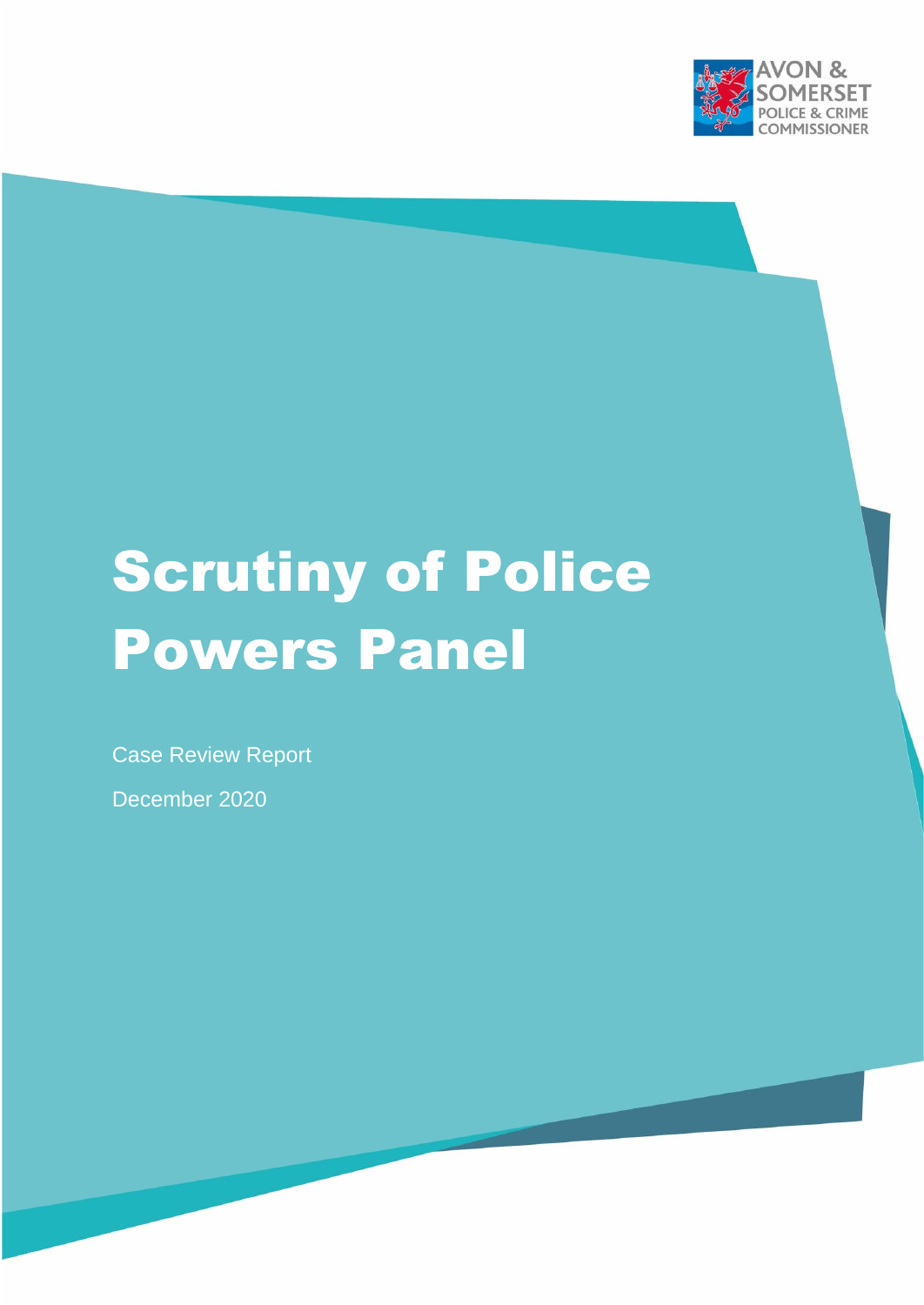## **Contents**

- Page 3 | Welcome to attendees
- Page 3 | Constabulary Updates
- Page 3 | Theme: Disproportionality
- Page 3 | Summary of member feedback
- Page 4 | Reading pack summary
- Page 5 | Appendix 1 Summary of the reviewed cases
- Page 39 | Appendix 2 Stop & Search and body worn video
- Page 41 | Appendix 3 Taser use and body worn video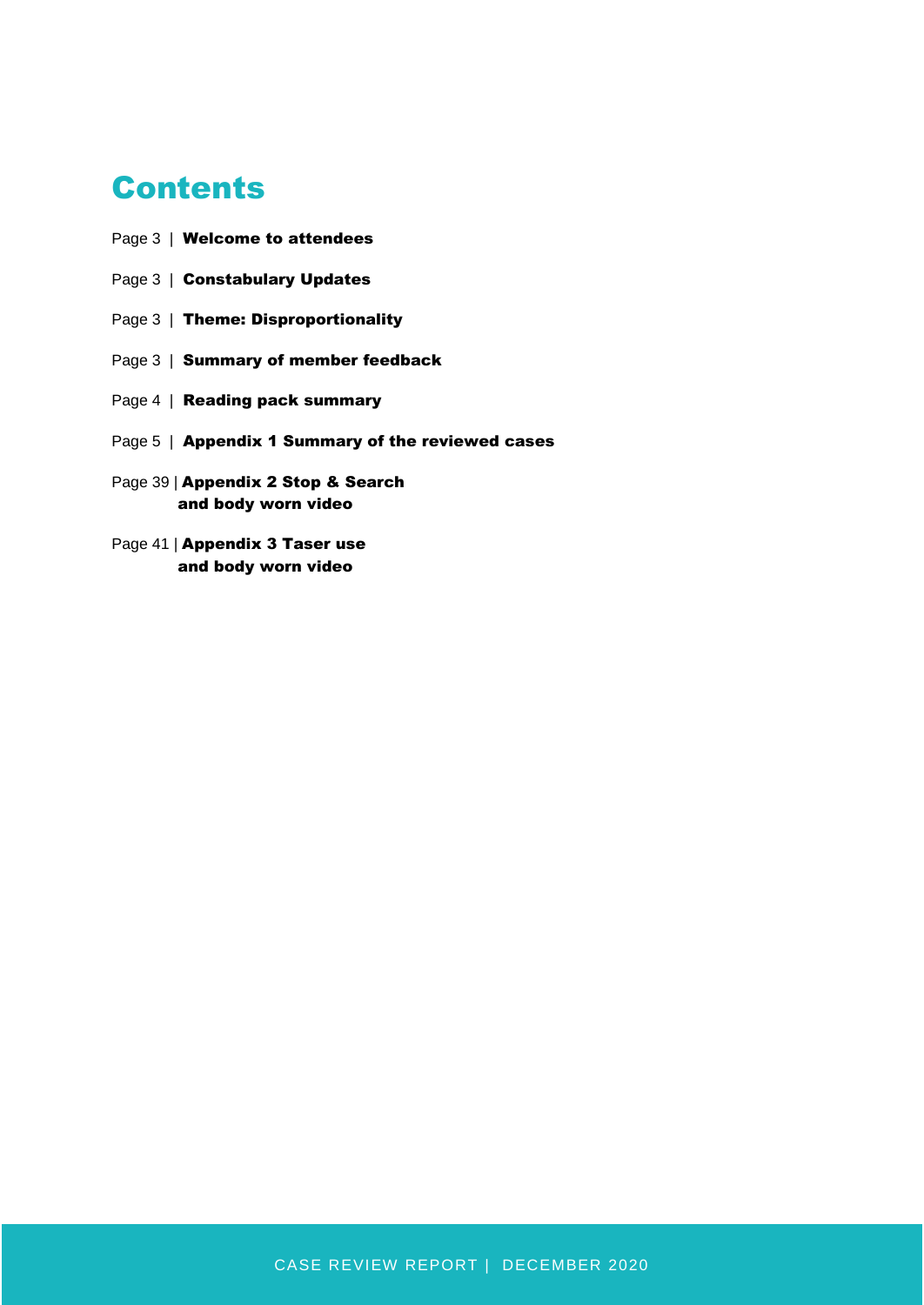# Scrutiny of Police Powers Panel

10 December Remote Panel meeting after member reviews

## **Welcome to attendees:**

11 of the 15 members attended the 14th *Scrutiny of Police Powers* Panel meeting.

Others in attendance: Dorset PPC's office Scrutiny Manager, Deputy PCC, PCC's communications Manager.

Police Officers/Staff invitations: Assistant Chief Constable, Police Federation and UNISON representatives, as a standing invitation, Neighbourhoods & Partnerships Chief Inspector (presenter), Taser Lead Superintendent (presenter), Taser Lead Trainer, and Black Police Association representatives.

## **Constabulary updates:**

From Chief Inspector Wigginton, presentations on the theme of Disproportionality in: **Policing Covid-19 Regulations** and the latest Rule of 6 and post second lockdown, including disproportionality statistics; **Stop and Search,**  referring to the published quarterly bulletin; and **Taser**, referring to the Use of Force report.

## **Stop and Search: Know your Rights:**

Discussions about an App and the PCC's office social media and community engagement to inform people on Stop and Search.

## **Theme: Disproportionality**

The theme for this Panel scrutiny is disproportionality. Panel members reviewed the Body Worn Video (BWV) footage for cases where the subject of a Stop Search or the Taser deployment is Black. Stop and Search disproportionality is highest in the county of Somerset and so this geographical area has been chosen. All Bristol cases were selected.

To obtain the number of 20 cases required, Taser deployment incidents are for the last 18 months, from May 2019. Stop Search cases have been selected since July 2020. Covid-19 regulations cases cover the Groups of 6 and second lockdown time period.

## **67 cases and 79 videos were**

**reviewed** remotely by 3 sub-groups of members, in advance of this 10<sup>th</sup> December 2020 online Panel meeting. **A total of 147 feedback forms** were completed for Stop and Search and for Taser cases. **There were also 37 Covid regulation case feedback forms for 11 cases**.

#### **The grand total is 158 feedback forms for the 67 cases.**

## **Summary of member feedback:**

#### **Members' positive feedback includes:**

- Officers' good, calm, courteous manner and dignity, care and compassion for people irrespective of aggression and abuse received.
- Officers friendly and give clear feedback to young people.
- Good decision making by Officers.
- First aid delivery.
- Good de-escalation by Officers.
- BWV switched on early and narrative before arriving at the location.

#### **Members' concerns includes:**

Taser being deployed as a first option, rather than as a last resort, querying necessity and proportionality.

Very few Stop and Search cases reviewed have a positive outcome, suggesting that more intelligence is required.

Stop and Search Grounds queried, e.g. for a smell of cannabis.

Not all Stop and Search aspects are explained by Officers.

Subject description accuracy queried. BWV switched on too late into the incident. Necessity of handcuffing queried.

Officers not having a Stop Search receipt Pad. Personal details asked from person Searched.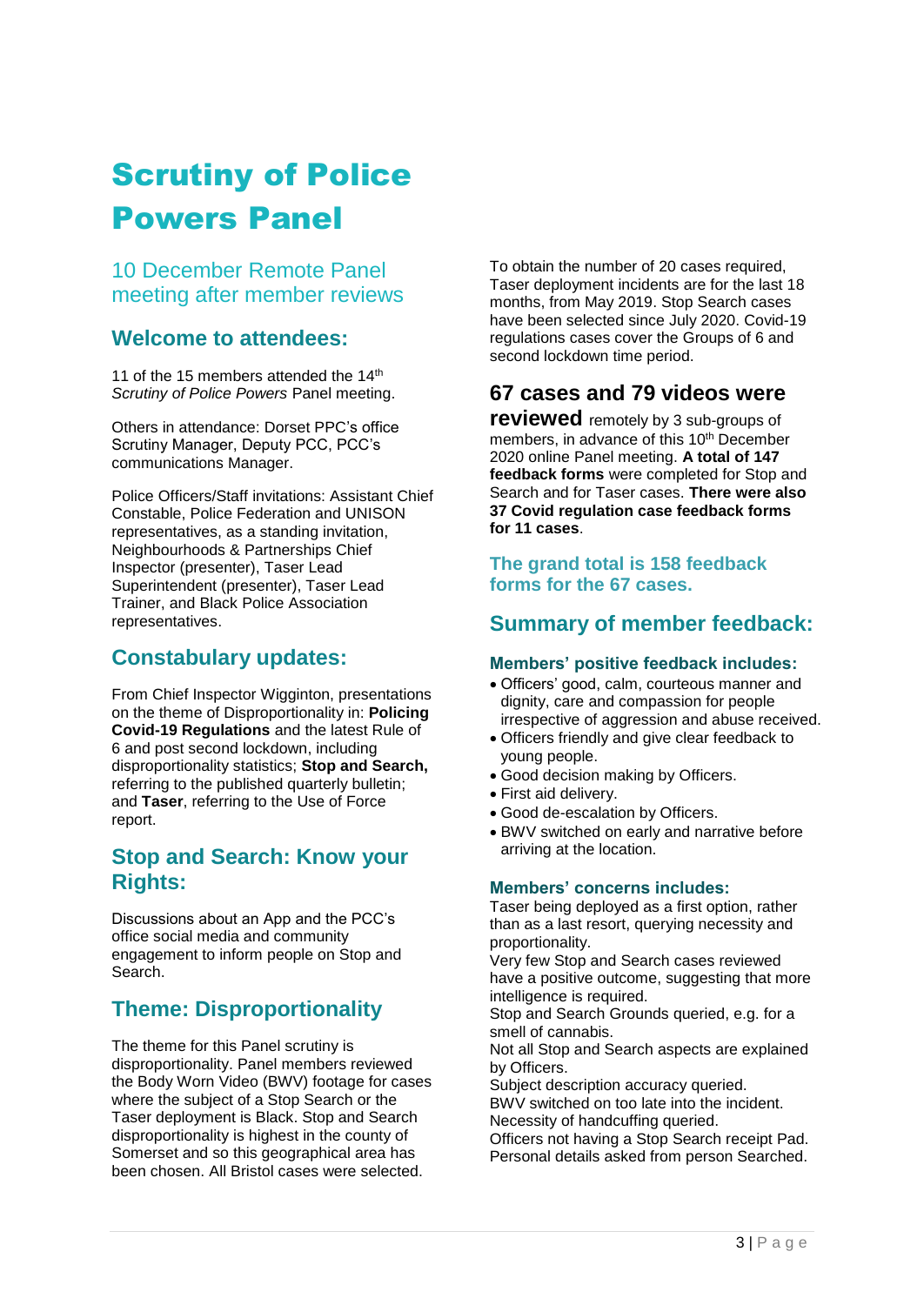## **Reading pack**: Documents for Panel

- members for this meeting include:
- Chair and Vice Chair's briefing note
- Stop and Search Quarterly Bulletin (Q2 2020).
- Disproportionality themed documents for Stop Search and for Taser deployment.
- **The Panel reports from the last meeting**  See the **PCC** website and the Panel's [Reports section.](http://www.avonandsomerset-pcc.gov.uk/Openness/Scrutiny/Scrutiny-of-Police-Powers-Panel-Reports.aspx)

**Avon and Somerset Constabulary's Use of Force report** is published on the **Police** [website.](https://www.avonandsomerset.police.uk/about-us/publication-scheme/what-our-priorities-are-and-how-we-are-doing/use-of-force/)

**Stop and Search and body worn video (BWV) statistics** – see **Appendix 2.**

**Taser and body worn video data** – see **Appendix 3.**

#### **Case reviews:** See: **Appendix 1 for a case summaries and feedback.**

**Covid-19 Regulation case review (number 5) feedback is in a separate report.**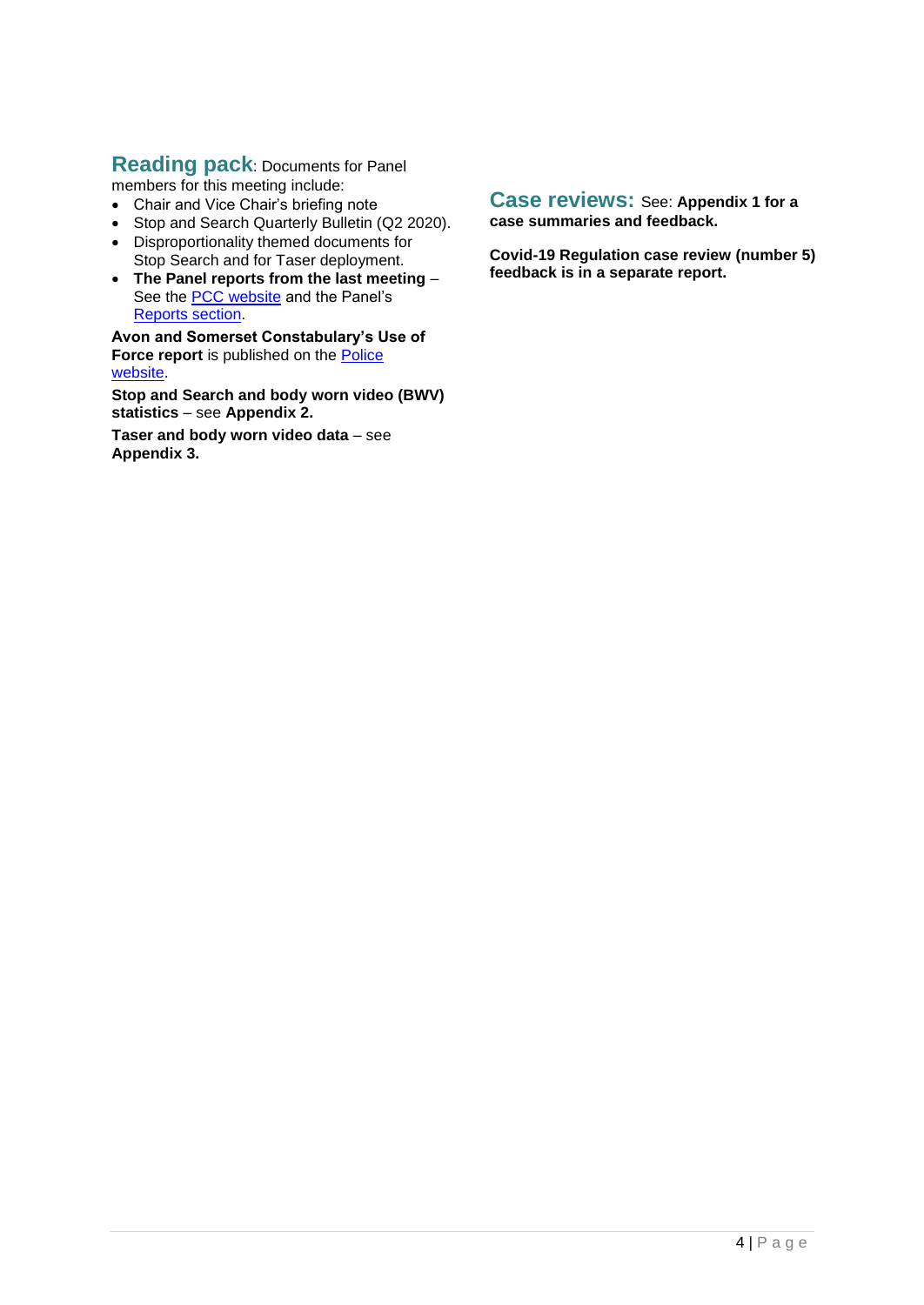# Appendix 1: Summary of the reviewed cases

- 1. Stop and Search disproportionality theme
- 2. Taser deployment disproportionality theme
- 3. Other cases Taser and Stop and Search complaints

#### **PANEL CASE REVIEWS and CONSTABULARY RESPONSES**

## **1. Stop and Search – Black subjects – 20 cases selected for review**

#### **Note 1: If an object is found for the case then this is stated.**

**Note 2:** The GOWISELY acronym is a reminder to a Police Officer of the information that must be provided (in any order) to a person (subject) when the Officer performs a stop and search.

#### '**GOWISELY**' stands for:

- G: **Grounds for the search**;
- O: Object the officer is searching for;
- W: Warrant, particularly if the Officer is in plain clothes;
- I: Identification, proof that the Officer is indeed a Police Officer;
- S: Station to which the Officer is attached;
- E: Entitlement, any citizen being searched by a Police Officer is entitled to copies of the paperwork;
- L: Legislation, the legal power which gives the officer the right to stop and search;
- Y: YOU are being detained for the search or for the purpose of… i.e. informing the person in clear terms the purpose and nature of the search.

**Member Feedback Form 9 questions,** as below, all have positive answers unless stated in the case summary:

- 1. If force was used, was it appropriate?
- 2. Did the Police make correct decisions throughout this episode?
- 3. Was the Police behaviour free from any stereotyping or assumptions?
- 4. Was the incident free from demonstrable discriminatory behaviour?
- 5. Does the Police behaviour need further review?
- 6. Is the whole interaction recorded on the BWV?
- 7. Are the 'GOWISELY' items provided?
- 8. Were there reasonable Grounds to suspect the object would be found?
- 9. Did the Officer imply that the person searched should provide personal data?

#### **Case 1: Stop & Search (s23. Misuse of drugs Act) 11/8/2020 at 00:08hrs. Bristol East**

**BWV database narrative:** Stop search on EASTON WAY. S.23 on person and vehicle… **Grounds:** Male located in vehicle smelling of cannabis, vehicle was 4 up and had windows down. Vehicle was attempting to be evasive when it saw Police.

#### **Positive member feedback:**

A very friendly engagement. Good GOWISELY item delivery, with a very calm, clear explanation of what is happening.

The Officer takes some trouble to explain and is courteous and friendly. A good-natured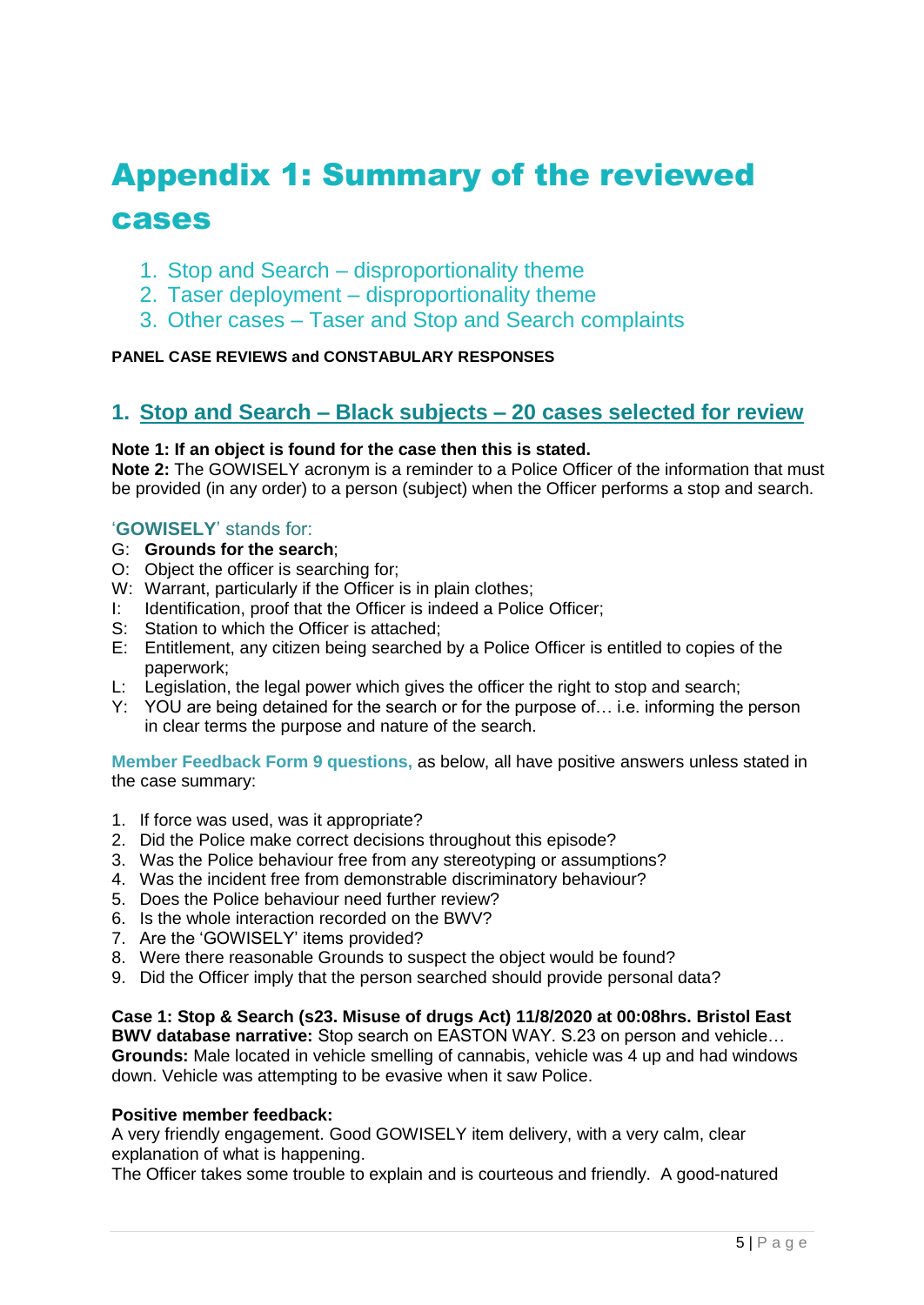encounter, handled very well by the Officer who keeps the subjects on-side.

**Question:** The Officer records that there was a strong smell of cannabis and so Stop Searched, but there is nothing to do with the man's driving. Was this sufficient grounds?

Feedback from 3 Panel members:

- 1. If force was used, was it appropriate? N/A (3).
- 2. Did the Police make correct decisions throughout this episode? Yes (2), **Unsure** (1).
- 3. Was the Police behaviour free from any stereotyping or assumptions? Yes (2), **Unsure** (1).
- 4. Was the incident free from demonstrable discriminatory behaviour? Yes (2), **Unsure** (1).
- 5. Does the Police behaviour need further review? No (2), **Unsure** (1).
- 6. Is the whole interaction recorded on the BWV? Yes (3).
- 7. Are the 'GOWISELY' items provided? Yes (3).
- 8. Were there reasonable Grounds to suspect the object would be found? Yes (2), **Unsure** (1).
- 9. Did the Officer imply that the person searched should provide personal data? No (2), **Unsure** (1).

*Constabulary response: The Constabulary thanks the Panel for its feedback, which has been passed onto the officer involved. Regarding the question about the smell of cannabis providing sufficient grounds, the College of Policing's Authorised Professional Practice on Stop and Search notes that "s.23(2) MDA and PACE Code A make no reference to whether the smell of cannabis alone provides reasonable grounds, and there are no stated cases on this issue. As a consequence, it is difficult for the College to provide further clarity, except to say that it is the responsibility of individual officers to ensure that searches based only on the smell of cannabis can be justified and are carried out in accordance with PACE Code A.*

**Case 2: Stop & Search S.23 Misuse of Drugs Act. 24/8/2020 at 21:49hrs. Bristol East BWV narrative:** BWV1: Manner of driving. BWV2: Stop search of person and his vehicle. **Grounds**: While officers had a vehicle stopped on …x STREET for a separate matter vehicle FOCUS White came around the corner towards officers with some speed with two occupants, one a black male with an afro style hair and another a black male with no hair. PC … attempted to stop the vehicle by giving clear hand signals, the vehicle then reversed very fast, nearly hitting a car and sped away back up …x STREET. Officers attempted to relocate the vehicle however it was lost to sight. Officers then went onto …y Road in an attempt to re-locate the vehicle which was seen heading down …z STREET onto …y ROAD. A compliant stop was attempted however the vehicle continued through traffic, into a bus lane and drove down …w AVENUE, all while officers lights and sirens were on. The vehicle eventually came to a stop on …w AVENUE, on searching the now single occupant through police systems it showed that earlier last year he was arrested for Possession with intent to supply. Due to this report and his manner of driving which is believed to be an attempt to evade Police a S23 search was conducted on him and the vehicle.

#### **Note: 2 BWVs reviewed by Panel members**

#### **Positive member feedback:**

A routine Stop and Search. A calm, straightforward, good explanation by the Officer of why the person is stopped and the search process, concluding as a reasonably positive encounter, despite some initial antagonism on the part of the subject.

**Question:** The Officer records a Section 23 Stop and Search (Misuse of Drugs Act) because of the manner of driving. Is this sufficient grounds for a Stop Search? His previous conviction is only made known after obtaining this man's identity. Is that allowed to justify grounds for a Stop Search?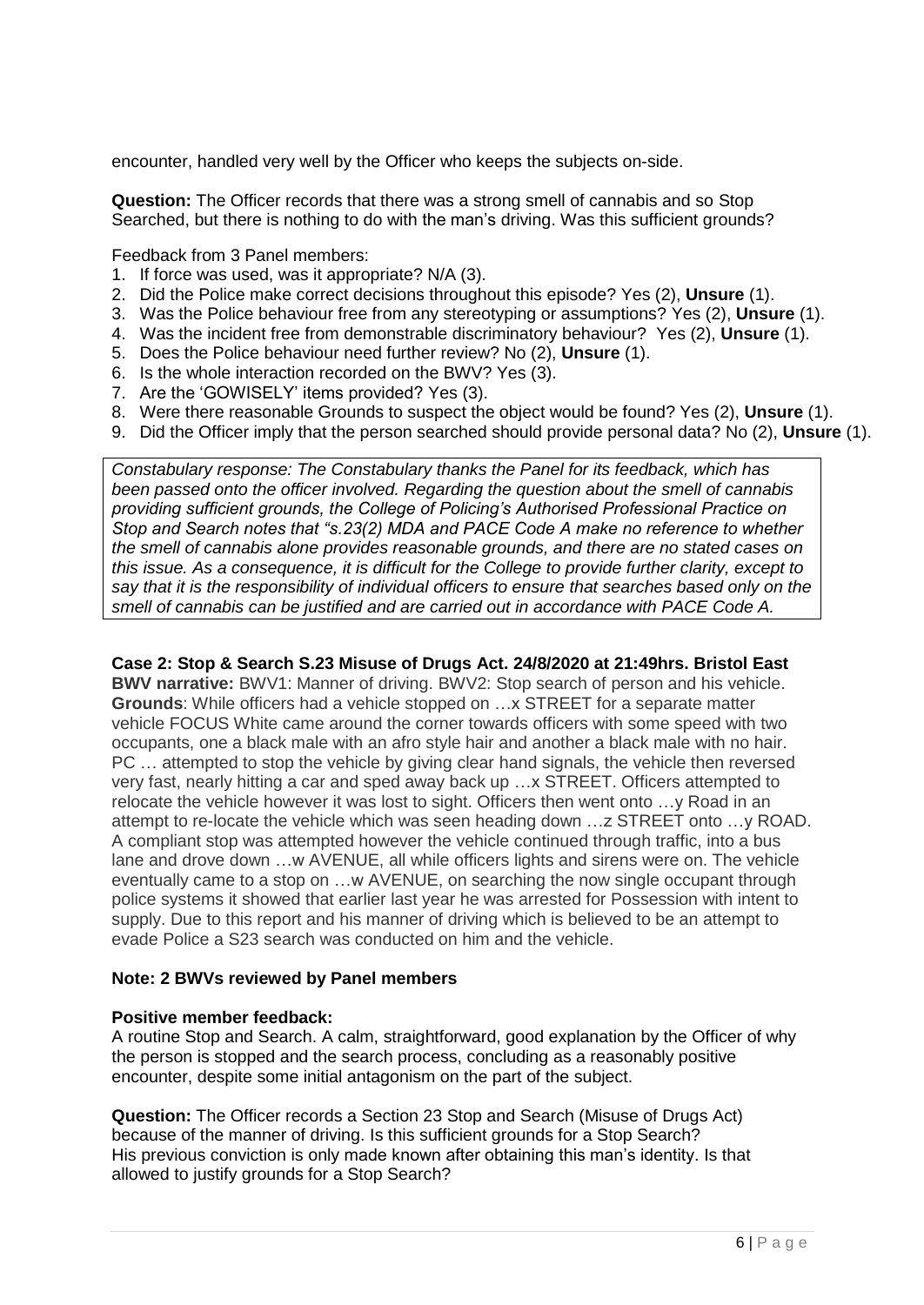Feedback from 3 Panel members:

- 1. If force was used, was it appropriate? N/A (3).
- 2. Did the Police make correct decisions throughout this episode? Yes (2), **Unsure** (1).
- 3. Was the Police behaviour free from any stereotyping or assumptions? Yes (3).
- 4. Was the incident free from demonstrable discriminatory behaviour? Yes (3).
- 5. Does the Police behaviour need further review? No (2), **Unsure** (1).
- 6. Is the whole interaction recorded on the BWV? Yes (2), almost (1).
- 7. Are the 'GOWISELY' items provided? Yes (3).
- 8. Were there reasonable Grounds to suspect the object would be found? Yes (3), **Unsure** (1).
- 9. Did the Officer imply that the person searched should provide personal data? No (2), **Yes** (1).

*Constabulary response: The Constabulary notes the Panel's feedback with thanks. Key to this search and answering the Panel's questions is the chronology of when the person is told that they are detained for a search. The officer can be heard explaining initially that they have asked the male to stop his car due to the manner of driving. At this point he is not detained for a search and the officers request identification based on the driving matter.*

*The person stopped starts to take off his coat when the officer is explaining why they wanted to stop the vehicle and is told that the officer is not searching them at this point. It remains a traffic stop whilst the officer, having now been given the male's details, checks PNC. It is then that the previous arrest for a drug supply offence is identified and the officer then forms the grounds for a s.23 Misuse of Drugs Act search as he suspects that the manner of driving is linked to potentially having illegal drugs in the car. It is then that the officer informs the male that he is detained and the search is conducted. The grounds are formed based on all of the information available to the officer, which is explained during the provision of GOWISELY on the body worn video footage.*

#### **Case 3: Stop & Search PACE section 1. 25/8/2020 at 19:20 hrs. Bristol East**

**BWV narrative:** NEGATIVE stop search of person on Sussex Place.

**Grounds:** Both parties had been seen in the St Pauls area all day in company with each other and an older male. This is an area of high conflict currently and both are actively involved in street conflict and associate with individuals known to be involved in street conflict. They displayed evasive behaviour on multiple occasions to multiple different marked and plain officers. On the time of being detained they were also in company with the other older male who made off from officers to avoid being detained. This aroused officers suspicions that they may have been in possession of weapons.

#### **Note1: Age 16.**

**Note2: Latest general ethnicity is not recorded. Self-defined ethnicity is recorded as B1: Black Caribbean.**

#### **Positive member feedback:**

Calm easy going and amicable incident. The Officers stress that the young people searched did not need to give their name and personal information and they could have a record of the search.

#### **Of concern:**

No GOWISELY Stop Search elements spoken by the Officer to the young person detained for the stop and search. Also the Grounds for the search, as recorded, seem somewhat speculative. The Young people also do not match the description of 'wearing a red jacket on a black bike'. The BWV recording is switched on after the young people are stopped, so it is unclear why they were chosen for search apart from being Black.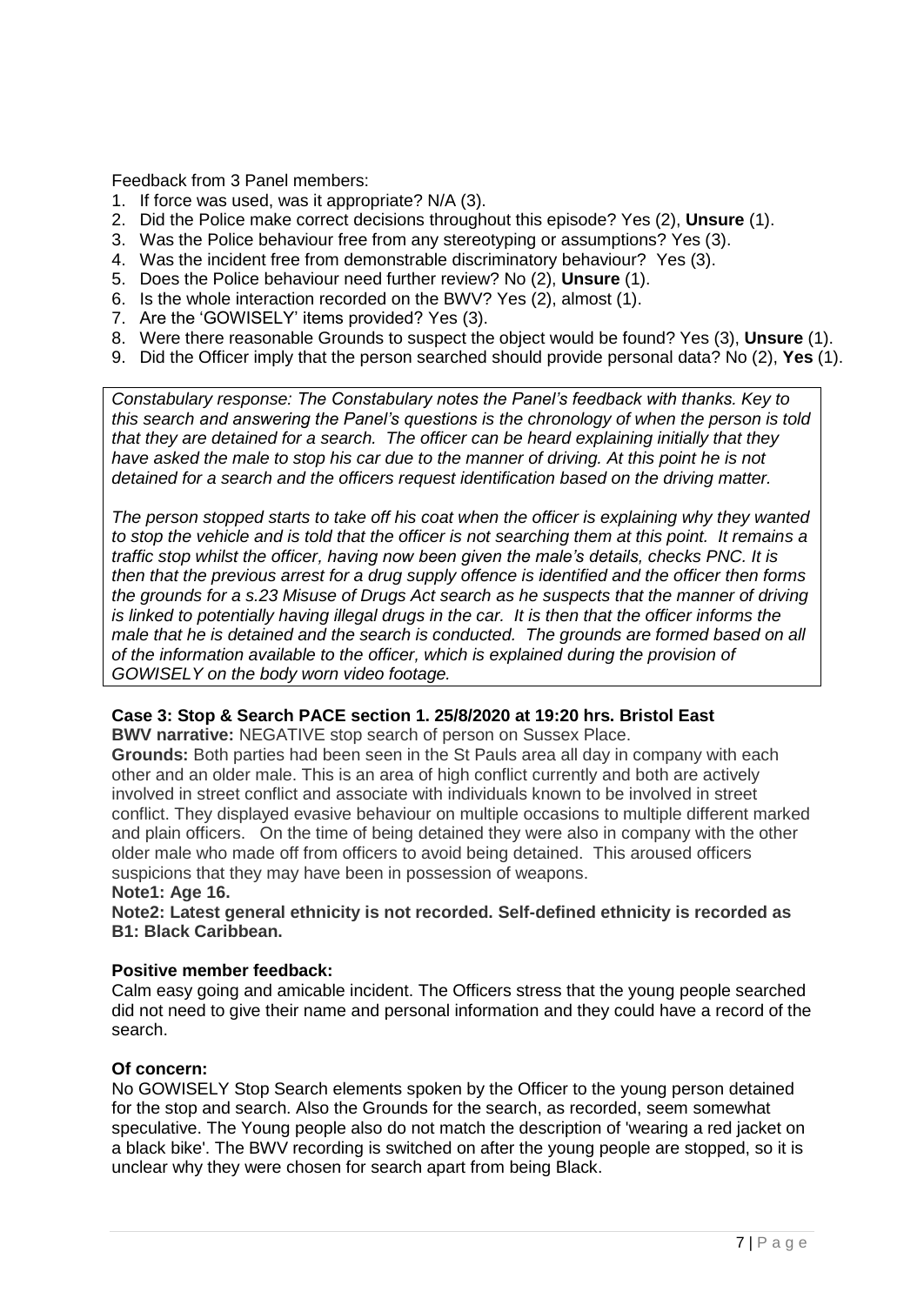#### **Operational policing comment:**

The incident appears to one Panel member to play to negative stereotypes of young Black men.

Feedback from 4 Panel members:

- 1. If force was used, was it appropriate? N/A (4).
- 2. Did the Police make correct decisions throughout this episode? **Unsure** (3), Yes (1).
- 3. Was the Police behaviour free from any stereotyping/assumptions? **No**(2), **Unsure**(1), Yes(1)
- 4. Was it free from demonstrable discriminatory behaviour? Yes (2), **Unsure** (1), **No** (1)
- 5. Does the Police behaviour need further review? No (2), **Unsure** (2).
- 6. Is the whole interaction recorded on the BWV? Yes (1), **No** (3) beginning not on BWV.
- 7. Are the 'GOWISELY' items stated? **No** (1), **not known** (3) not on BWV.
- 8. Were there reasonable Grounds to suspect the object would be found? **No**(1), **Unsure**(2), Yes(1).
- 9. Did the Officer imply that the person searched should provide personal data? No (4).

*Constabulary response: The Panel's comments are noted with thanks. In relation to GOWISELY being given, the officer can be heard on the body worn video footage providing all elements of GOWISELY, with the exception of the station that the officer is based at. This has been fed back to the officer concerned.*

*In relation to the description noted by the Panel – having reviewed the body worn video footage, it appears that the description referred to is that of the male who made off from officers and the subsequent dialogue between the two officers is about ensuring this description is circulated to other officers in the area.*

*Regarding the speculative grounds – feedback has been provided to the officer advising that the explanation of the grounds would have benefitted from more detail about what it was about the males' actions that constituted being seen as evasive and how this led to the officer forming the opinion that they may be in possession of weapons.*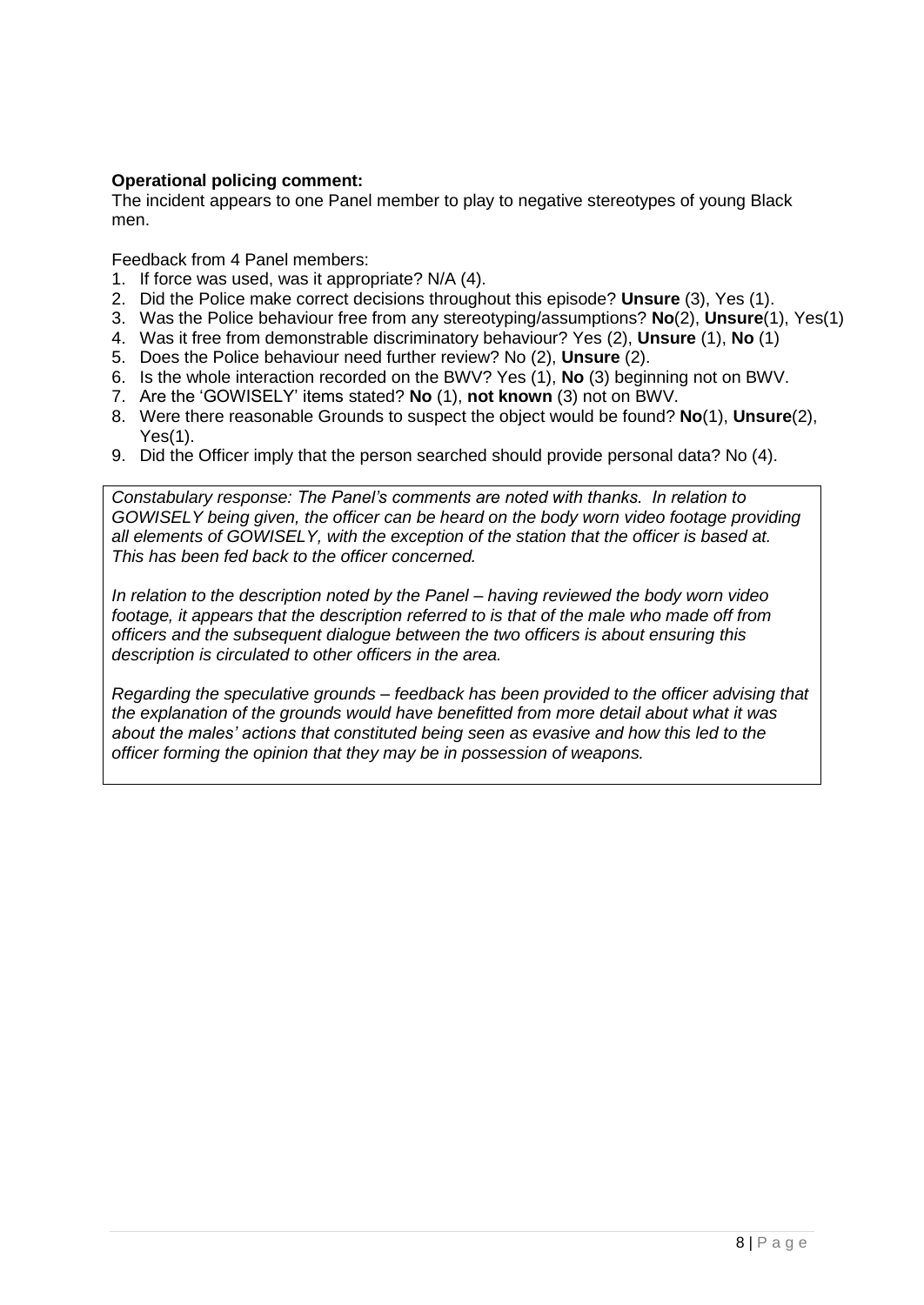#### **Case 4: Stop & Search PACE section 1. 27/8/2020 at 18:03hrs. Bristol East**

**BWV narrative:** Stop Search and arrest of A R.

**Grounds:** At approximately 23:51 hours on a member of the public called police to report that a male was seen kicking the door to an address … Road and a description of the male was passed using the police airwaves radio terminal to attending officers. **Object found. Arrest.**

Good GOWISELY delivery. The Officer is courteous and the subject initially co-operative until arrested on suspicion of burglary.

One member is not entirely clear what prompted the search. It might have helped had the subject been told what he was alleged to have stolen.

#### Feedback from 3 Panel members:

If force was used, was it appropriate? Yes (2), N/A regarding the search (1). Is the whole interaction recorded on the BWV? Yes (2), **No** (1) very beginning not on BWV. Were there reasonable Grounds to suspect the object would be found? **Don't know** (1), Yes (2) Did the Officer imply that the person searched should provide personal data? **Yes** (1), No (2).

*Constabulary response: The Constabulary notes the Panel's feedback with thanks. In relation to the member's observation that it might have helped if the subject was told what he was alleged to have stolen - having reviewed the body worn video footage, the officer advises the male that he is being searched for articles that could be used in the commission of theft or stolen items. At that stage it was not fully known what might have been taken from the address, all that was known was that entry had been gained and damage caused, therefore it was not possible to be more specific but in the circumstances the grounds appear to be reasonable.*

#### **Case 5: Stop & Search PACE s.1. 7/9/2020 at 17:48hrs. Bristol East**

**BWV narrative**: Resident reporting to Police a male matching description, carrying a knife, 'looking like he was going to stab someone'. TASER red dot, but male compliant **Grounds:** Witness reported seeing a male wearing leather clothing, with a see-through hood, carrying a 6 inch serrated knife and 'looking like he was going to stab someone'. Officers sighted male a short distance from last sighting of male. In his right hand was a silver object with a black handle.

#### **Positive member feedback:**

Good Officer's explanation why the person has been stopped and why handcuffed. The Officer handled the situation well, despite repeated interventions by a member of the public. Very polite and friendly officers, positive impact on the engagement with the member of the public. The Officers are concerned for the person's welfare and ensured he understood why he had been stopped and also thanked him for his compliance. Noted: The witness is mistaken regarding a knife.

#### **Of concern:**

Whilst understandably a brusque Officer attitude to the interfering member of the public, the Officer didn't obviously react to this person's information, i.e. that the subject searched has mental health issues.

Also, as a Taser is drawn (red dot), ideally the BWV would have been better started earlier.

Is the whole interaction recorded on the BWV? Yes (2), **No** (1) starts at Taser red dot.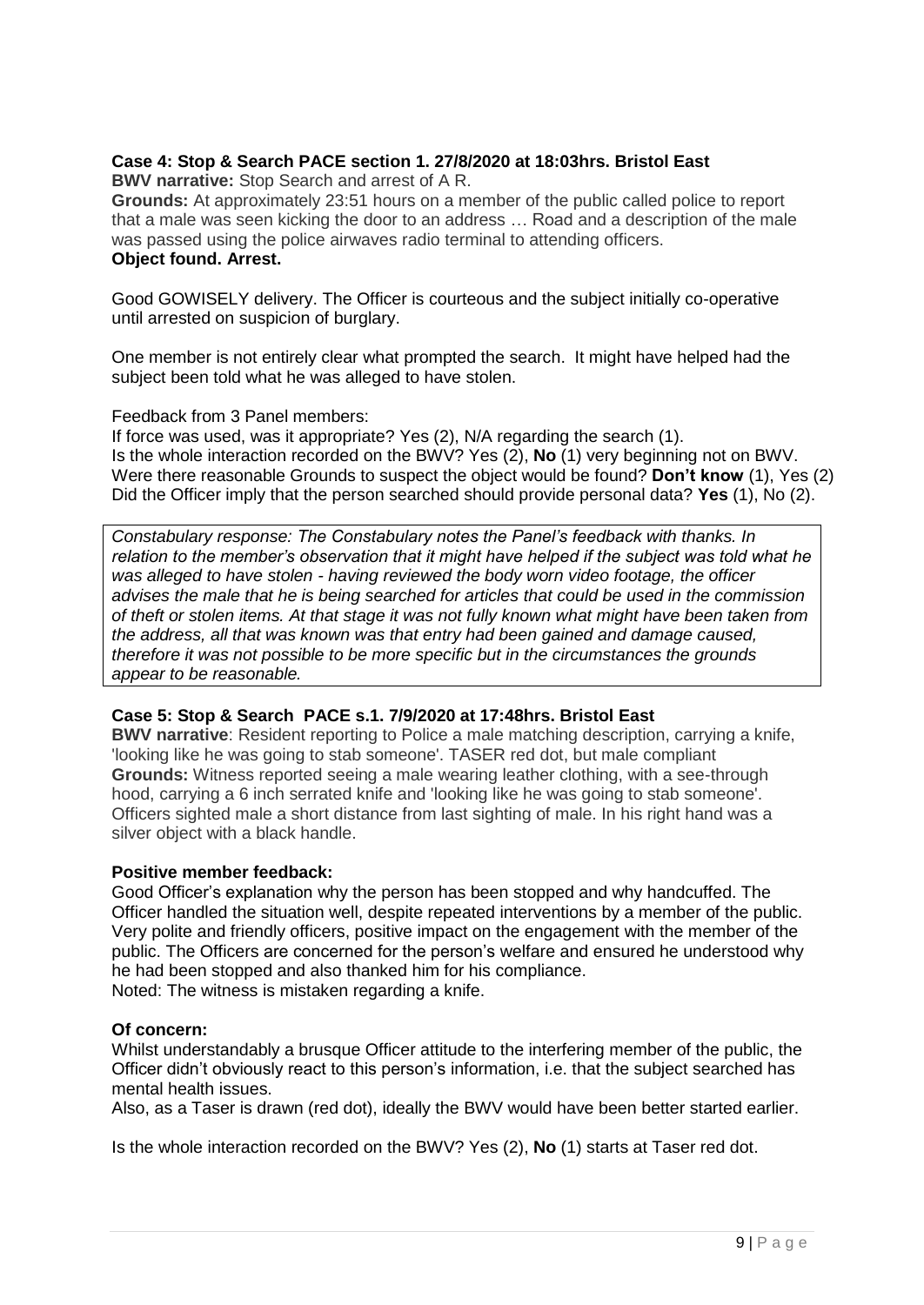*Constabulary response: The Constabulary thanks the Panel for its feedback in this case, which has been shared with the officer involved.*

#### **Case 6: Stop & Search PACE s1. 11/9/2020 at 3:57hrs. Bristol East BWV narrative**: **Stop search after foot chase**

**Grounds:** A report was received of a male with a dog who had entered the local store and let his dog bite a member of the public. The shop keeper also stated earlier he had entered with a bat causing trouble. On an area tour of the area a group was identified behind some flats off … STREET one with a dog. On entering the parking area a male was witnessed stamping on the floor in an aggressive manner with a dog not on a lead near him. On engaging with him and explaining that I was going to take his details as I suspected he was involved in an offence he became evasive, walked away from officers and when attempted to be apprehended he has run away. Leading me to suspect he had items on him that could be used to harm people, including the dog and I needed to search him to establish this or not.

#### **Positive member feedback:**

The Officer turned on the BWV early - at the start of the conversation with the shop keeper (witness). Officers are very patient. It is a tricky situation when information is known that the dog had earlier bitten someone. Good GOWISELY delivery.

A successful de-escalation. The initial Officer withdrew on request of the member of the public being stopped, as potentially that person had an issue with this Officer.

#### **Of concern:**

One Panel member notes that the subject ran, but it is not entirely clear what the Officers expected to find. Two Panel members commented that there appears to be too many officers, disproportionate in dealing with an agitated subject who may have mental ill health.

**Question:** The shopkeeper describes a young, short, white male, with long hair. However a BAME man with short hair, in his 30s, is stopped. Why is there an apparent mismatch between the witnesses description of the suspect and the person stopped?

- 1. If force was used, was it appropriate? Yes (4).
- 2. Did the Police make correct decisions throughout this episode? Yes(2), **Unsure**(1), **No**(1)
- 3. Was the Police behaviour free from any stereotyping or assumptions? Yes (3), **No** (1).
- 4. Was the incident free from demonstrable discriminatory behaviour? Yes (3), **Unsure**(1).
- 5. Does the Police behaviour need further review? No (3), **Unsure**(1).
- 6. Is the whole interaction recorded on the BWV? Yes (4).
- 7. Are the 'GOWISELY' items stated? Yes (1), Yes, to a degree (3), **Not known** (1).
- 8. Were there reasonable Grounds to suspect the object would be found? Yes (2), **N/K** (2).
- 9. Did the Officer imply that the person searched should provide personal data? **Yes** (2), No (2).

*Constabulary response: The Constabulary thanks the Panel for its feedback. On review of the body worn video footage, the person referred to as the victim by the shopkeeper is described as a young white male with long hair. The witness then goes on to describe the other party who has walked off with the dog in the opposite direction. This person is described as a mixed race male with light brown eyes. The person with the dog who is stopped and searched is a mixed race male. It appears there is no mismatch in the description of the person stop searched and the description given of the offender by the witness.*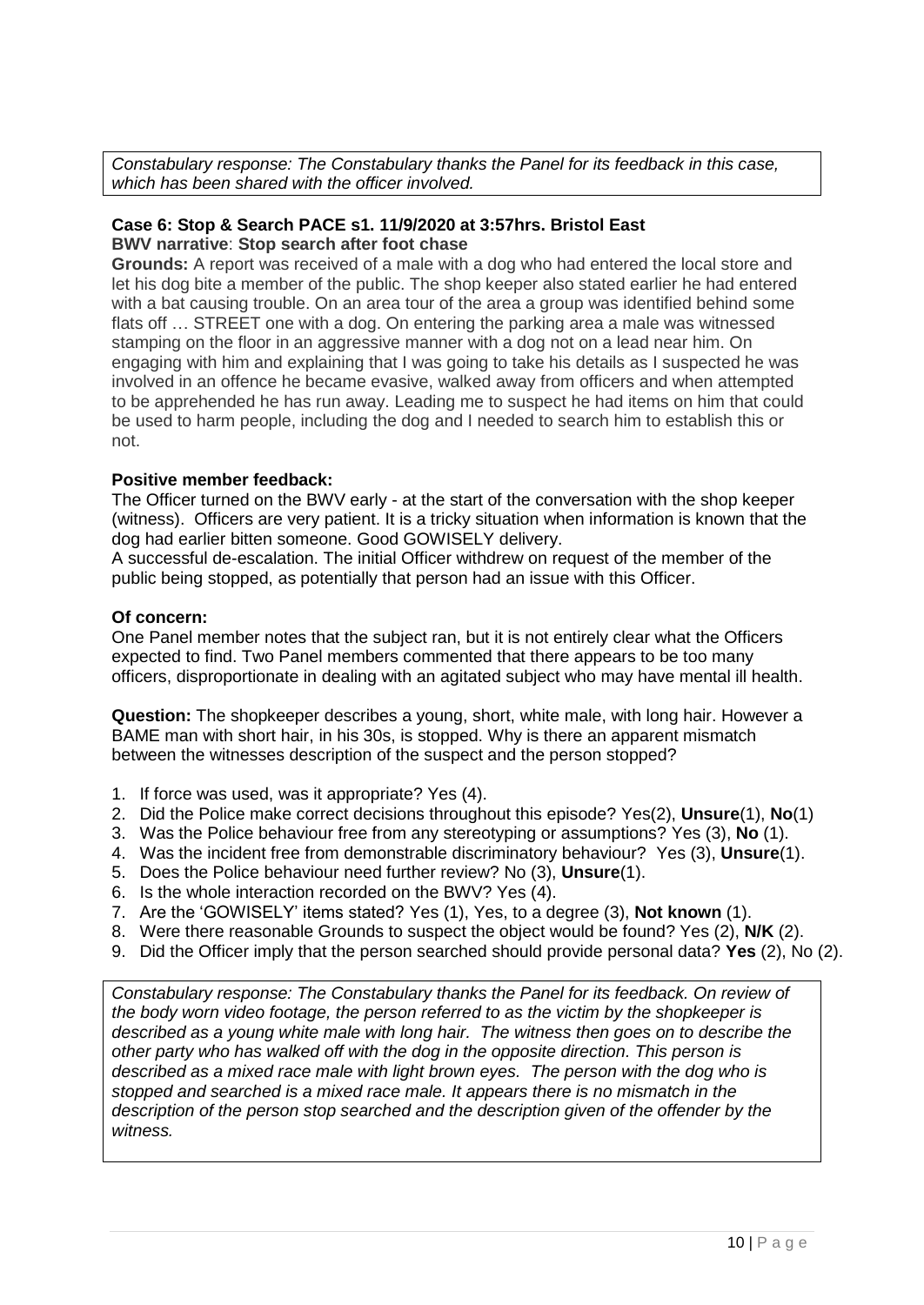*The shopkeeper also states that earlier in the morning the same male had a bat. The grounds recorded on the report state that the officer was searching for items that could be used to harm people.*

*In relation to the number of officers present, the male's behaviour appears unpredictable and the dog is unrestrained throughout the encounter – it is likely that officers remained on scene to be able to respond effectively and safely if the situation changed.*

#### **Case 7: Stop & Search PACE s.1. 11/9/2020 at 09:02hrs. Bristol East**

A member of the public witnessed a male, description given, trying to enter locked Church building, causing the alarm to sound. Person matching the description was standing at the building door when the Police arrived, matching the description.

No object found. No further action.

**Case query: No BWV footage for this case.** The case background narrative does not make it clear why the subject was pulling at the door or what was being sought.

*Constabulary response: The Constabulary notes the Panel's feedback – the officer has been contacted to remind them of the need to save BWV footage as evidential in future.* 

*Regarding the query as to what was being sought by the searching officer – the officer was searching for items for use in criminal damage or theft, based on what the male had been witnessed doing by the member of the public, namely trying to enter a locked church building.* 

#### **Case 8: Stop & Search s23 MDA. 18/9/2020 at 17:17hrs. Bristol East.**

**BWV narrative:** Search and assistance for arrest of 2 persons … Road. **Grounds:** Smell of cannabis coming from vehicle, 1 person produced a cannabis spliff and threw it in direction of police.

**Positive member feedback:** The Officers are very courteous throughout the whole interaction. There was a female with the 2 young men and the Officers are as helpful as they could be to try and get her home. The BWV footage finishes when the 2 young men are being taken away so it is not known what happened to the young woman. It is very good how the Officer whose BWV footage Panel members reviewed showed to camera the evidence the Officer was taking and logged it on BWV camera.

#### **Of concern:**

Unnecessary use of F words by Officers. The BWV didn't provide audio on how the first charges for affray came about but the BWV did show the Officer reading the charge to the suspects.

#### **Questions:**

- **1.** Was the woman left on the street alone at midnight?
- **2.** The Officer States the grounds for the Stop and Search are suspicious circumstances because the vehicle has no licence and insurance. Is this sufficient for a section 23 misuse of drugs Act Stop and Search?

#### **Panel member feedback:**

1. If force was used, was it appropriate? N/A (3).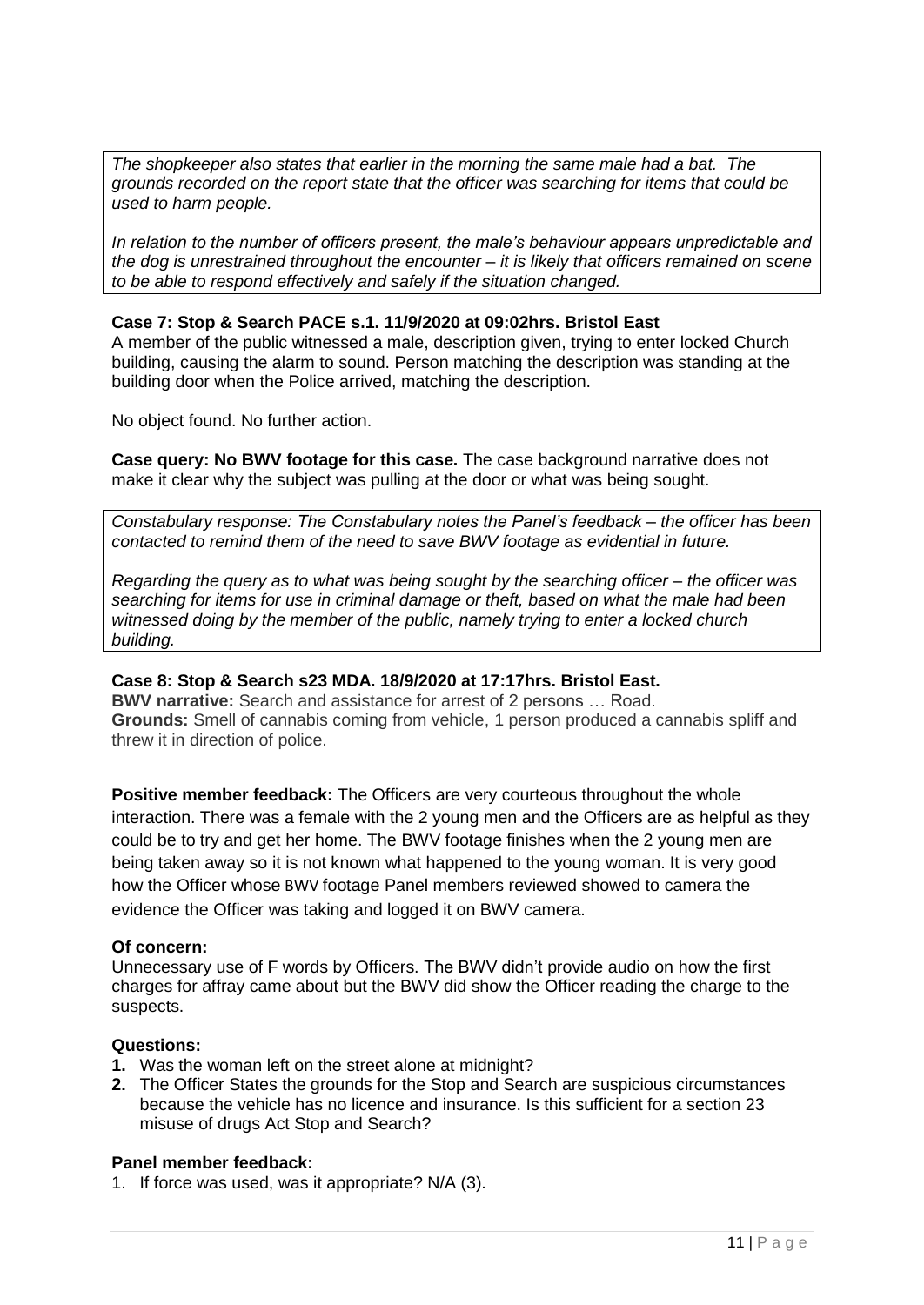- 2. Did the Police make correct decisions throughout this episode? Yes (2), **Unsure** (1).
- 3. Was the Police behaviour free from any stereotyping or assumptions? Yes (3).
- 4. Was the incident free from demonstrable discriminatory behaviour? Yes (3).
- 5. Does the Police behaviour need further review? No (2), **Unsure** (1).
- 6. Is the whole interaction recorded on the BWV? Yes (3).
- 7. Are the 'GOWISELY' items stated? Yes (2), **Not fully** (1).
- 8. Were there reasonable Grounds to suspect the object would be found? **N/K**(1), **No**(1), Yes(1)
- 9. Did the Officer imply that the person searched should provide personal data? No (3).

*Constabulary response: The Panel's comments are noted by the Constabulary with thanks.* 

*The concern raised regarding the grounds for arrest for affray not being given - it is not completely clear on the BWV audio, but the affray and threats to kill offences relate to the same incident described by the arresting officer – two offences are alleged to have taken place during this incident therefore the grounds for arrest encompass both.*

*The female appears to have been left at the location by the officers – officers can be heard on the BWV speaking with her about a number of options to help facilitate her getting home.*

*In relation to the grounds for search, both the smell of cannabis and the vehicle having no insurance are mentioned by the officer as being suspicious, leading to him forming the grounds for search. The explanation could have benefitted from the officer going into more detail about why he felt that the driving offences meant that he believed he would find Class B drugs. This has been fed back to the officer concerned.*

#### **Case 9: Stop & Search s23 MDA. 27/9/2020 at 12:19hrs. Bristol East**

**BWV narrative:** Stop search of a [named person] on …STREET outside …HOUSE. Located a small bag of suspected spice.

**Grounds:** Witnessed by CCTV operators carrying out an exchange of green vegetable matter with other members of the public for cash.

#### **Object found. Voluntary attendance at a Police Station (not an arrest).**

**Positive member feedback:** The Officer starts the BWV footage in the Police car and explains what he was going to and where the information came from. He explains immediately to the man what is being searched for, why and who he is. It is good that the Officer suggests a Drugs Education Program although it wasn't suitable for this man. Overall, a quite well handled, search well explained, with good demeanour maintained by the Officer throughout.

**Case query:** Why was the person handcuffed immediately? Was this necessary as the subject remains fully compliant from the outset?

#### **Panel member feedback:**

- 1. If force was used, was it appropriate? **Unsure** (2), N/A (1).
- 2. Did the Police make correct decisions throughout this episode? Yes(3) but cuffs necessary?
- 3. Was the Police behaviour free from any stereotyping or assumptions? Yes (3).
- 4. Was the incident free from demonstrable discriminatory behaviour? Yes (3).
- 5. Does the Police behaviour need further review? No (2), **Unsure** (1).
- 6. Is the whole interaction recorded on the BWV? Yes (3).
- 7. Are the 'GOWISELY' items stated? Yes (3).
- 8. Were there reasonable Grounds to suspect the object would be found? Yes(3)
- 9. Did the Officer imply that the person searched should provide personal data? Yes (1), No (2).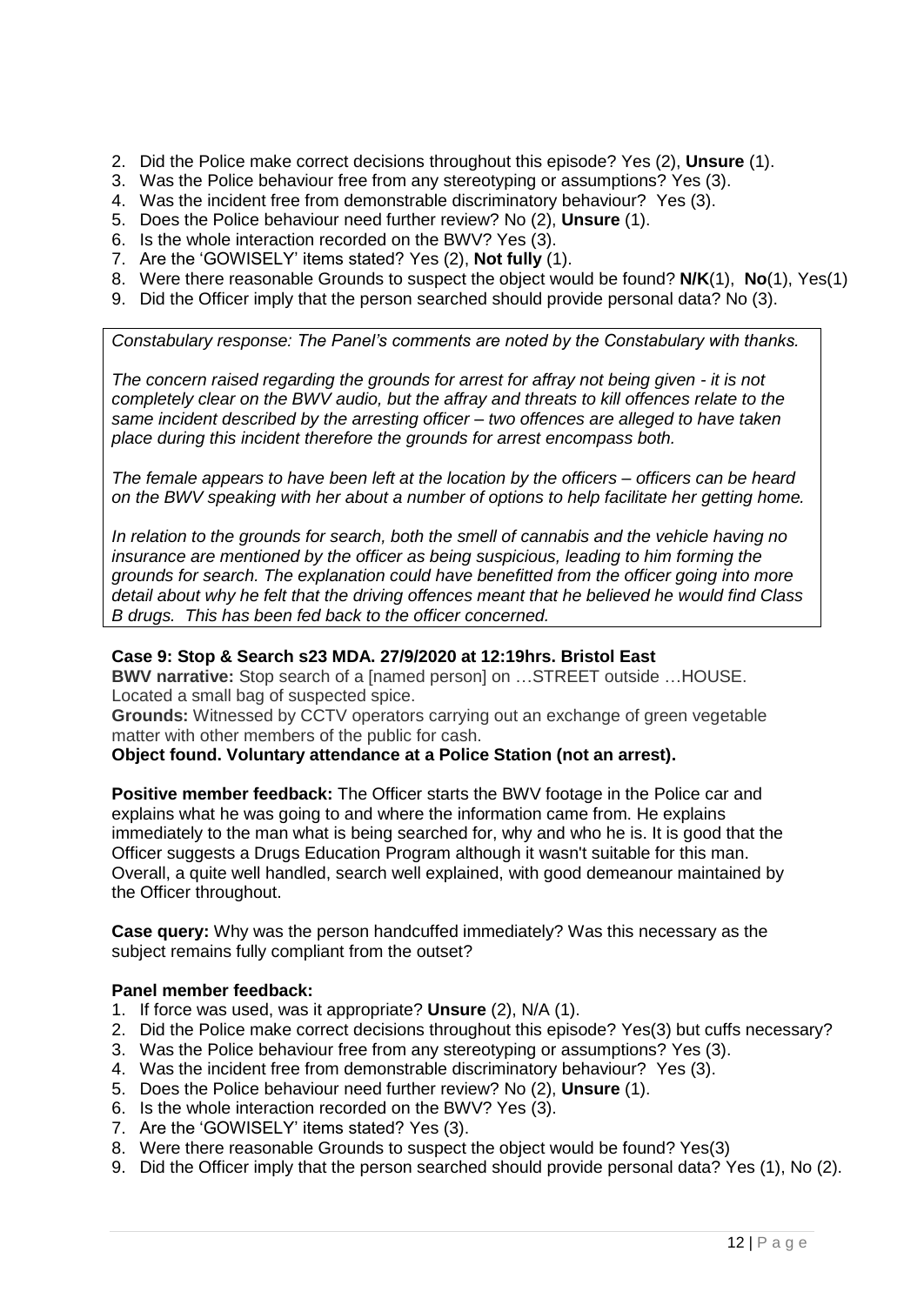*Constabulary response: The Constabulary thanks the Panel for its feedback, which has been shared with the officer involved.*

*In relation to the use of handcuffs, based on the narrative provided by the officer on the BWV whilst driving to the location, it is clear the officer is thinking about the male being involved in drug supply due to information provided to him. As such the early use of handcuffs would be to prevent any drugs being concealed or destroyed by the male prior to the search taking place.*

#### **Case 10: Stop & Search s23 MDA. 27/9/2020 at 21:39. Bristol East**

**BWV narrative:** Search of vehicle and occupant on … ST, following evasive and poor driving through ST PAULS and STOKES CROFT.

**Grounds:** Vehicle driving at excess speed through ST PAULS, STOKES CROFT. Evasive driving by pulling over, waiting for Officers to pass, then restarting driving. Evasive changing of lanes, cutting up of other drivers and lack of indication. Due to nature of driving, the time of evening, the location of where it was driving, vehicle searched under S23 MDA, but S1 PACE was also considered.

#### **Positive member feedback:**

The Officer explains why ethnicity is not relevant to why the person has been stopped. Good Officer attitude maintained throughout, despite antagonistic behaviour of the person being searched. The car was stopped for grounds of being driven erratically and the Misuse of Drugs Act was used as the reason once stopped. The Officer is very polite and courteous even though the suspect is being rude and swearing at him almost constantly and accusing him of racism.

**Question:** Is evasive driving sufficient grounds for a Stop and Search (s.23 MDA)?

#### **Panel member feedback:**

- 1. If force was used, was it appropriate? N/A (3).
- 2. Did the Police make correct decisions throughout this episode? **Unsure** (1), Yes (2)
- 3. Was the Police behaviour free from any stereotyping or assumptions? Yes (3).
- 4. Was the incident free from demonstrable discriminatory behaviour? Yes (3).
- 5. Does the Police behaviour need further review? No (2), **Unsure** (1).
- 6. Is the whole interaction recorded on the BWV? Yes (3) but nothing before the car stop.
- 7. Are the 'GOWISELY' items stated? Yes (2), some (1).
- 8. Were there reasonable Grounds to suspect the object would be found? **No** (2), **N/K** (1)
- 9. Did the Officer imply that the person searched should provide personal data? **Unsure** (1), No (2)

*Constabulary response: The Constabulary notes the Panel's feedback in this case, which has been fed back to the officer involved. The explanation of the grounds could have benefitted from the officer going into more detail about why the manner of driving led him to suspect that the male may be in possession of drugs. Evasive driving is reasonable to include in forming grounds for search, but needs to be explained as to how it has led to the officer suspecting illegal items are being carried.*

#### **Case 11: Stop & Search PACE s1. 2/7/2020 at 11:58hrs. Bristol East**

**Grounds:** Matched description of male in exact location seen holding an object, possibly a knife, shouting about stabbing people.

**Note: BWV2:** View from 12:01 hrs. Officer narrative to residents.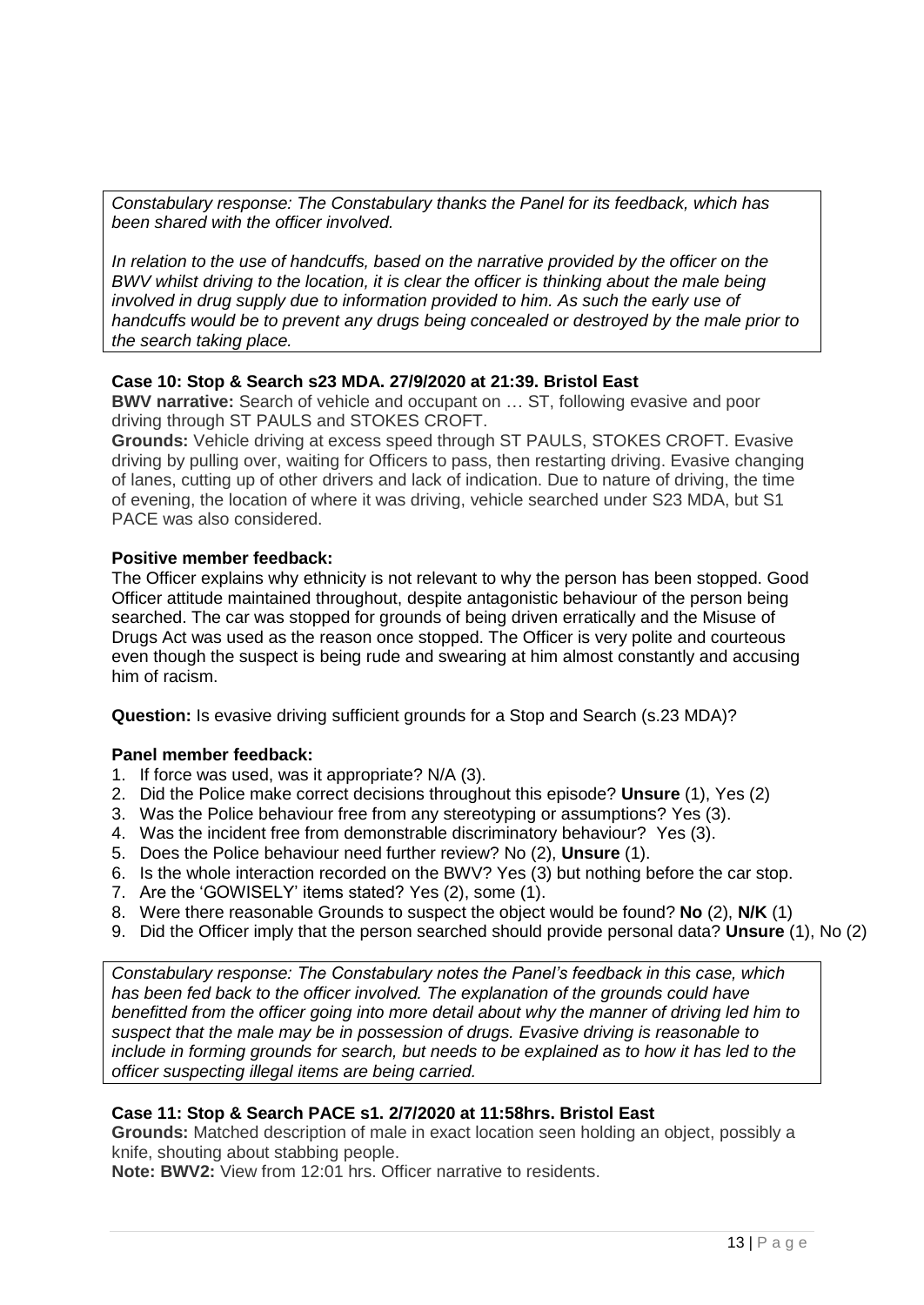**Note: 2 BWVs reviewed by Panel members.**

**Compliments to the Officers:** A difficult situation well handled. Officers coped well with a very agitated male who is shouting. The Officer who had had detained the man is very calm and professional throughout the interaction. The Officer also coped well with several onlookers making assumptions and videoing. A good exchange between the Officer and members of the public, discussing reasons for the Stop and Search and why it is not a discriminatory action. The white Officer shares the fact that she is married to a black man and the mother of a mixed race child.

Compliments to the female Officer. Panel members very much like the attitude of this Officer who took the time to explain the situation fully to the member of the public in the second video.

Did the Officer imply that the person searched should provide personal data? **Yes** (1), No (2)

*Constabulary response: The Constabulary thanks the Panel for its feedback, which has been shared with the officers involved. The officer asks the male for his name, at which point he states that his passport is in his pocket and nods towards it. It does not appear as though the officer has implied he is under any obligation to do this and he has volunteered the information.*

#### **Case 12: Stop & Search s23 MDA. 12/7/2020 at 22:14hrs. Somerset West**

**BWV narrative:** Stop search of [named person] and vehicle re drug supply intelligence. **Grounds:** Intel re drugs dealing.

**Note: Female subject.** 

**Positive member feedback:** The whole search is handled very courteously, especially considering this is the second search in one day for this person. The female Officer is very good when conducting the search. A lovely attitude, keeping things light and good humoured, considering previous search history.

#### **Of concern:**

BWV is not started at the beginning. No GOWISELY items are stated and no stated grounds for the search, i.e. the intelligence regarding drug dealing.

#### **Panel member feedback:**

- 1. If force was used, was it appropriate? N/A (2).
- 2. Did the Police make correct decisions throughout this episode? **Unsure** (1), Yes (1)
- 3. Was the Police behaviour free from any stereotyping or assumptions? **Unsure** (1), Yes (1)
- 4. Was the incident free from demonstrable discriminatory behaviour? **Unsure** (1), Yes (1)
- 5. Does the Police behaviour need further review? **Unsure** (1), No (1)
- 6. Is the whole interaction recorded on the BWV? **Unsure** (1), Yes (1)
- 7. Are the 'GOWISELY' items stated? **No** (2) not heard on the BWV.
- 8. Were there reasonable Grounds to suspect the object would be found? Yes (1) intel, **N/K** (1)
- 9. Did the Officer imply that the person searched should provide personal data? No (2)

*Constabulary response: The Constabulary thanks the Panel for its feedback, which has been shared with officers involved.*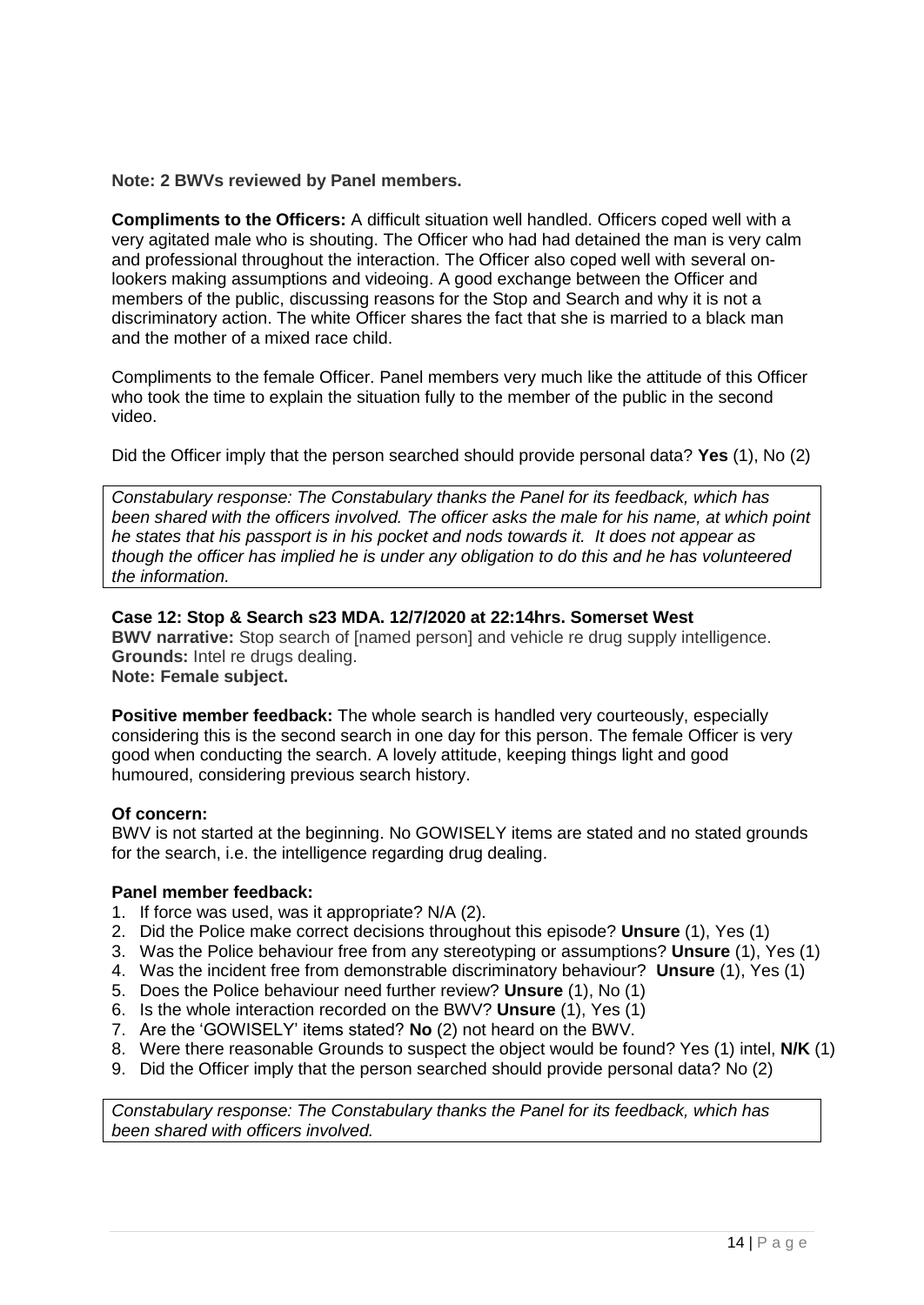#### **Case 13: Stop & Search s23 MDA. 14/7/2020 at 17:50hrs.**

**BWV narrative:** MOE used to gain access to property. Initial negative search for suspect. Hamilton Road, Taunton. Stop Search Section 23 Misuse of Drugs search conducted on [named person] due to recent intelligence about concern in supply of Class A drugs. **Grounds:** There is recent police intelligence to suggest that [named person] is involved with use of and/or the supply of Class A controlled drugs.

#### **Positive member feedback:**

Relaxed interaction with compliant male. A well-handled incident. Officers show good local knowledge regarding the person being searched and are approachable and professional in their manner.

**Operational learning:** The requirement for Officers to carry a Stop and Search receipt pad. Panel members have noted this lack of a receipt pad in previous case reviews.

**Question:** The Search Grounds recorded is intelligence. How long is a Stop and Search justified because of intelligence? Does the intelligence have to be within a certain time period?

Were there reasonable Grounds to suspect the object would be found? **Don't know** (2).

*Constabulary response: Thanks to the Panel for its feedback in this case. Regarding the Panel's question about intelligence, there are no specific timescales in which intelligence has to be within in order to be used to form the grounds for search. It is for the officer to explain how the intelligence leads them to the genuine belief that the person is carrying the item sought. The reliance on older intelligence alone with nothing new or additional to substantiate the grounds may lead to the grounds being found to be unreasonable by an objective person.*

#### **Case 14: Stop & Search s23 MDA. 29/7/2020 at 00:03hrs. Somerset West**

**BWV narrative:** Initial vehicle stop, s.23 MDA stop search, drug wipe and arrest of [named person].

Grounds: Male - sole occupant of vehicle - driving. Smelt strongly of cannabis, eyes were watery, red and glazed. Stated he had smoke cannabis.

#### **Object found. Arrest.**

#### **Positive member feedback:**

Compassionate handling of the disabled suspect throughout, offering assistance and a seat in the van whilst the man waited.

**Of concern:** The officer seems to lack confidence and is unaware of some procedures. It seems as if he is fairly new to the job, lacking clarity when dealing with the suspect in some areas. "Ask Andy" features who may be Officer who arrives to search the car and points out the Officer should be wearing high visibility clothing!

*Constabulary response: The Constabulary notes the Panel's feedback with thanks.* 

#### **Case 15: Stop & Search s23 MDA. 7/8/2020 at 01:57hrs. Somerset West**

**Grounds:** Recent intel linking subject to drugs supply. Note: same subject in case 15 and case 17. Age 17.

#### **Case query: No BWV.**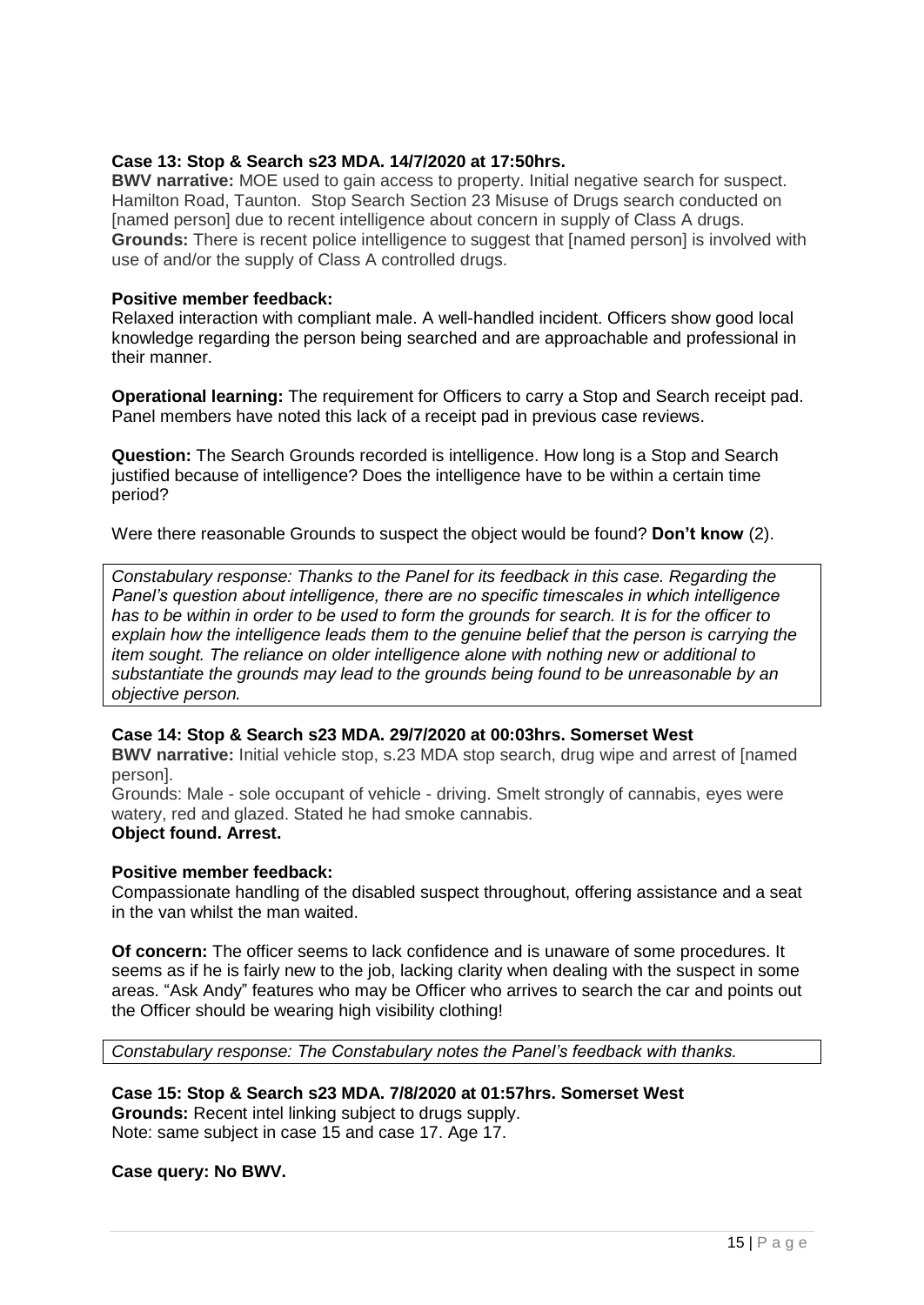*Constabulary response: The Constabulary notes that there is no BWV footage for this incident – the officers have been contacted to remind them of the need to save the footage as evidential in future.*

#### **Case 16: Stop & Search s23 MDA. 9/8/2020 at 10:05hrs. Somerset West**

**BWV narrative:** Stop of vehicle [reg. no....]. Driver [named] detained for s5A RTA and S.23 MDA stop search. Seizure of cannabis.

**Grounds:** Vehicle being driven poorly, male appeared under influence of drugs and vehicle smelt of cannabis.

**One Panel member's positive feedback** is that there is nothing of concern in this video. The Officer is very patient.

**Concerns and case query:** One Panel member queries that this isn't a Stop and Search case. Another Panel member is not sure if this case should be recorded as a BME person stopped.

A third Panel member noted that the search had already taken place when the video started and the person probably had a good reason to refuse the mouth swab (cleanliness).

#### **Operational learning points:**

1. Ethnicity recording accuracy is queried.

2. Also, where there are two suspects discussing tactics in the back of the same car, perhaps it would have been wiser to have them separated in separate vehicles?

**Question:** The record states that nothing is found but it seems from the video that they did?

Are the 'GOWISELY' items stated? **N/K** (2), N/A (1), Yes (1).

*Constabulary response: The Constabulary notes the Panel's feedback with thanks. The BWV footage shows that two males are searched during this encounter. One is a white male, the second is a mixed race male. Both males' descriptions including their ethnicites have been accurately recorded on the report.* 

*In relation to the member's observation regarding the males being put in the back of the same car - at the time this was done by the officer he was solo crewed. As such there was only one Police vehicle available to him as further units had not yet arrived on scene, so was unavoidable. It is likely that if there was more than one Police vehicle on scene at the time that the males would have been separated.*

*Cannabis was found on the passenger and a decision was taken by the officer to deal with this matter at a later date. This stop search was positive and has been recorded as such on the report. Nothing was found on the driver, who failed to provide a specimen of breath and was arrested.*

*The footage viewed by the Panel did start after the search as it was the BWV of an assisting officer who arrived after the initial stop, however the footage of the officer who made the stop captures everything from the time at which the vehicle and occupants were stopped, including GOWISELY.*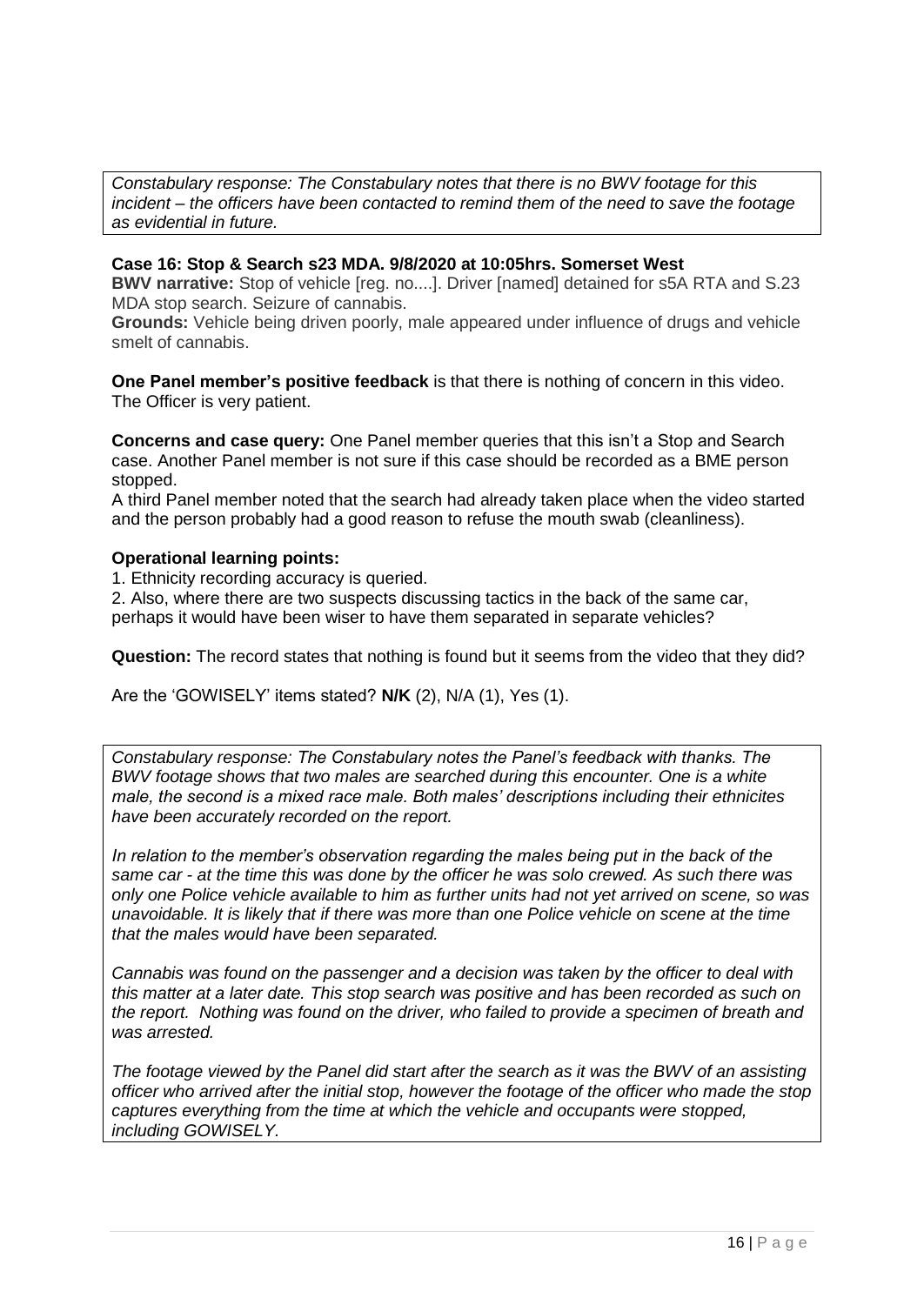#### **Case 17: Stop & Search s23 MDA. 19/8/2020 at 23:31hrs. Somerset West**

**BWV database narrative:** Arrest for assault ABH.

**Grounds:** Subject witnessed exiting vehicle that made off from officers - passenger - subject linked to county lines drug dealing - s.23 MDA Stop Search / negative. **Note: Same subject in case 15 and case 17. Age 17.**

**Positive member feedback:** Despite protestations by the suspect, the Officer remains polite and keeps the dialogue friendly. A patient Officer's Stop and Search. The person is arrested for the allegation of assault the previous day.

However, there is no indication as to why this *under 16 year old* BME is handcuffed, although there is some intelligence at the beginning which suggests there is a reason the Officers are asked to go to the scene. The person does ask why but no reason is given.

#### **Operational learning point:**

One of the four Panel members sees lots of operational learning from the BWV review. The BWV may have missed important aspects, but herein is the point: The BWV needs to be switched on a bit earlier? GOWISELY was vague in the Panel member's view and no explanation for the handcuffs. Apart from the fact that the young boy is 'on bail' there is nothing to know why he was stopped.

#### **Panel member feedback:**

- 1. If force was used, was it appropriate? **No** (1), N/A (2), Yes (1).
- 2. Did the Police make correct decisions throughout this episode? **Unsure** (1), No(1), Yes (2)
- 3. Was the Police behaviour free from any stereotyping or assumptions? **Unsure** (1), No(1), Yes (2)
- 4. Was the incident free from demonstrable discriminatory behaviour? **Unsure** (1), No(1), Yes (2)
- 5. Does the Police behaviour need further review? **Yes** (1), No (3)
- 6. Is the whole interaction recorded on the BWV? **No** (1), Yes (3)
- 7. Are the 'GOWISELY' items stated? Yes (3), Vaguely (1).
- 8. Were there reasonable Grounds to suspect the object would be found? **No** (1), **Unclear** (1), Yes (1) **Don't know** (1)
- 9. Did the Officer imply that the person searched should provide personal data? **Yes**(1), **N/K** (2), No (1)

*Constabulary response: The Constabulary notes the Panel's feedback, which has been shared with the searching officer's supervisor for learning to be fed back to the officer.*

#### **Case 18: Stop & Search s23 MDA. 22/8/2020 at 00:05hrs. Somerset West**

**BWV narrative:** Stopping vehicle and S.23 Searched. BWV was switched on however did fail to record.

**Grounds:** On stopping a vehicle there was a strong smell of cannabis coming from within. **Note: Latest General ethnicity is not recorded. Self-defined ethnicity is recorded as B1: Black Caribbean**.

**Positive member feedback:** Considerable patience by the Officer, dealing with what one Panel member described as an unbelievably annoying 17yr old. The female Officer remains calm and in control despite one female occupant clearly pushing for a reaction.

**Of concern:** BWV camera malfunction. Full personal details are sought from each person. Also the female Officer is not wearing a mask and is talking in the suspect's face.

#### **Questions:**

1. Grounds were smell of cannabis. Did this justify a Stop and Search?

2. As several people are searched, whose ethnicity is recorded? The record says a self-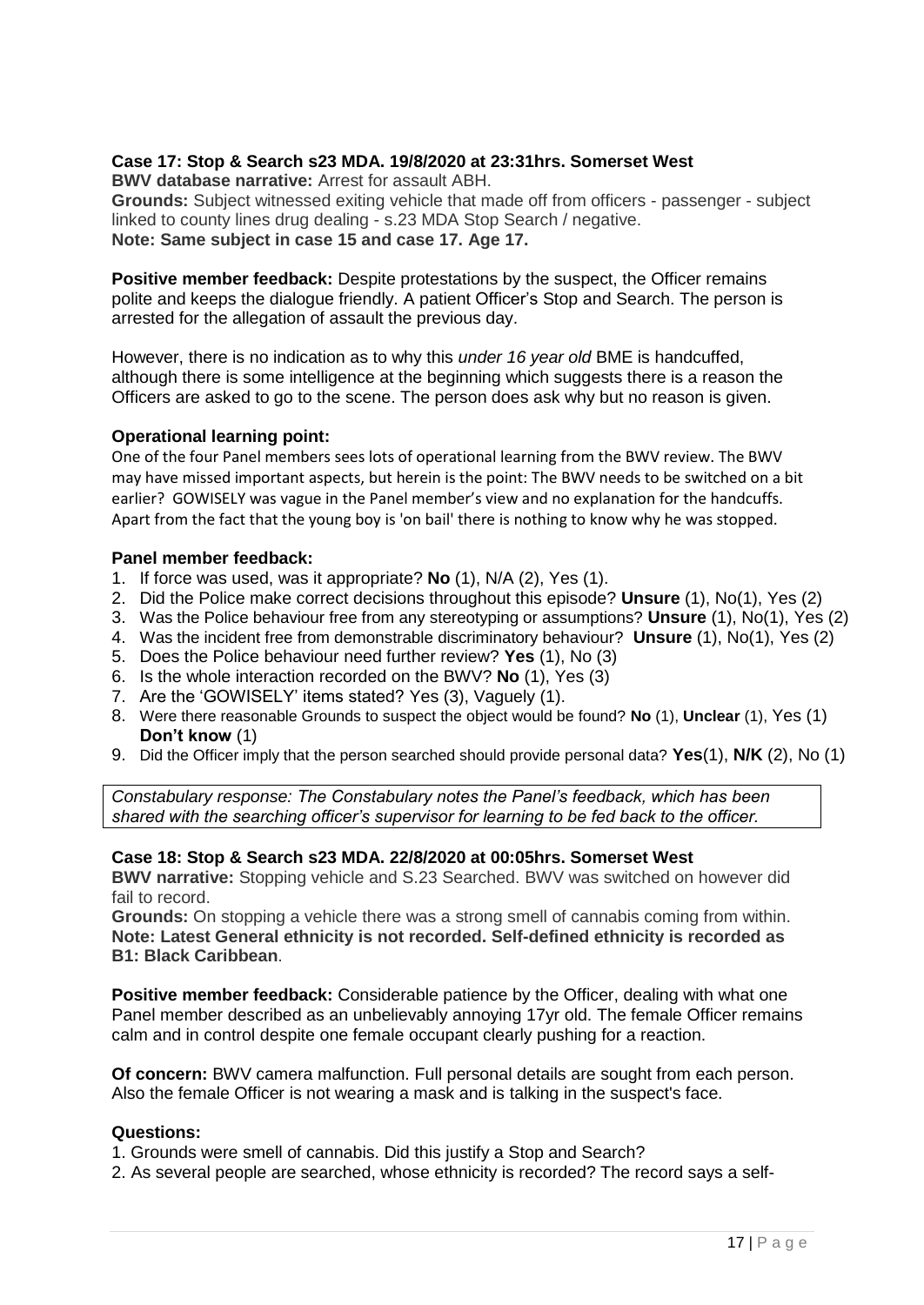recorded ethnicity of Black but there are a couple of white females also searched. Is that a separate record?

#### **Panel member feedback:**

- 1. If force was used, was it appropriate? N/A (3), Yes (1).
- 2. Did the Police make correct decisions throughout this episode? **Unsure** (1), Yes (3)
- 3. Was the Police behaviour free from any stereotyping or assumptions? Yes (4)
- 4. Was the incident free from demonstrable discriminatory behaviour? Yes (4)
- 5. Does the Police behaviour need further review? **Unsure** (1), No (3)
- 6. Is the whole interaction recorded on the BWV? **No** (2) search not visible, Yes (2)
- 7. Are the 'GOWISELY' items stated? Yes (4).
- 8. Were there reasonable Grounds to suspect the object would be found? Yes(3), **Don't know** (1)
- 9. Did the Officer imply that the person searched should provide personal data? **Yes**(1), **N/K** (2), No (1)

*Constabulary response: The Constabulary thanks the Panel for its feedback in this case. Four people were searched in this encounter and the ethnicities of all four people have been recorded by the officer.* 

*Regarding the question about the smell of cannabis providing sufficient grounds, the College of Policing's Authorised Professional Practice on Stop and Search notes that "s.23(2) MDA and PACE Code A make no reference to whether the smell of cannabis alone provides reasonable grounds, and there are no stated cases on this issue. As a consequence, it is difficult for the College to provide further clarity, except to say that it is the responsibility of individual officers to ensure that searches based only on the smell of cannabis can be justified and are carried out in accordance with PACE Code A.*

#### **Case 19: Stop & Search s23 MDA. 25/8/2020 at 16:32. Bridgwater, Somerset West BWV2 narrative:** Search of female on vehicle stop for 466.

**Grounds:** Car registered to someone known to be involved in drug supply and strong smell of cannabis.

**Note: 2 BWVs reviewed by Panel members.** 

This case was reviewed at the full Panel meeting on 10<sup>th</sup> December 2020 as well as previously by individual members.

**Panel member positive feedback:** The female Officer is polite and calmly carries out the Stop and Search. This is a well conducted search with the female officer explaining what is going to happen and treating the person with respect.

A good, well-handled search by the male Officer too on the male subject. The Officer states that the female passenger doesn't have to give her name or details. This is despite cannabis concerns.

**Concerns:** The female Officer accepted that there is no requirement for personal information disclosure before the search. However, on writing out a receipt the Officer asks for personal information.

Panel members are concerned about the way the rest of the female occupant's details are casually collected. If the Officer had reminded the occupant that she did not have to provide those extra details, she may not have given them. During the search of the male driver the Officer explains to him that his partner did not have to provide her details. This sends a mixed message.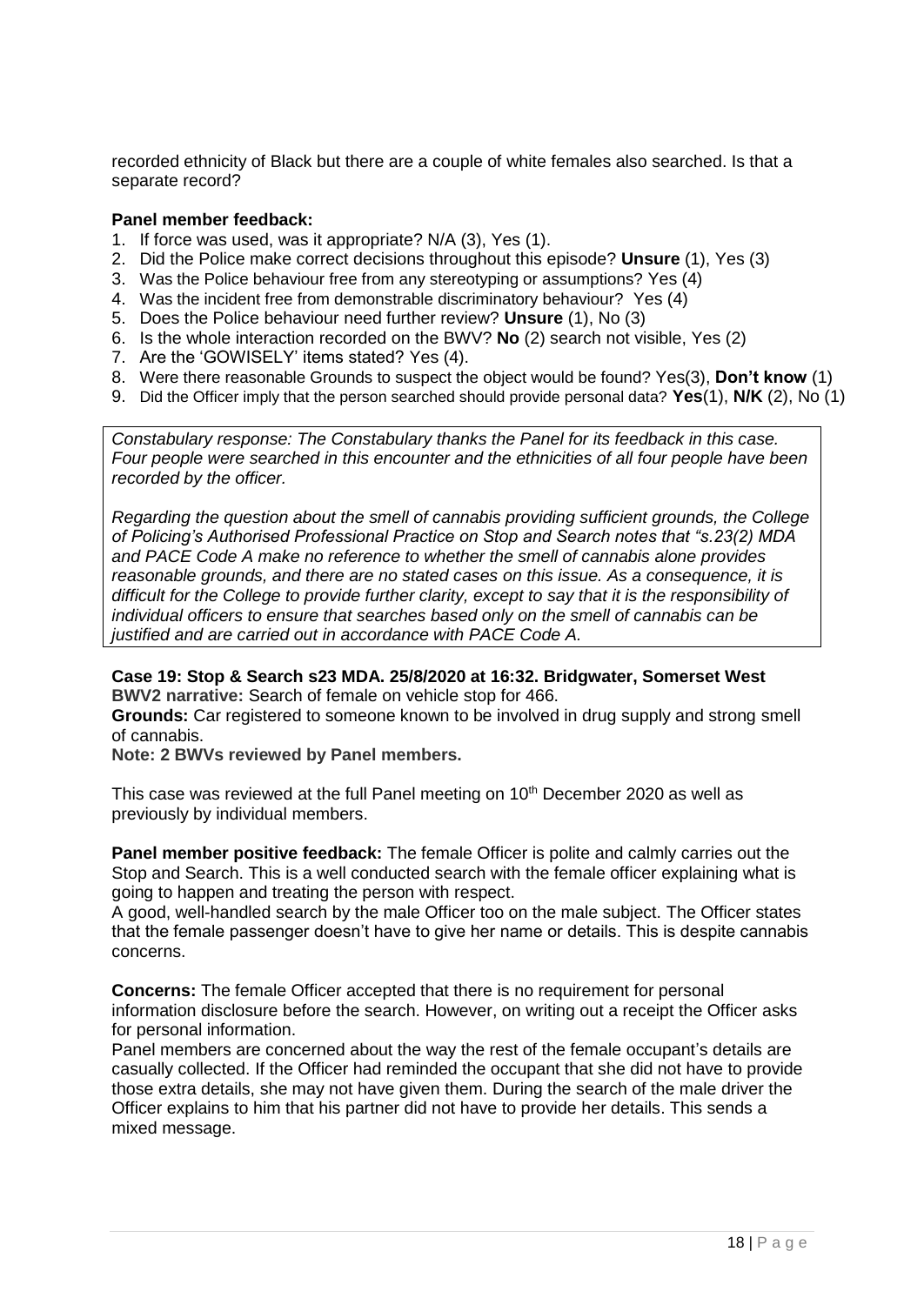The person queries the grounds for the search. The Officer is unsure and speaks to a colleague. The Grounds are stated as a smell of cannabis and suspicious activity regarding the vehicle's glove compartment. The two people are compliant and have provided details regarding the car's history which had led to the stop.

Initially this is a vehicle licence check stop and then Officers notice the cannabis smell. The search is negative. Of concern to Panel members is the search being secondary and smell of cannabis alone is not enough for a search. However, it is noted that the rationale is given by the Police Officer.

It is windy so the BWV narrative is unclear.

#### **Questions:**

- 1. A Panel member is not sure why these people were Stopped and searched.
- 2. Also the lady said she did not want to give personal details and then ended up having to give them? Do you need personal details to issue the receipt?
- 3. What is allowed and what is not by Police Officers regarding asking for a person's name and details during a Stop and Search?

#### **Panel member feedback. BWV1 and BWV2:**

- 1. If force was used, was it appropriate? N/A (4), Yes (1), **Unsure** (1)
- 2. Did the Police make correct decisions throughout this episode? **Unsure** (3), Yes (3)
- 3. Was the Police behaviour free from any stereotyping or assumptions? Yes (4), **No** (2)
- 4. Was the incident free from demonstrable discriminatory behaviour? Yes (4)
- 5. Does the Police behaviour need further review? **Unsure** (3), No (3)
- 6. Is the whole interaction recorded on the BWV? **No** (1), **Unclear** (1), Yes (4)
- 7. Are the 'GOWISELY' items stated? Yes (5), **No** (1).
- 8. Were there reasonable Grounds to suspect the object would be found? **No** (3), **Don't know** (3)
- 9. Did the Officer imply that the person searched should provide personal data? **Mixed** (1), **N/K** (2), No (3)

*Constabulary response: The Panel's comments in this case are noted by the Constabulary with thanks.* 

*In relation to the Panel's questions:*

*1) The stop of the vehicle is initially under s.163 of the Road Traffic Act, to ascertain who is driving the vehicle, as the officer notes in the report that the person named on the insurance on PNC does not match the registered keeper of the vehicle on PNC. It is upon stopping the vehicle that the officers have formed the grounds for search following interaction with the vehicle occupants. The grounds are not based on the smell of cannabis alone – the officer notes that the passenger prevented the driver opening the glove box in the company of Police, which raised suspicions about something potentially being concealed in there.*

*2) There is no obligation of a person stopped and searched to provide their details. Officers cannot request details solely for the completion of the report. Personal details are not required to issue a receipt. Code A states that a person should be given information about police powers to stop and search and the individual's rights in these circumstances.* 

*3) Officers are allowed to ask a person for their details during a stop search, but the person is under no obligation to provide them. They should not be asked to provide details for the purpose of completing the record.*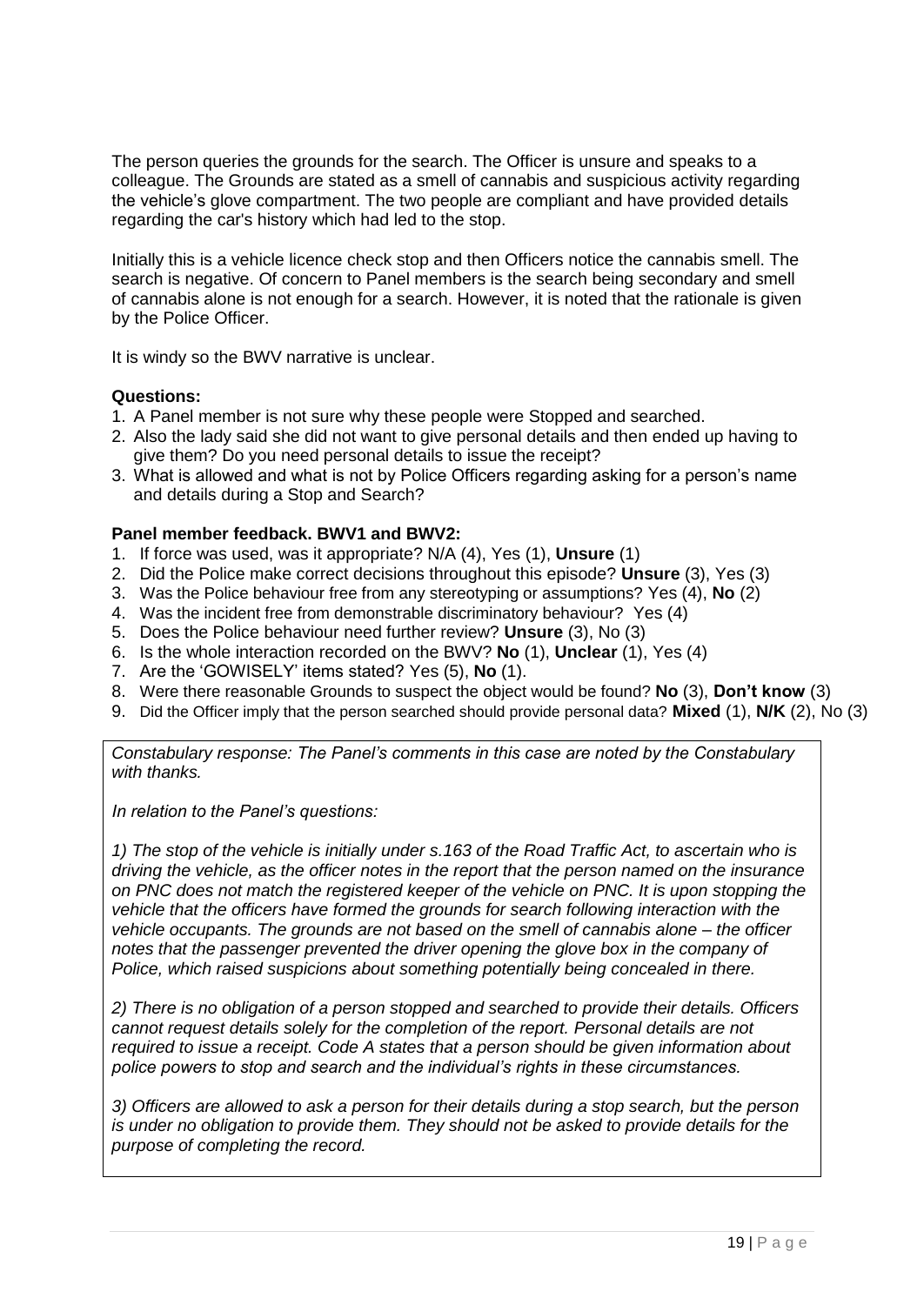#### **Case 20: Stop & Search s23 MDA. 20/9/2020 at 16:18 Somerset West**

**BWV narrative:** Stop search of male giving false details.

**Grounds:** Searched party was part of a group that had been seen by a PCSO with a cannabis grinder. The same PCSO had also seen one of the group roll a spliff cigarette. Reasonable grounds to suspect this male would have controlled substance on his person. I had seen him with the same group yesterday. **Note: Age 15.** 

For Grounds refers to previously stated. Is this adequate? The Officer asks for personal details including shoe size when this was a drugs stop.

#### **Panel member feedback:**

- 1. If force was used, was it appropriate? N/A (2)
- 2. Did the Police make correct decisions throughout this episode? **Unsure** (1), Yes (1)
- 3. Was the Police behaviour free from any stereotyping or assumptions? Yes (2)
- 4. Was the incident free from demonstrable discriminatory behaviour? Yes (2)
- 5. Does the Police behaviour need further review? **Unsure** (1), No (1)
- 6. Is the whole interaction recorded on the BWV? **No** (1), Yes (1)
- 7. Are the 'GOWISELY' items stated? Yes (5), **Unsure** (1).
- 8. Were there reasonable Grounds to suspect the object would be found? **Don't know** (2)
- 9. Did the Officer imply that the person searched should provide personal data? **Yes** (1), **N/K** (1)

*Constabulary response: The Constabulary thanks the Panel for the feedback in this case. In relation to the grounds, they are recorded in detail on the stop search report. The officer can be heard to say to the male "you've obviously heard the grounds and the reason why you're going to be searched", to which the male replies "yeah".* 

*This suggests that the grounds have been given at an earlier point but have not been captured on the BWV, which the Constabulary recognises should have been turned on earlier in the encounter. It is not clear why the officer asks for details of the individual's shoe size - whilst not common practice, there is nothing prohibiting such a question being asked and the male was under no obligation to provide the response, although it is noted that he did on this occasion.*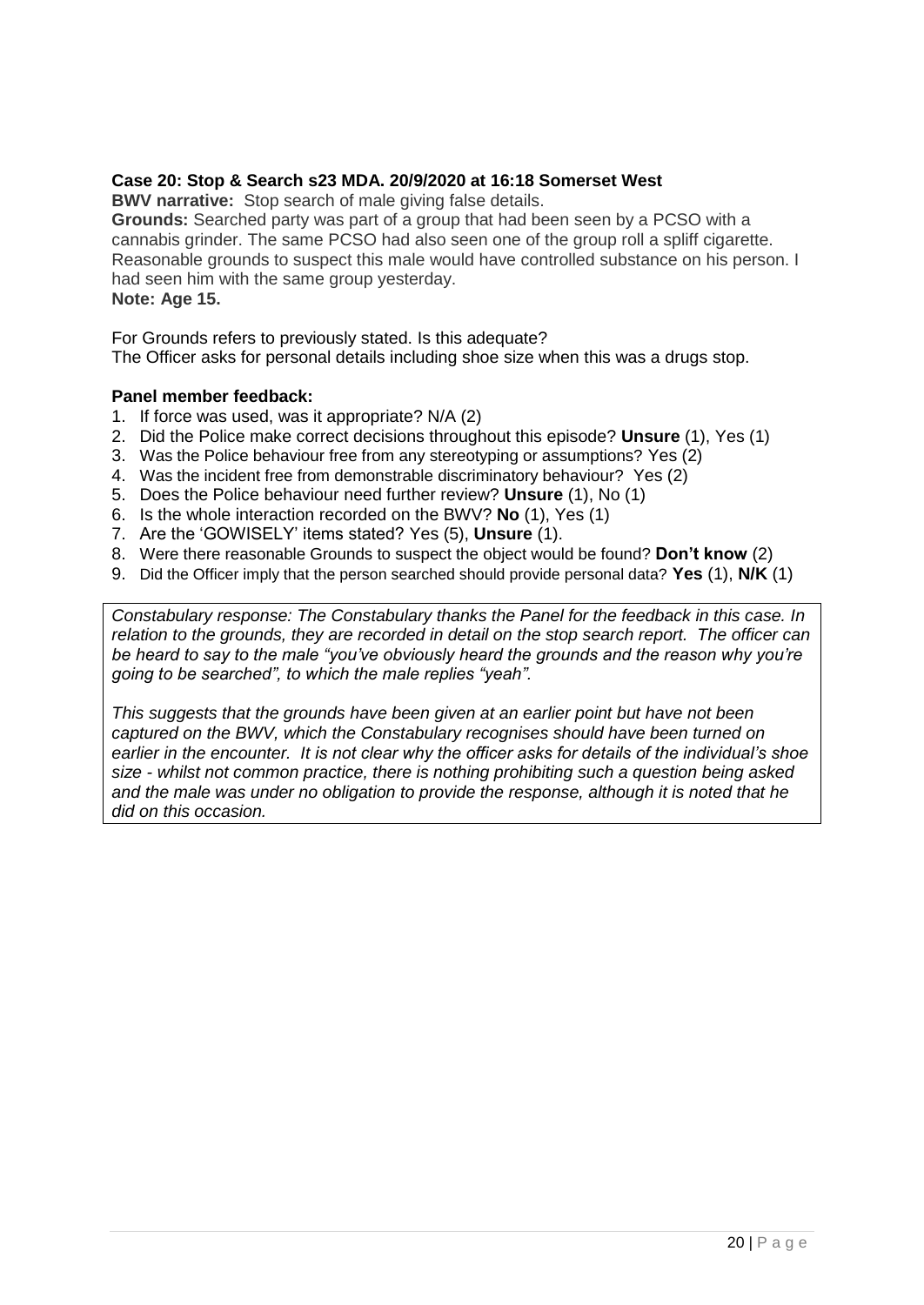## **Additional cases - Complaints about Stop and Search**

The next 10 cases are recorded as complaints from members of the public against the Police where Stop and Search is stated in the complaint allegations.

**Scrutiny Panel members were not informed in advance of reviewing these cases that the BWV related to a complaint and a complainant.** Independent Residents' Panel (IRP) members have also reviewed these 10 cases. (See separate IRP Report on the PCC web).

## **Case 58 28/10/2020 at 00:44hrs. Near Bridgwater, Somerset**

**BWV database narrative:** 999 call.

**Note:** This is not recorded as a Stop Search, but rather an intelligence report that states that this person drives a vehicle (details of vehicle given) and is associating with the drivers of another vehicle (again, details provided). They were in contact with each other and 'bothering' contractors working on the badger cull. The person was obstructive and filming.

#### **2 BWVs reviewed by Panel members.**

#### **Panel members' concerns:**

Poor BWV sound. It is not clear what is happening.

Officers failed to explain at outset why they had been called out and refused to explain the reason and authority for asking for personal details. MOP difficult and filming officers. The stand-off resolved when the Police Control room staff advises Officers to withdraw. From the BWV footage available, all interaction is as expected. However, there is no search recorded on the video.

Could this incident have been handled better by the Officers?

#### **Panel member feedback. BWV1 and BWV2:**

- 1. If force was used, was it appropriate? N/A (3)
- 2. Did the Police make correct decisions throughout this episode? **Unsure** (1), **N/K** (1), Yes (1)
- 3. Was the Police behaviour free from any stereotyping or assumptions? **N/K** (1), Yes (2)
- 4. Was the incident free from demonstrable discriminatory behaviour? **N/K** (1), Yes (2)
- 5. Does the Police behaviour need further review? **N/K** (2), No (1)
- 6. Is the whole interaction recorded on the BWV? **N/K** (3)
- 7. Are the 'GOWISELY' items stated? Yes (5), **N/K** (1), N/A (2)
- 8. Were there reasonable Grounds to suspect the object would be found? **N/K** (1), N/A (2)
- 9. Did the Officer imply that the person searched should provide personal data? **Yes** (1), **N/K** (2), N/A (1)

*Professional Standards Department/Constabulary response:* 

Police received a call from someone stating they were being harassed and gave the description of the complainant's vehicle. After some questions apparent on the body worn camera footage as soon as it became clear that no offences had been committed the complainant was left to go.

#### **Case 59: 9/9/2020**

#### **No BWV stored as at 18/11/2020 by ref number**

**Note:** Log 83 of 09/09/2020 relates to the seizure of a vehicle for no insurance. The male whose vehicle this was has two Stop Searches linked to him on 06/09/2020 and 15/09/2020 but it is not clear if either of these are related to this case, so those log grounds are excluded here.

*Member feedback: No BWV to review for this case.*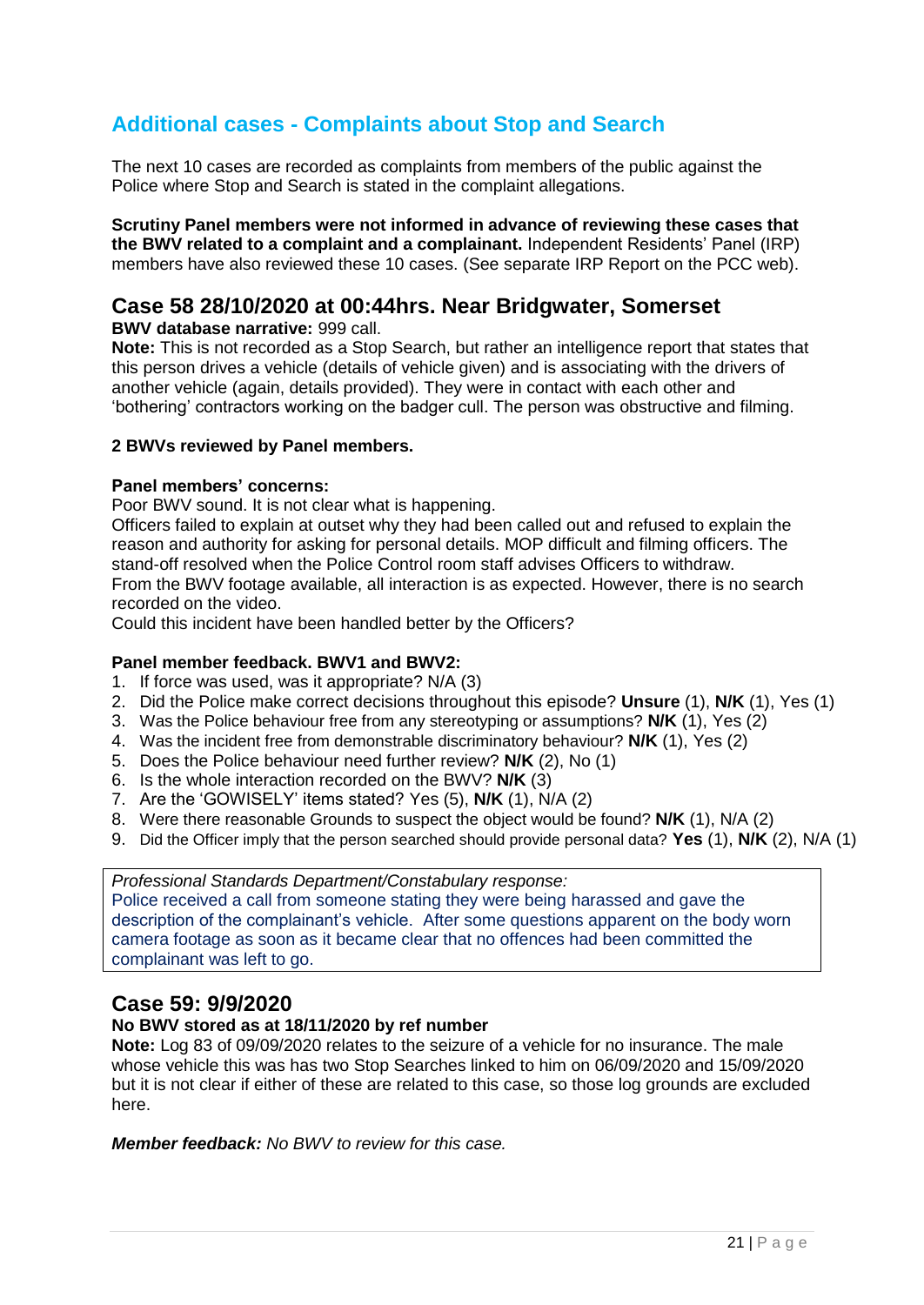## **Case 60 14/8/2020**

#### **No BWV stored as at 18/11/2020 by ref number**

However, the Niche reference provided does not have any stop searches linked to it. The Niche relates to an instance of disqualified driving, but no searches have been completed. The female subject refers to previous searches.

*Member feedback: No BWV to review for this case.*

#### **Case 61: 6/8/2020 at 22:44**

#### **Stop & Search. Location: Shepton Mallet Treatment Centre**

**Grounds:** Male smelt of cannabis, eyes glazed, calls reporting males breaking into hospital. Male ran from police upon seeing police.

A second person was searched in this incident, grounds for which are recorded on the Niche report as: Police were called to a potential break in progress at the Shepton Mallet Treatment Centre. Upon arrival a group of males, including the subject of the search, ran from police. Members of the group of males were found in possession of class B after being searched so I search the subject under s23.

**Positive feedback:** The Officer is polite and companionable, giving clear feedback to the young person about the Stop and Search and it will be either an arrest or a lift home. The Officer also tried to tell the male he chased to calm down. The Officers are courteous to all the subjects during the whole interaction.

#### **Issues of concern from 3 Panel members:**

The officer who caught the runner was a little heavy handed after the take down. The car bonnet seemed a little excessive. Also this Panel member queries why the compliant youth is in handcuffs when no one else was.

Once the male that was chased was in handcuffs it didn't appear that he was struggling so bending him over and using force of some description on the handcuffs did seem over the top.

#### **Panel member feedback. BWV1 and BWV2:**

- 1. If force was used, was it appropriate? **No** (1) excess force, see above, Yes (1), N/A (1).
- 2. Did the Police make correct decisions throughout this episode? Yes (3)
- 3. Was the Police behaviour free from any stereotyping or assumptions? Yes (3)
- 4. Was the incident free from demonstrable discriminatory behaviour? Yes (3)
- 5. Does the Police behaviour need further review? No (3)
- 6. Is the whole interaction recorded on the BWV? Yes (3)
- 7. Are the 'GOWISELY' items stated? Yes (2), for runner, **N/K** (1)
- 8. Were there reasonable Grounds to suspect the object would be found? Yes (3)
- 9. Did the Officer imply that the person searched should provide personal data? No (3)

*Professional Standards Department/Constabulary response:* 

Positive feedback noted.

A complaint in respect of excess force was received and reviewed, it was concluded that the service was acceptable.

Various instructions to comply were issued by police and ignored which led to the use of force by officers. Even after detention and application of handcuffs the subject continued to be non-compliant. No request to review this conclusion has been received.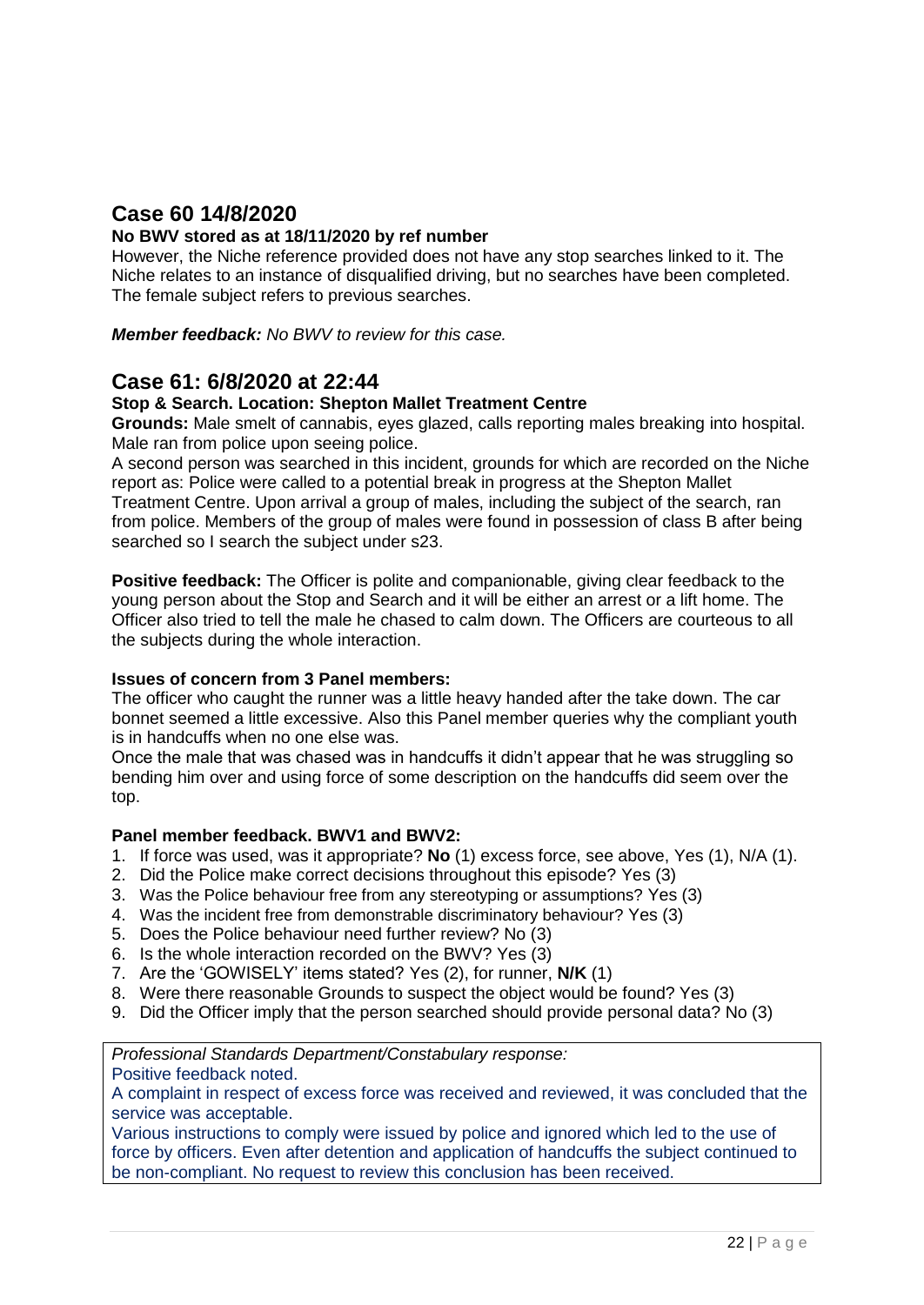## **Case 62: 2/8/2020 at 14:10hrs.**

#### **Section 23 Misuse of Drugs Act Stop and Search. Bournville, Weston-super-Mare Grounds:** Recorded for the 2 searches conducted by the Officer are: Vehicle had ANPR marker suggesting it was involved in drugs supply. On stopping the car both occupants were very evasive and anti-Police. The female occupant admitted previous for drugs, and the male was putting his hands down his trousers.

#### **Positive feedback:** None.

**Of concern:** In one Panel member's opinion the officer reacted too quickly with the PAVA spray, the man did not seem to resists being searched even though a bit agitated, he just wanted to know a bit more information.

A second Panel member commented that although the male suspect was evasive, the officer only appeared to over react when he heard sirens approaching. It is debateable whether the male occupant presented a threat, simply being belligerent isn't sufficient grounds to use PAVA. Had the officer allowed the male to sit in the car until support arrived, this might not have escalated to the level it did.

#### **Questions:**

Does a drug marker on car of itself justify a Stop and Search? Was handcuffing and PAVA spray justified?

**Operational learning point:** A member recorded that this could have been avoided or managed better had the officer not been single-crewed. Trying to control two suspects when the vehicle was already flagged was avoidable.

#### **Panel member feedback:**

- 1. If force was used, was it appropriate? **Unsure** (3)
- 2. Did the Police make correct decisions throughout this episode? **No** (1), **Unsure** (2)
- 3. Was the Police behaviour free from any stereotyping or assumptions? Yes (3)
- 4. Was the incident free from demonstrable discriminatory behaviour? Yes (3)
- 5. Does the Police behaviour need further review? **Unsure** (2), No (1)
- 6. Is the whole interaction recorded on the BWV? Yes (3)
- 7. Are the 'GOWISELY' items stated? Yes (3)
- 8. Were there reasonable Grounds to suspect the object would be found? **Don't know** (2), Yes (1)
- 9. Did the Officer imply that the person searched should provide personal data? **Yes** (1), **N/K** (1), No (1)

*Professional Standards Department/Constabulary response: Does a drug marker on car of itself justify a Stop and Search?*  It is for an individual officer to justify their use of powers and discretion is used on a case by case basis, this aspect is covered below. *Was handcuffing and PAVA spray justified?* Service was deemed not acceptable, the officer was subject of a reflective practice process in respect of the following areas;

Practice requiring Improvement to consider.

- Grounds for stop and search
- early call for backup
- use of force
- improved control of suspected person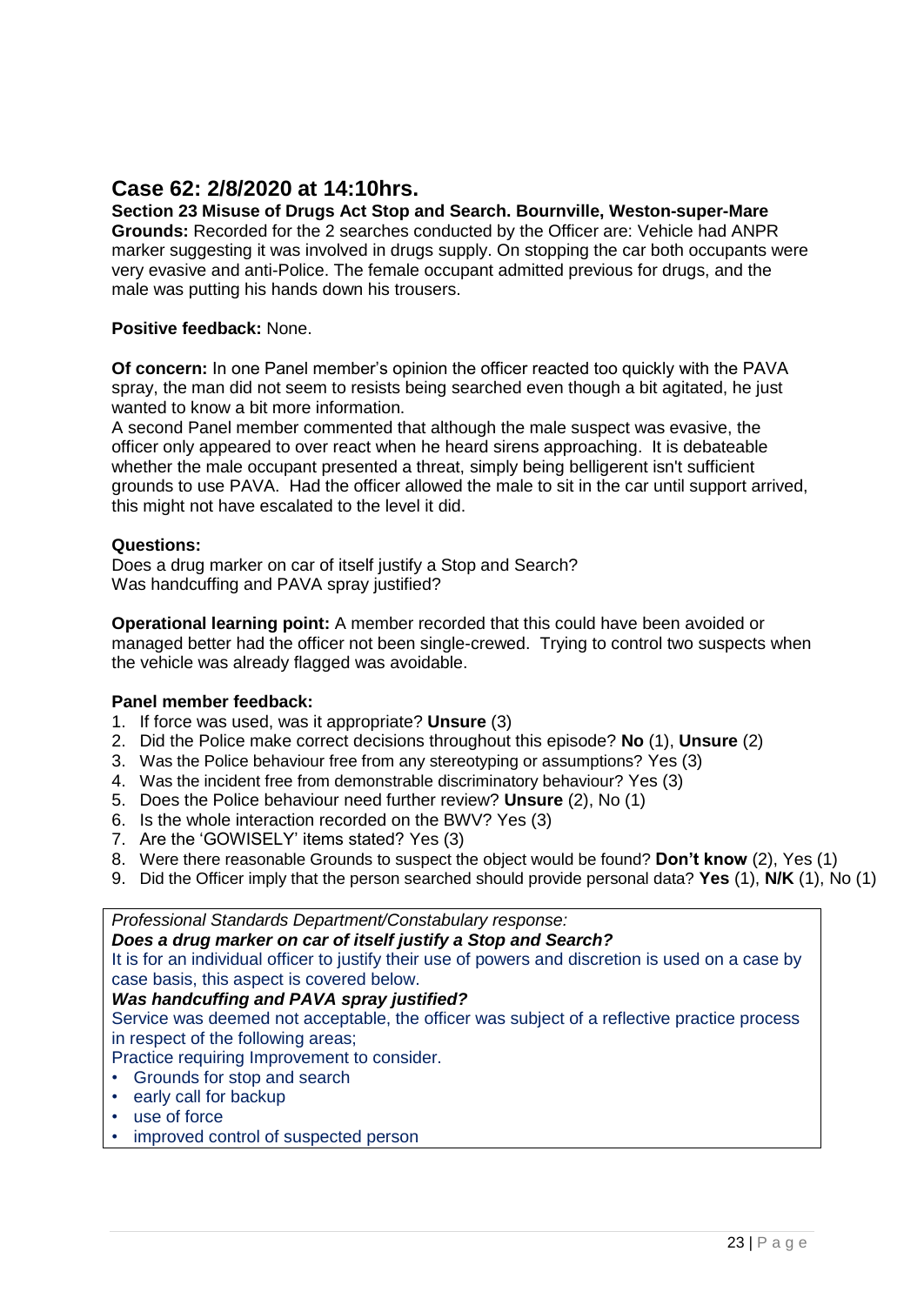*Operational learning point: A member recorded that this could have been avoided or managed better had the officer not been single-crewed. Trying to control two suspects when the vehicle was already flagged was avoidable.*

Officers are regularly deployed single-crewed. Situations can occur where officers need to seek assistance from colleagues, in the meantime it is a matter for individual officers to risk assess any given situation and respond accordingly.

## **Case 63: 29/07/2020 at 17:54hrs at Knowle, Bristol**

**BWV database narrative:** 2 people [named] stop searched in vehicle. S.23 misuse of drugs Act Stop Search.

**Grounds** for 2 searches completed by this Officer are:

Vehicle was seen driving in drug dealing hot spot area. Vehicle started to make off from police and then sharply pulled in to side of road. Male front seat passenger got out and started trotting away from the vehicle whilst fiddling with the top of his trousers. Female driver jumped out of the car and started making off on foot in the opposite direction. Both persons were argumentative and obstructive. They gave contradictory accounts of what they were doing and appeared nervous.

#### **Panel members' positive feedback:**

Intelligence led stop and search, no issues. The Officer is very calm and practical in dealing with the consequences of the Stop and Search.

**Question:** Does lying to a Police Officer, stopping a car for no stated reason and being in an area of drug activity justify a Search and Search?

#### **Panel member feedback:**

- 1. If force was used, was it appropriate? N/A (2)
- 2. Did the Police make correct decisions throughout this episode? Yes (2)
- 3. Was the Police behaviour free from any stereotyping or assumptions? Yes (2)
- 4. Was the incident free from demonstrable discriminatory behaviour? Yes (2)
- 5. Does the Police behaviour need further review? **Unsure** (1), No (1)
- 6. Is the whole interaction recorded on the BWV? Yes (2)
- 7. Are the 'GOWISELY' items stated? Yes (2)
- 8. Were there reasonable Grounds to suspect the object would be found? **Don't know** (1), Yes (1)
- 9. Did the Officer imply that the person searched should provide personal data? **Yes** (1), **N/K** (1)

*Professional Standards Department/Constabulary response:* 

Positive feedback noted.

*Does lying to a Police Officer, stopping a car for no stated reason and being in an area of drug activity justify a Stop and Search?*

Individual officers must justify their use of powers and that decision is on a case by case basis depending on the attendant circumstances. Evasive behaviours can certainly form a large part of the decision to use powers.

Exploring the circumstances it was deemed that the service was acceptable in this case and no request to review was received.

#### **Case 64: 12/03/2020 at 16:04hrs. Stop and Search at Easton, Bristol**

**Grounds** recorded for person 1: Female seen to approach believed drug users, users seen to be dividing small items between them as female made off in vehicle.

**Grounds** recorded for person 2: Male was seen engaging with a female who had just left a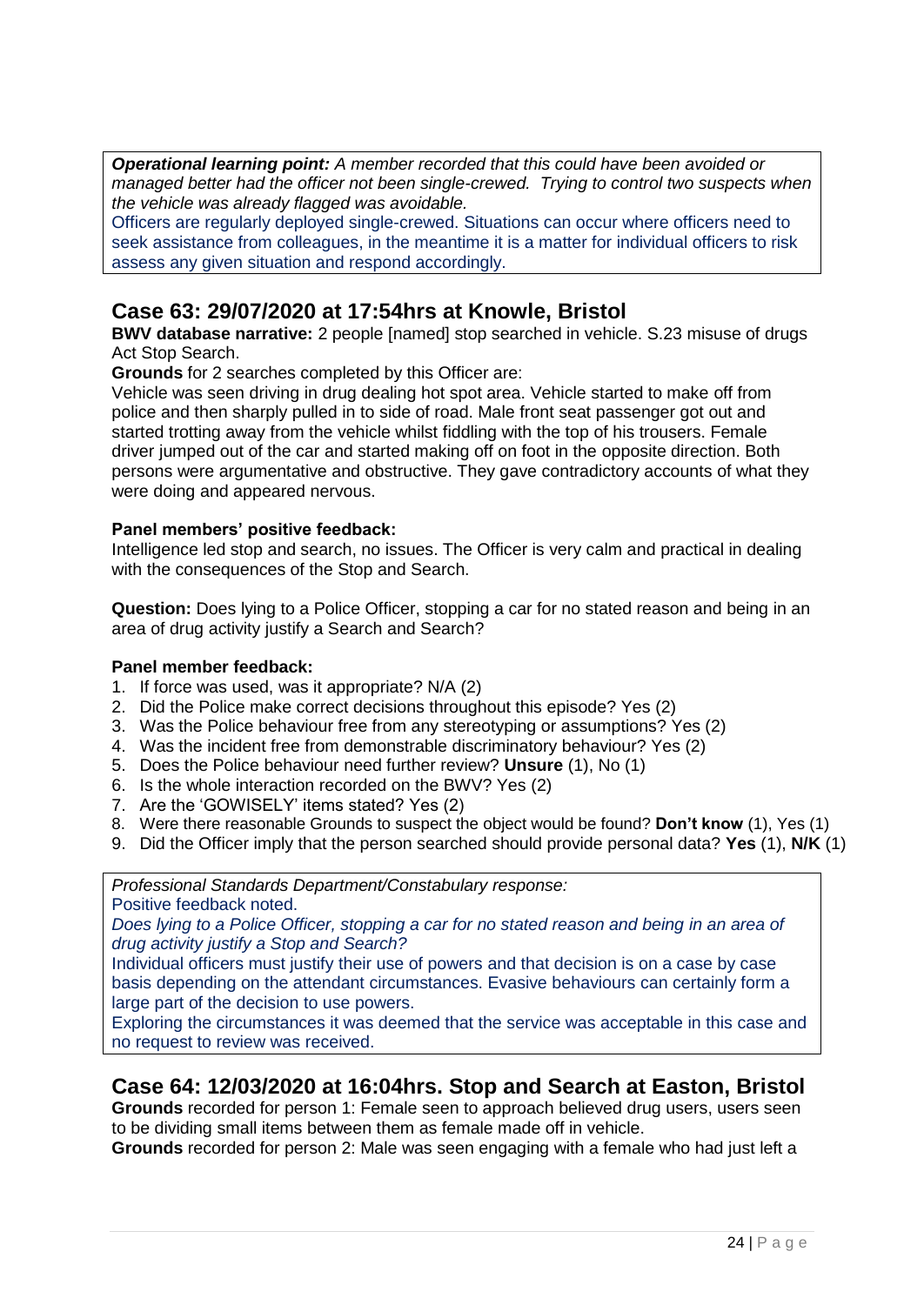car, and appeared to pass some small objects thought to be drugs between themselves, in an area high for knife, drug, and violent crime. **Note:** 4 stop searches completed on this occurrence.

#### **2 BWVs were provided to Panel members.**

**Panel member feedback: Partial BWV only.** 

#### **Feedback form questions and answers:**

- 4. Was the incident free from demonstrable discriminatory behaviour? **No** (1)
- 6. Is the whole interaction recorded on the BWV? **Unsure** (1)
- 9. Did the Officer imply that the person searched should provide personal data? **Yes** (1)

*Professional Standards Department/Constabulary response:*  **Guidance to officers is clear – they must turn on BWV camera when undertaking a stop search. There is footage that demonstrates much of the incident. It was concluded that service was acceptable and no request to review has been received.**

#### **Case 65: 21/06/2020 at 17:49hrs.**

#### **Note: No BWV found of the Stop Search (as at 18/11/2020) West Lydford, Somerset BWV database narrative for 1 BWV: Interview with [named person].**

**Grounds** recorded - Vehicle found parked at the side of the road with four occupants.. Strong smell of cannabis coming from the vehicle. When asked who had cannabis in the vehicle, all occupants sat in complete silence. Passenger then volunteered a small quantity of cannabis confirming suspicion that smell of cannabis was coming from inside of the vehicle.

*Member feedback: No BWV to review for this case.*

*Professional Standards Department/Constabulary response:*  There is some Body Worn Camera footage as reflected in the Niche record, albeit BWV footage from other officers present would have been helpful.

## **Case 66 18/06/2020 at 01:21hrs.**

**Search grounds:** Male was seen with a brown handle sticking out of shorts pocket. Looked to be a handle of a knife.

**Note:** For clarity, the officers whilst on patrol were the ones to see the brown handle after stopping to speak to the two individuals. It is not a member of the public seeing it. Search: Possess knife blade / sharp pointed article in a public place - Male was seen with a brown handle sticking out of shorts pocket. Looked to be a handle of a knife.

#### **2 BWVs reviewed by Panel members:**

**BWV1: database narrative:** Stop search on male, bladed article arrest, arrest of female. **BWV2:** Attendance at Stapleton Road. Arrest: Possession of a bladed article, Stop search and de-arrest.

**Note: No sound on BWV2.**

**Positive feedback:** Practical approach to de-arresting the female.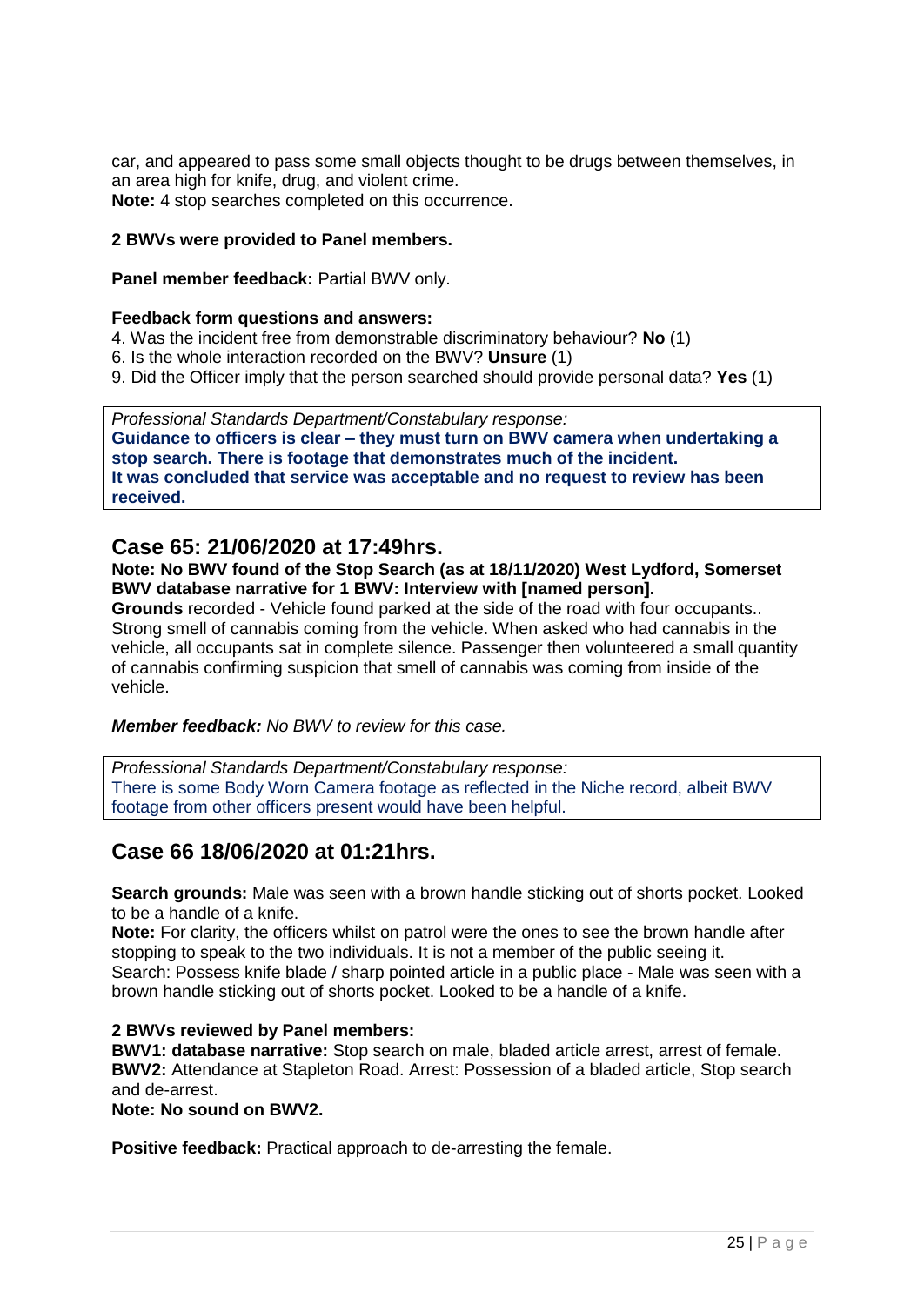#### **Feedback form questions and answers:**

- 4. Was the incident free from demonstrable discriminatory behaviour? **No** (1)
- 9. Did the Officer imply that the person searched should provide personal data? **Yes** (1)

*Professional Standards Department/Constabulary response:*  Positive feedback noted. A complaint investigation established that the service level was acceptable, no request to review was requested.

## **Case 67: 03/06/2020 at 12:36hrs. Supermarket, Highbridge, Somerset**

**BWV database narrative:** Report of staff suspicions that 2 people were involved in theft from the store. Also report of aggressive male. S.1 Stop located a lock knife on [named male 1]. Noted from BWV also S32. Search.

**Grounds** recorded for [named male 2] - Staff at ALDI had reported that [named male] had taken items belonging to ALDI without paying past the point of payment.

**Positive feedback:** Straight forward search for stolen goods led to find a lock knife.

#### **Feedback form questions and answers:**

- 4. Was the incident free from demonstrable discriminatory behaviour? **No** (1)
- 5. Does the Police behaviour need further review? **Yes** (1)
- 9. Did the Officer imply that the person searched should provide personal data? **Yes** (1)

*Professional Standards Department/Constabulary response:*  This matter has been investigated and it has been established that the grounds to search the complainant were appropriate. There were procedural issues for which the officer was subject of a reflective practice process. No request to review has been received.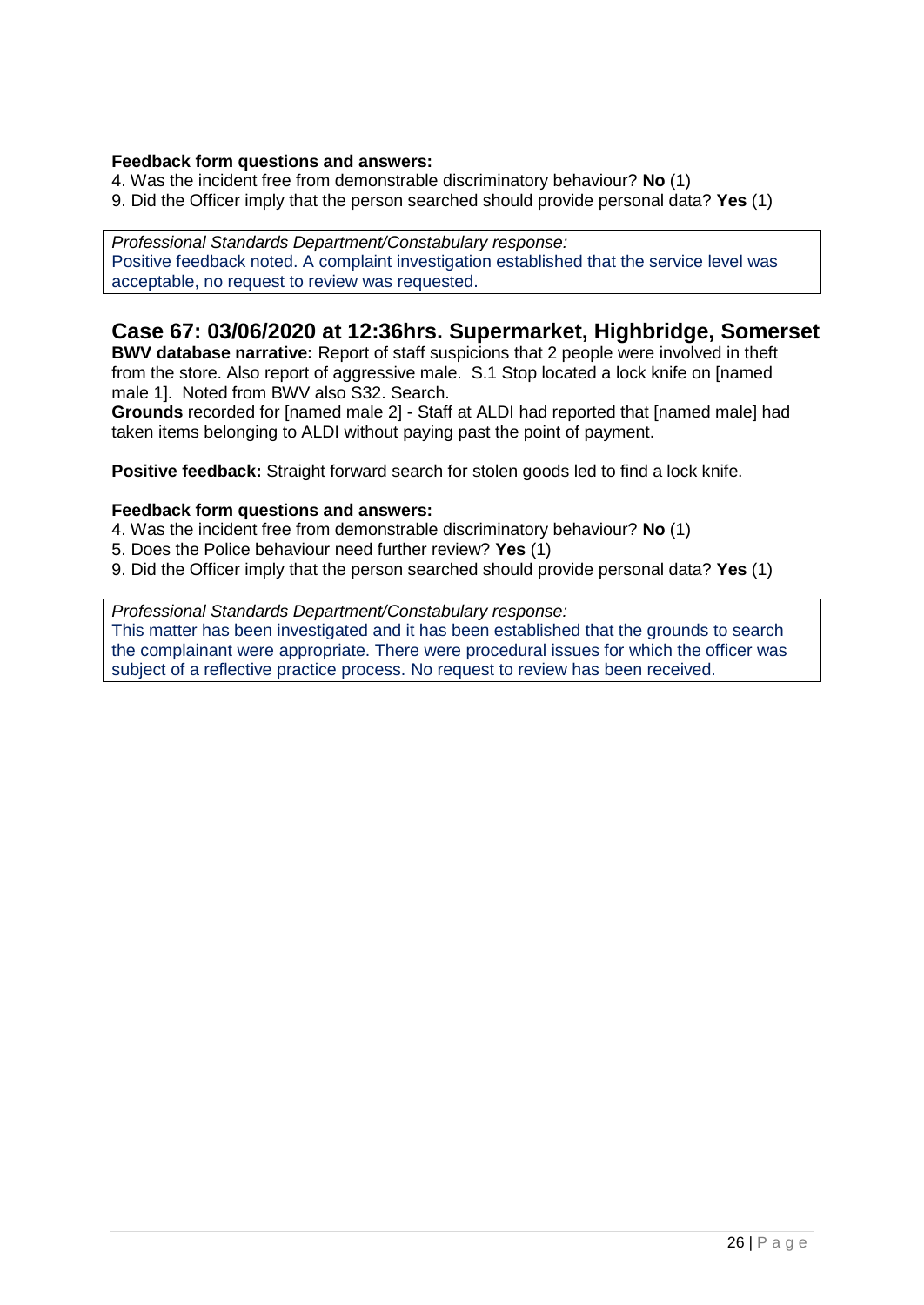## **Taser deployment (20 cases selected for review)**

**Member Feedback Form 5 questions,** as below, all have positive answers unless stated in the case summary:

- 1. If force was used, was it appropriate?
- 2. Did the Police make correct decisions throughout this episode?
- 3. Was the Police behaviour free from any stereotyping or assumptions?
- 4. Was the incident free from demonstrable discriminatory behaviour?
- 5. Does the behaviour need further investigation?
- 6. Is the whole interaction with the member of the public fully recorded on BWV?

**Case 21: Use of Force is Taser red dot** – 10/6/2020 at 17:28hrs. Bristol East This case is still under Police investigation and cannot be published yet.

#### **Case 22: Taser red dot. 15/6/2020 at 02:23hrs. Bristol East**

**BWV database narrative:** Vehicle pursuit and arrest. Ashley down Road. **Summary:** Vehicle has failed to stop for Police, pursuit followed resulting in a collision with a bike rack and shop front. Vehicle attempted to drive off but was unable to do so.

**Positive feedback:** The Taser red dot positively contributed to ensuring compliance.

**Question and concern:** The Taser is drawn whilst the subject is handcuffed. Is this necessary in a fail to stop case?

- 1. If force was used, was it appropriate? Yes (2), N/A (1)
- 2. Did the Police make correct decisions throughout this episode? **Unsure** (1), Yes (2)
- 3. Was the Police behaviour free from any stereotyping or assumptions? Yes (3)
- 4. Was the incident free from demonstrable discriminatory behaviour? Yes (3)
- 5. Does the behaviour need further investigation? **Unsure** (1), No (2)
- 6. Is the whole interaction with the person fully recorded on BWV? Yes (2), **Unsure** (1).

*Constabulary response: The panel comments are noted with thanks. This was a vehicle*  failing to stop for officers which resulted in a collision. Regarding the drawing of the Taser, *the subject initially would not get out of the vehicle and due to the perceived dangerous driving a decision was taken to arrest the male. Taser red dot was utilised in gaining compliance while he was being handcuffed.*

#### **Case 23: Taser fired 14/11/2020 at 00:20hrs. Weston-super-Mare**

**BWV database narrative:** Criminal damage and assault on a Police Officer. Suspect Tasered and arrested.

**Summary:** Report to Police of a resident [named] who has become aggressive and is being violent towards other residents. Suspect has caused damage to the property, smashed the glass pane in the front door, damaged the blinds and punched an internal wall.

**Positive feedback:** The Taser Officer remains calm throughout. After the incident, the Officers are very mindful of the suspect's condition and comfort. They demonstrate concern for the suspect's well-being when not all the Taser barbs have been removed. Good early reaction to fire to restrain him. Good officer engagement to look after him.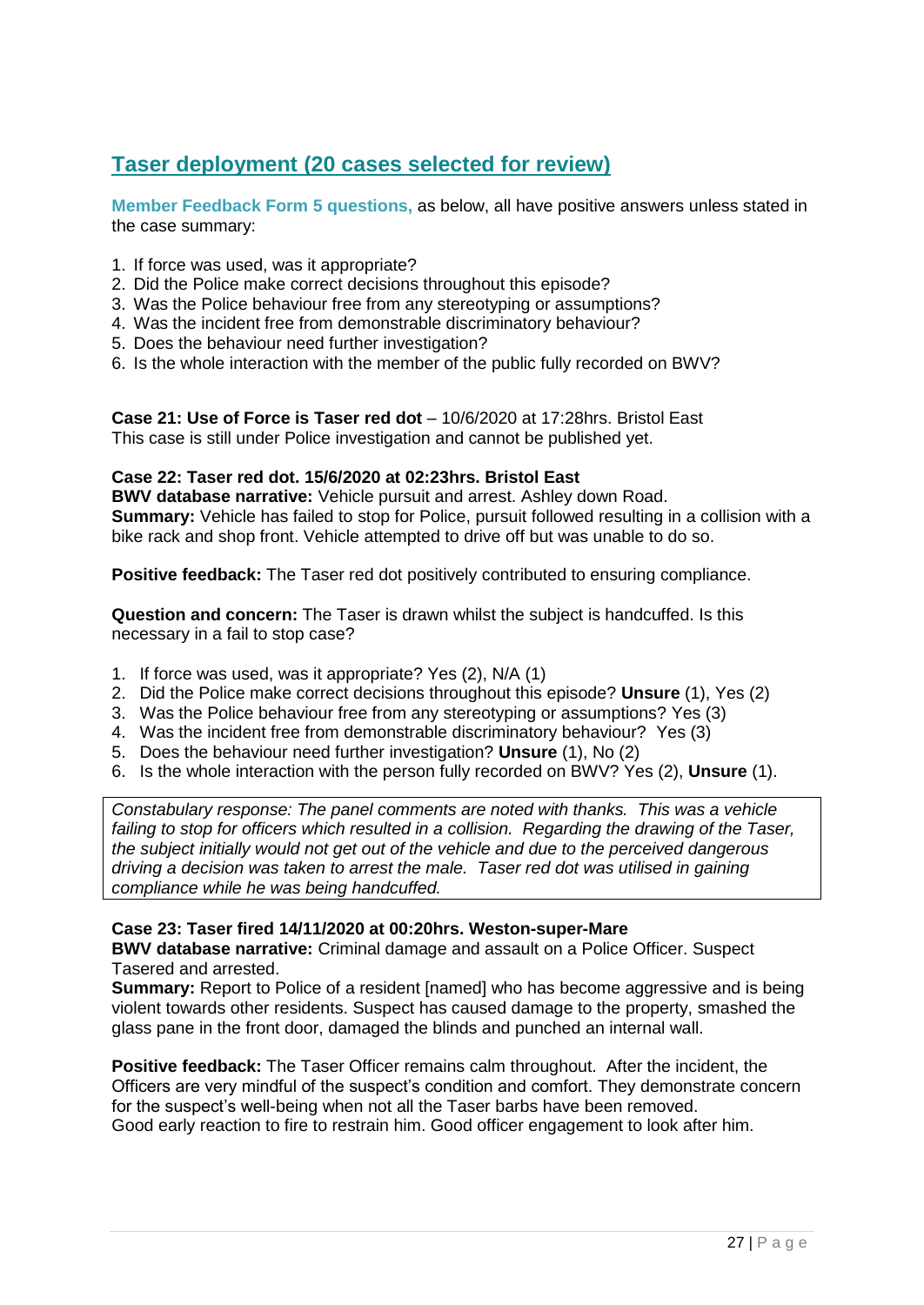**Question and concern:** The subject is Tasered running from the building he had damaged. Several officers had intercepted him so was the Taser necessary?

A member's initial thought is that discharging the Taser was premature and the member couldn't determine that it was necessary. It was very close quarters, and only a few seconds after first engagement with the suspect. The member is uncertain whether there was intent to cause harm by the suspect. However, these decisions may have been made based on prior knowledge of the situation they were entering into.

The Taser is deployed almost as officers entered the residence so was a warning given? BWV tended to veer away from the incident and action so it is difficult to follow the conversation.

#### **Operational learning point:**

Reminder to Officers to keep BWV camera angle on the action and the suspect and to include dialogue.

Feedback from Panel members:

- 1. If force was used, was it appropriate? **Unsure** (2), Yes (2)
- 2. Did the Police make correct decisions throughout this episode? **Unsure** (2), Yes (1)
- 3. Was the Police behaviour free from any stereotyping or assumptions? Yes (4)
- 4. Was the incident free from demonstrable discriminatory behaviour? Yes (4)
- 5. Does the behaviour need further investigation? **Unsure** (2), No (2)
- 6. Is the whole interaction with the person fully recorded on BWV? Yes (4).

*Constabulary response: Thank you for the panel comments and feedback. The panel have provided differing views of the incident with some members highlighting a good early Taser deployment, and some feeling that this was a premature deployment. This represents a healthy variety of opinion and demonstrates the difficulty for officers making split second decisions in challenging circumstances.*

*Reviewing the circumstances of this case, the officers received the report of a male being aggressive and violently damaging the property. Upon officer arrival, the male left the property before allegedly pushing officers trying to speak with him. Based on the initial reports, and the males demeanour the decision was taken to deploy Taser.*

*The comments in relation to the camera angle represent a common theme and this has been fed back to officers through force wide communication, and training. The panel differing views has been fed into Taser training for future consideration.*

#### **Case 24: Taser red dot – 10/11/2019. Weston-super-Mare, North Somerset BWV database narrative:**

**Summary:** Call to Police. A regular customer [named] has come into the store in past few minutes, threatened staff with a cake slice and demanded money from the till, for cash of £100. He has been unsuccessful. Suspect has left the store. Described shortly later as entering a wok restaurant and carried out the same action causing an injury to the hand of a member of staff. Further identified on CCTV and located/arrested on Alexander Parade and found in the possession of an item fitting the description of the metal object used in the alleged incidents.

#### **Note: This case has already been reviewed at a previous Panel meeting so not reviewed again. For completeness, the feedback and Constabulary response is below:**

#### **Member feedback:**

The second BWV footage shows the Taser drawn and the subject restrained on the ground. The BWV is switched on too late to assess if the use of force is appropriate.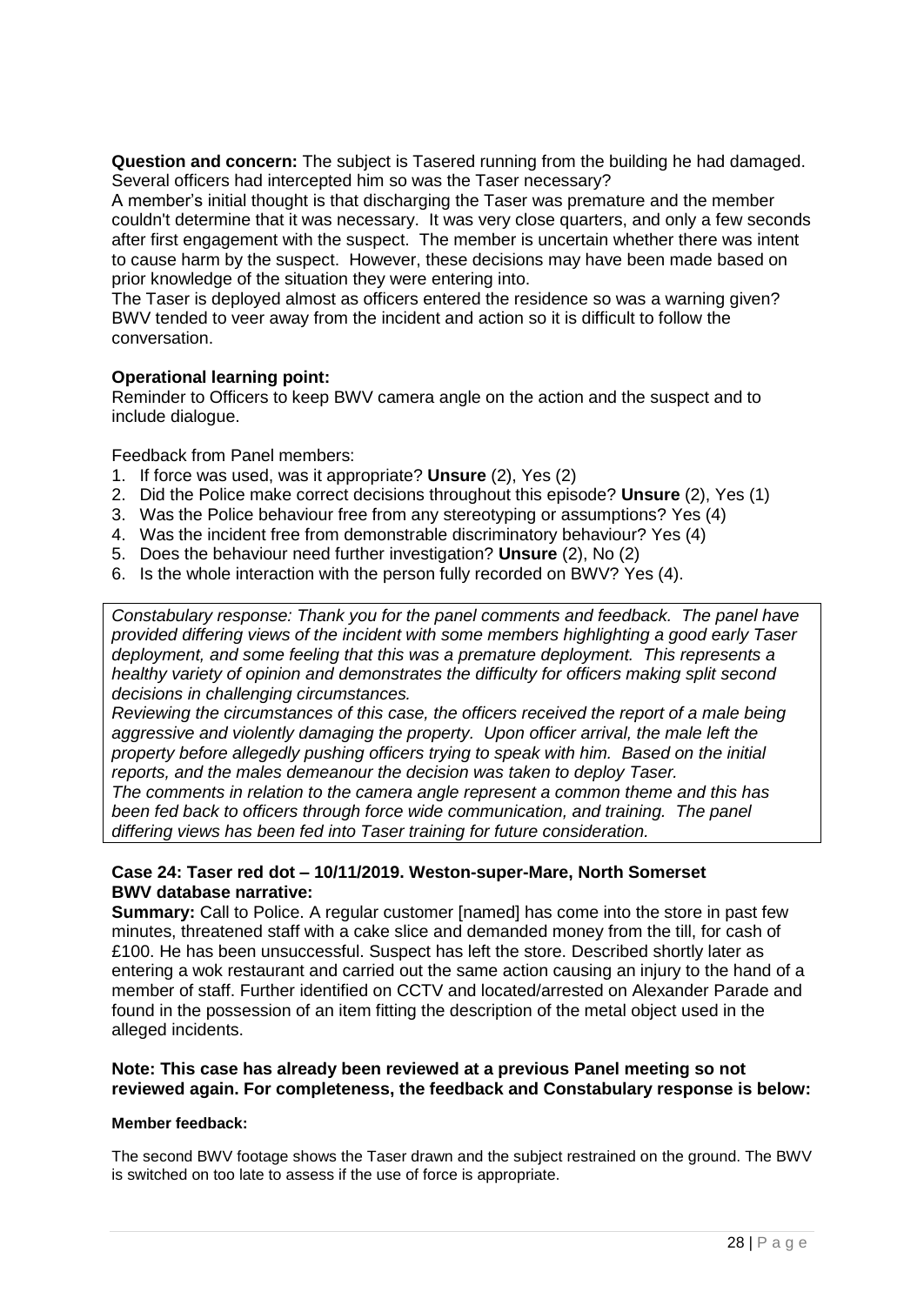**Operational learning point:** Ideally, drawing of Taser should always be accompanied by turning on of BWV.

*Constabulary response: Panel comments are noted with thanks. Officers should activate BWV at an early opportunity to provide a full picture and this is reiterated in training.*

#### **Case 25: Taser aimed. 31/5/2019 at 20:49hrs. North Somerset**

**BWV database narrative:** Stabbing at … Street, Weston-Super-Mare. Identification of the suspect and use of force (Subject red-dotted) in order to effect the arrest of the subject. **Summary:** Male calls Police and gave the address and said someone had been stabbed and then phone line cleared. Suspect identified visually and by name as being responsible for stabbing male victim to chest.

**Member feedback:** Taser drawn - prompt action - wounding with knife reported. The BWV is only 59 seconds.

*Constabulary response: Panel comments are noted with thanks.*

#### **Case 26: Taser drawn – 21/5/2020 at 10:59hrs. Bristol East**

**Summary:** PWITS [possession with intent to supply] Cannabis. Police have attended an address for a concern for welfare and found drugs inside the address.

**Positive member feedback:** Officers sought to engage with subject.

Very good engagement by the Officer with the person, regarding a welfare check. Built up trust, to the extent that the person was allowed into the room.

Taser drawn just in case. Re-holstered quickly. Officers patient and allowed the man to dress before being handcuffed.

**Concern:** From an initial welfare check on the member of the public (with mental ill health), in a Panel member's opinion the additional arrest for drugs is not directly linked to him or the initial response could have escalated the situation and his mental health problems.

**Question:** The report to the Police is of a person threatening suicide. Taser is drawn twice, which agitated the subject so is the Taser deployment necessary? The Taser appears to be counter-productive as regards the officers' attempts to engage with the man.

Feedback from Panel members:

- 1. If force was used, was it appropriate? Yes (2), N/A (1)
- 2. Did the Police make correct decisions throughout this episode? **Unsure** (2), Yes (1)
- 3. Was the Police behaviour free from any stereotyping or assumptions? Yes (3)
- 4. Was the incident free from demonstrable discriminatory behaviour? Yes (3)
- 5. Does the behaviour need further investigation? **Unsure** (1), No (1)
- 6. Is the whole interaction with the person fully recorded on BWV? Yes (2), **No** (1) 40 mins. max.

*Constabulary response: The panel comments and feedback are noted in relation to this case. The panel have recognised the good engagement from the initial officer, along with the patient approach. While the initial attendance was a welfare check, during the interaction the officers found what was believed to be controlled substances at the address. They therefore arrested the male to enable a full search to be conducted – it was decided following this search that the male could be de-arrested and dealt with at a later date as a voluntary interview to de-escalate the situation. Regarding the drawing of Taser, this again a judgement call for officers to make – in this case the male was perceived as become agitated at times throughout the interaction. It must also be noted that a large machete was*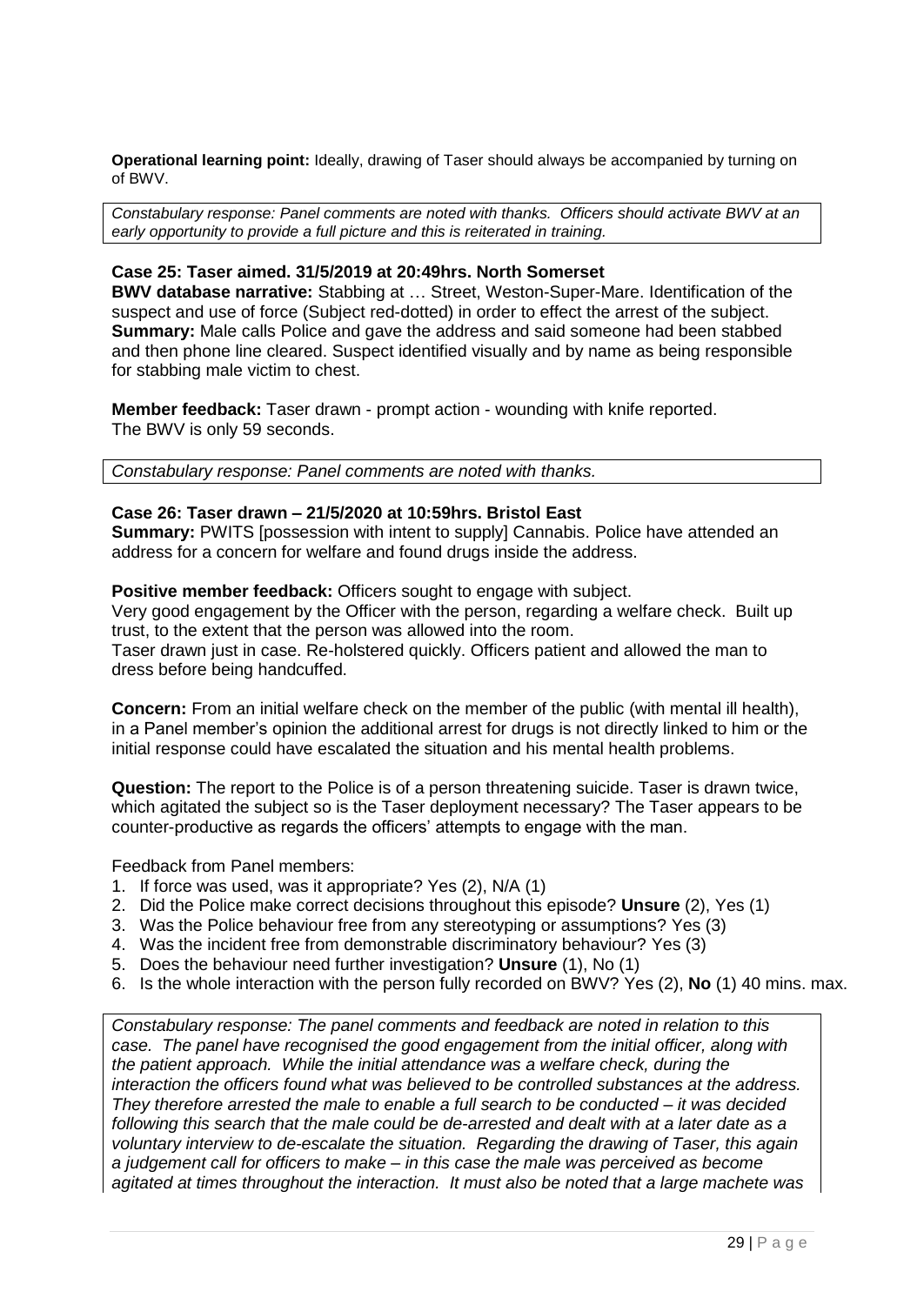*found during the search and the male was in company with a large dog which the officers took into account with their rationale.*

#### **Case 27: Taser red dot – 24/6/2020 at 08:31hrs. Bristol East BWV database narrative:**

#### **Positive member feedback:**

Noted the extreme patience of the officer arresting the suspect in red tracksuit trousers! Red dot ensured immediate compliance. Officer extremely patient with a most aggravating man.

**Question and concern:** Assault with a belt is reported to the Police. Taser is drawn immediately the subject is encountered, before any interaction takes place. Is this premature? It seems unnecessary.

Feedback from Panel members:

- 1. If force was used, was it appropriate? Yes (2), N/A (1)
- 2. Did the Police make correct decisions throughout this episode? **Unsure** (1), Yes (2)
- 3. Was the Police behaviour free from stereotyping or assumptions? **Unsure** (1), Yes (2)
- 4. Was the incident free from demonstrable discriminatory behaviour? Yes (3)
- 5. Does the behaviour need further investigation? **Unsure** (1), No (2)
- 6. Is the whole interaction with the person fully recorded on BWV? Yes (3).

*Constabulary response: The panel comments are noted with thanks. The positive feedback is noted in relation to the patience of the arresting officer. In relation to the panel question, officers were called to the report of a male who had assaulted a victim using a belt as a weapon. In view of the possession of a weapon and threat posed, officers have drawn the Taser pre-emptively which has resulted in a calm resolution without the need to fire. This is a decision for attending officers, however, appears to be justified based on the circumstances of this case. It is noted that a majority of panel members felt the force used was appropriate and correct police decisions were made throughout the incident. The panel concerns around early drawing of Taser will be fed into Taser training for future consideration.*

#### **Case 28: Use of Force – Taser drawn**

**BWV database narrative:** Arrest of 3x males for common assault Riverside Park, Bristol. **Summary:** Call to Police. Caller has been hit in the face with a belt he says it was totally unprovoked he has a bleeding nose. A group of people have approached the male and become abusive, a physical altercation has ensued whereby the victim has received cuts and bruises and a suspected broken nose.

**Positive member feedback:** One member felt that the Officer's reaction is good and the prompt Taser firing stops the runaway.

**Concern:** Another member felt that the Taser is used as the first option, no other options to detain the subject were taken, just an immediate Taser deployment.

*Constabulary response: The panel comments are noted with thanks. The healthy variety in panel views again demonstrates the difficulty facing officers making quick time decisions. On this occasion having reviewed the BWV again, the officer tries to effect the arrest of a male wanted on recall to prison who breaks free and runs to evade officers. Another officer reacts extremely quickly and deploys Taser which brings the incident to a quick conclusion*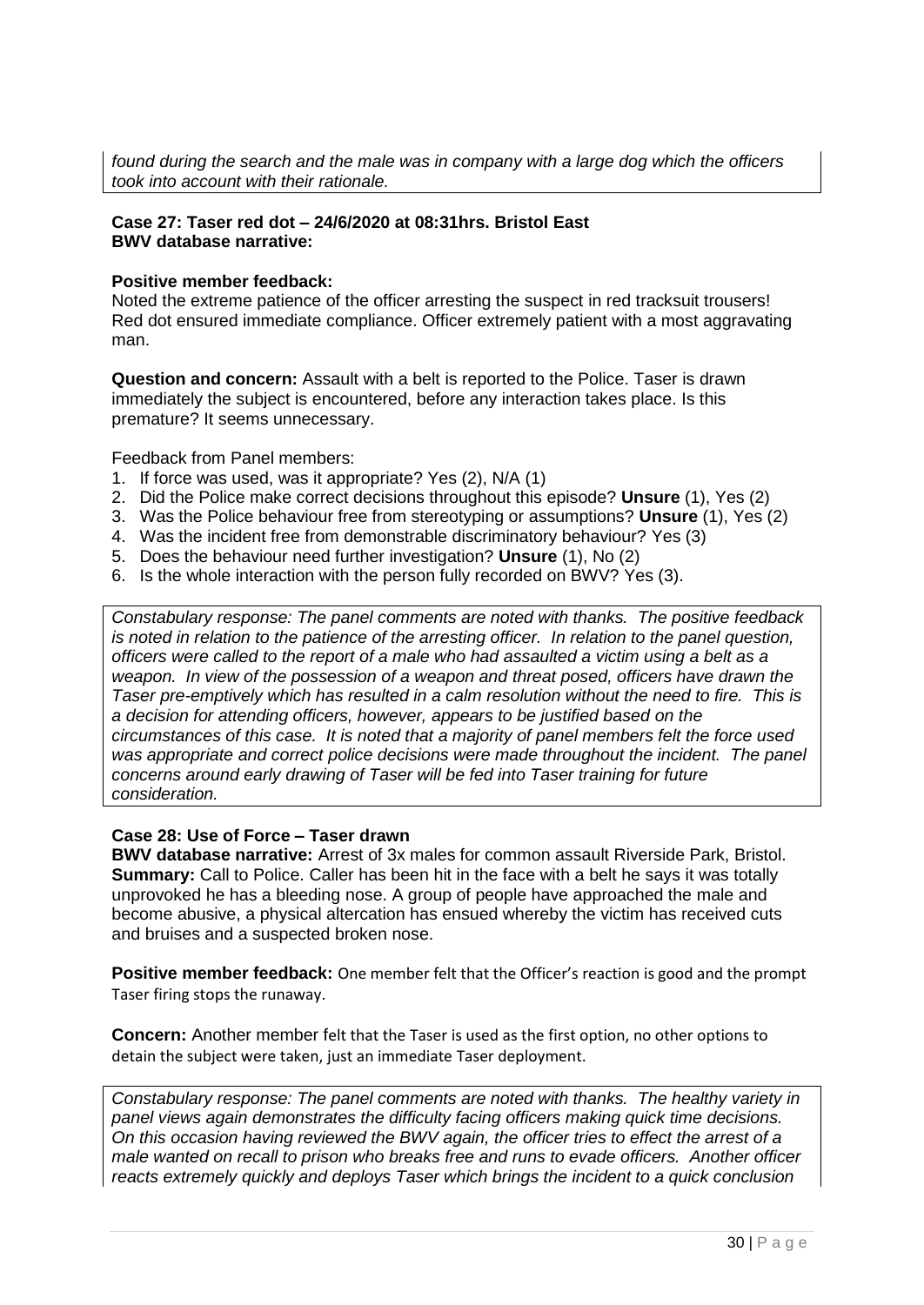*with no injury – there is no doubt that the male would have made good his escape of the officer had not taken this action.*

#### **Case 29: Taser red dot** – 30/7/2019 at 08:00hrs. Somerset East **BWV database narrative:** Arrival at Hotel, enter room, detain and search male [named]. **Summary:** When searching the hotel room, scales, large quantity of cash, electronic scales and a cling film wrap of white powder was found. Suspects arrested, drugs also found.

**Positive member feedback:** Excellent initial narrative with risk assessment. Good use of BWV as well. Good Officer commentary before arriving at the Hotel.

3 Tasers red dotted seems a bit heavy handed retrospectively. However the video narrative mentions a possible Machete or knife.

*Constabulary response: Panel comments and feedback are noted with thanks.*

#### **Case 30: Taser red dot – 5/9/2020 at 21:21hrs. Somerset West**

**BWV database narrative:** Stop & search of [C W] and Arrest of [K M] by PC 2237. Summary: Two males stop & searched under Section 23 Misuse of Drugs Act, 1 male found with large quantity of bank notes. He was strip-searched and more notes found. Arrested for possession of criminal property.

**Note:** 3 BWVs stored but no other BWV stored for the other Officer searching [person 1].

#### **Positive member feedback:**

Red dot prevented man running off and led to a straightforward Stop and Search.

**Concern:** Again, Panel members note the immediate escalation to Taser deployment, which seems unnecessary, although the BWV does did not show person running away.

*Constabulary response: The panel comments and feedback are noted with thanks. On this occasion the Taser was used resulting in a quick resolution without the need to fire and without injury. As a reminder regarding guidance for officers, Taser is not necessarily a last resort but should be used taking into account the threat, harm and risk faced, understanding that it accompanies the full range of tactical options available to the officers. Again this has been fed in to Taser training as a running theme identified by the panel.*

#### **Case 31: Taser red dot – 30/6/2020 at 13:55hrs. Bristol East**

**BWV database narrative:** Stop search of [named person] on … Road. **Summary:** Police carrying out enquires at Jacks Cash. When police vehicle pulled up the suspect saw Police and made off. Suspect detained and found in possession of cannabis.

**Concerns:** Taser first choice to stop the suspect again (a running theme in these Case Reviews), seems unnecessary as the person doesn't seem at all violent. The BWV is switched on late – only when the man is restrained and on the ground with the Taser aimed at him - so any the Taser deployment reason may have been missed.

Feedback from Panel members:

1. If force was used, was it appropriate? Yes (1), **Unsure** (1)

6. Is the whole interaction with the person fully recorded on BWV? **No** (1), **Unsure** (1).

*Constabulary response: Thank you for the panel comments and feedback. In relation to the panel comments about an early Taser deployment, the officer provided a rationale that the*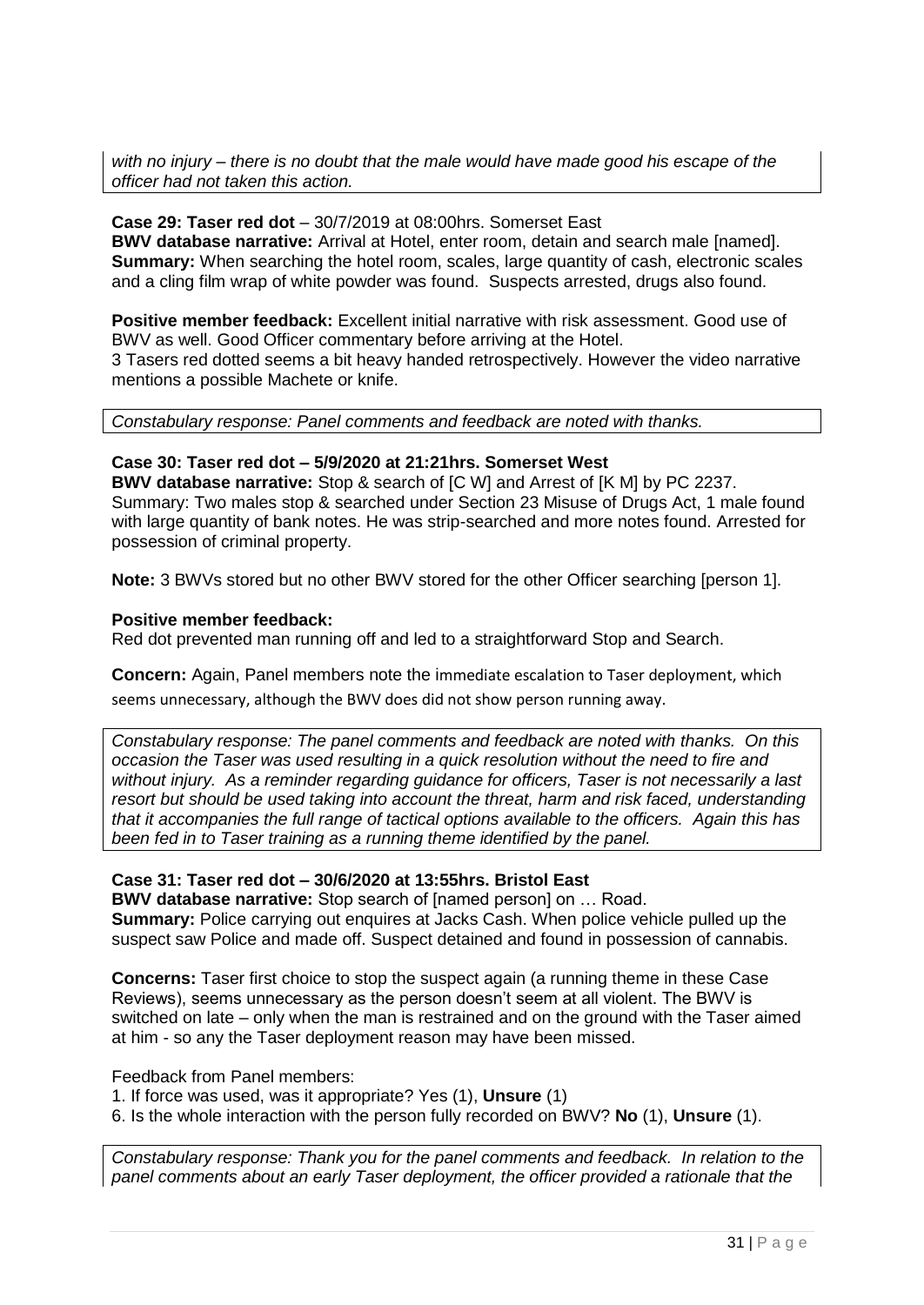*male initially ran from officers and when being detained put his hand in his pocket resulting in officers perceiving an increased risk and drawing Taser. This again brought the incident to a swift conclusion without injury. The late activation of the BWV is a common theme which has been fed back to officers and reiterated with a force wide message – it is accepted that this incident was spontaneous which does pose challenges around this with competing priorities.*

#### **Case 32: Taser red dot – 4/7/2020 at 01:36hrs. Bristol East**

**Summary:** Vehicle seen driven at speed on Temple Way. Driver stopped however made off from police on foot after being told he wasn't insured. Driver located hidden in undergrowth. S23 searched and cannabis found. Positive R/S drug wipe.

**Positive member feedback:** Good use of Taser, to ensure containment after the man had run off.

*Constabulary response: The panel comments and feedback are noted with thanks.*

#### **Case 33: Taser fired – 5/7/2020 at 00:59hrs. Bristol East**

**Summary:** Caller reporting group of young males in passageway to carpark to the park, one of them had a long knife, 12 inch blade, they are currently arguing and [named person] is being held back.

**Positive member feedback:** The Officer - a Special Constable - is very patient notwithstanding the man arguing and not listening as well as hostile members of the public. BWV not show Taser. Once the Stop Search ended and the man should have been on his way, the officer insisted on having a name. Then some suggestion that the man was on a recall to justify identifying him, but quickly gave up on that and sent him on his way.

The Special Constable told the man he had to give his name or he wouldn't release him from the van, he seemed a little unsure of the correct procedures regarding this element of the stop and search.

Feedback from Panel members:

2. Did the Police make correct decisions throughout this episode? **Unsure** (1), Yes (1) 6. Is the whole interaction with the person fully recorded on BWV? **Unsure** (1), Yes (1)

*Constabulary response: Thank you for the panel comments and feedback which are noted. The requirement to provide details linked to a Stop Search is a common theme and the panel comments have been fed back to the officer.*

#### **Case 34: Taser red dot – 16/7/2020 at 18:26hrs. Bristol East**

**Summary:** Whilst officers are conducting enquiries offender has approached officers and become aggressive, pushing one officer and running away before being detained and arrested.

**Panel members' concern:** A Panel member felt that the Officer's use of Taser appears disproportionate given the suspect had already stopped and complied.

Another Panel member felt the use of the Taser is totally unnecessary as the suspect being chased has stopped and is fully compliant. It is uncertain if the Taser arcing was also heard at the point of initial engagement.

This Taser deployment also involved a Stop and Search and the Officer didn't complete the GOWISELY items.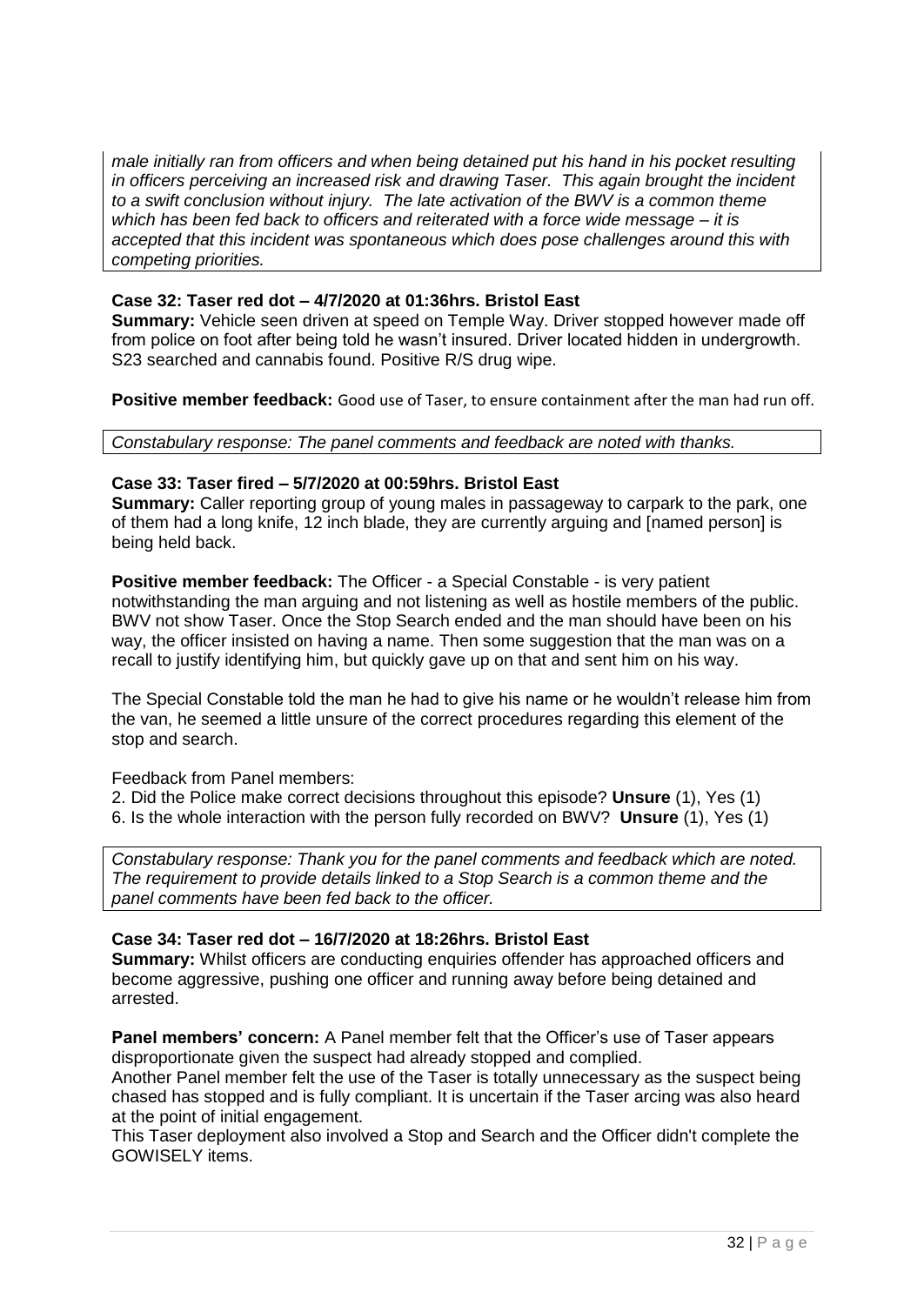#### **Questions:**

1. Why were the Officers on bicycles?

2. This incident escalates quickly. It seems apparent the Officer knows the suspect involved (the Officer greets him by name when he first scoots onto the scene), so is there previous history that prompts this reaction?

Feedback from Panel members:

- 1. If force was used, was it appropriate? **No** (1), Yes (3)
- 2. Did the Police make correct decisions throughout this episode? **No** (1), Yes (3)
- 5. Does the behaviour need further investigation? **Unsure** (1), No (3)

*Constabulary response: The panel comments and feedback are noted with thanks. There is a concern raised from a panel member in relation to the use of Taser. Having reviewed the BWV the male becomes aggressive before assaulting the officer and running from the scene. He is chased by the officer before catching up with him a short distance away where the male stops – at this point the officer, who is victim of the prior assault, is briefly alone and draws Taser based on the violence just demonstrated. He is quickly joined by a colleague and the incident is brought to a swift conclusion without firing and without injury. In response to the panel questions, officers are regularly on patrol utilising force issue bicycles. This is effective transport particularly within Bristol and enables greater engagement with the community. It is apparent that the male is known to the officer, however, the assault appears to be unprovoked.*

*The panel comments above have been fed back to the officer for learning, including the requirement for GOWISELY.*

#### **Case 35: Taser red dot – 21/7/2020 at 00:56hrs. Bristol East**

**Summary:** Informant can hear several voices in the street shouting and arguing, the informant says they are all males. It's unknown if there is any CCTV available. 2 brothers have had a fight inside their mother's house, before it continues on the street outside. One brother has brandished a knife at the other, threatening him with it.

**Positive member feedback:** A well-handled domestic incident, considering the unknown risk and possibility of a knife being present.

No negative points or concerns.

**Operational policing point:** Having the BWV camera switched on early, during the lead-up is ever more important to get a true picture, otherwise Panel members are making judgements which in some cases may be unfair.

*Constabulary response: The panel comments and feedback are noted with thanks including a good example of where early activation of BWV is effective.* 

**Case 36: Taser red dot – 11/8/2020 at 02:00hrs. Bristol East**

**BWV database narrative:** Initial vehicle stop of vehicle [Reg. no…] on PRITCHARD STREET before vehicle made off.

BWV2: Arrest of [named person] on RIVER STREET after foot chase for failing to stop earlier in night.

BWV3: In Police vehicle after arrest.

4th BWV (not selected to review): TRAVELODGE room ... MITCHELL LANE - sec 18 search of room following arrest, found small amount of drugs and other items.

**Summary:** 2 people stabbed. Serious disorder in Easton resulted in a male being stabbed.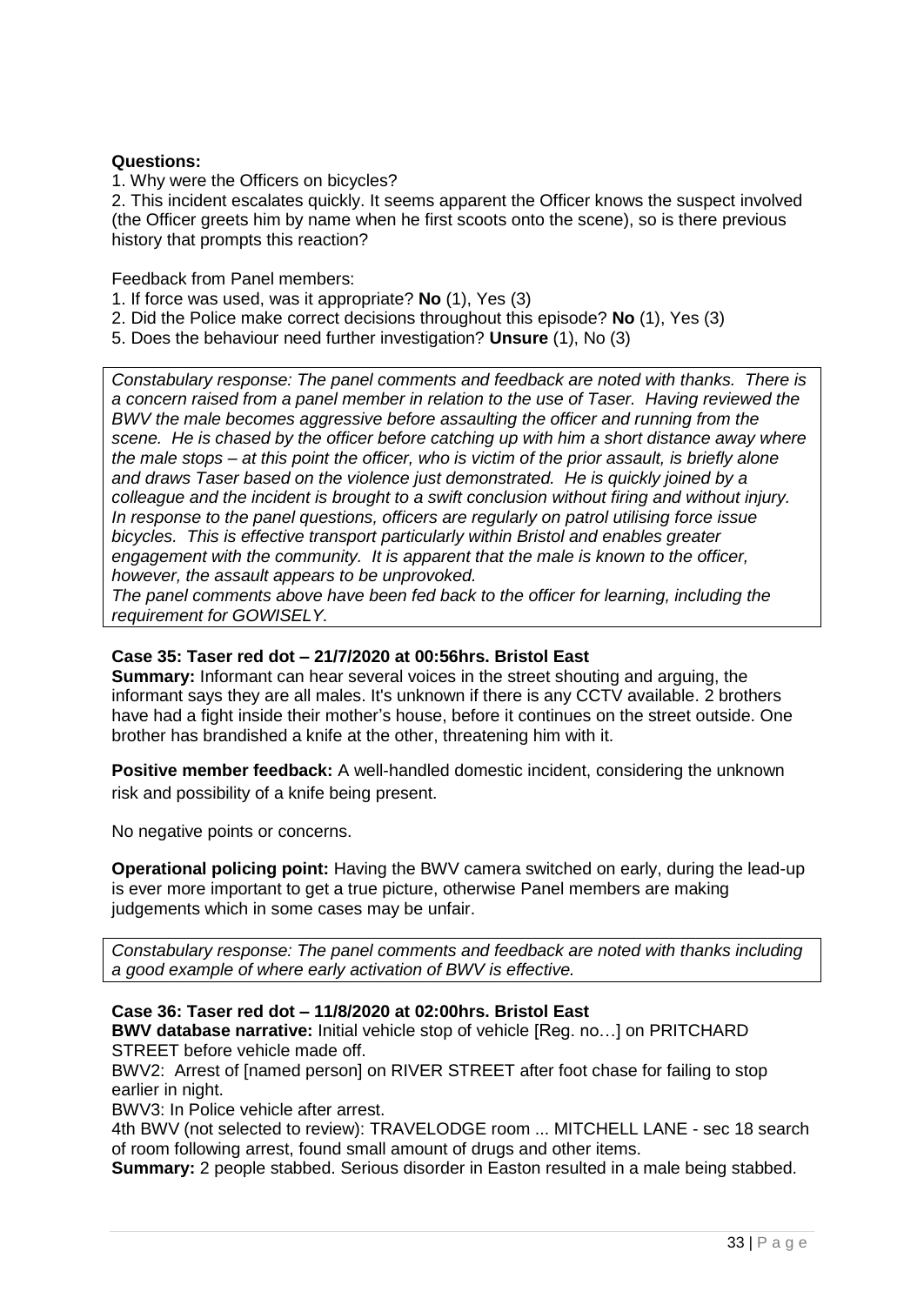2 BWVs were reviewed by Panel members.

**Positive member feedback:** Videos 1 and 2: The arrest and detention is without incident or any signs of prejudice. The male suspect is dealt with firmly, calmly and with respect, his health concerns are also managed with due consideration. Officers cooperated well. No Taser is used or drawn.

**Of concern:** The male suspect is in a panic. Officers try to calm him but in some instances it looks like the man may need mental health help?

*Constabulary response: Thank you for the panel comments and positive feedback in relation to this incident. Regarding the panel query, this incident was as a result of an attempted vehicle stop due to information that it was being used by a disqualified driver. Upon trying to stop the vehicle, officers were able to identify the male driver before the vehicle made off at speed.*

*The vehicle was found a short time later unoccupied. The male was located a short distance away and ran from officers before being detained.*

#### **Case 37: Taser red dot – 31/8/2020. Bristol East**

**Note:** This is an ongoing murder investigation so not suitable for Panel review currently due to the ongoing situation.

#### **Case 38: Taser red dot** – **16/9/2020 at 23:19hrs. Bristol East**

**Summary:** Partner has been stabbed in the street outside Dads Cabs. Offender is pouring with blood. Male has stabbed victim in neck & back causing puncture of lung.

**Member feedback:** Considering the nature of the allegation and the possibility of weapons still being in possession, all officers involved handled the situation extremely well, aided by the compliant demeanour of the suspect. No evidence of bias or prejudice. A good example of dealing with a potentially violent suspect.

One member commented: This is a general case with no Taser deployment.

#### **Feedback from Panel members:**

6. Is the whole interaction with the person fully recorded on BWV? **No** (1), Yes (1), N/A (1)

*Constabulary response: Thank you for the panel comments and feedback which are noted.*

#### **Case 39: Taser drawn – 20/9/2020 at 22:27hrs. Bristol East**

**BWV database narrative:** Interaction with [named person] outside Trinity Road Police Station.

**Summary:** [Named person] has ran from Police Officers at the point of being told he was under arrest for breaching his Section 35 Dispersal Notice.

**Of concern**: This is not considered to be the best handled situation.

Did the Police make correct decisions throughout this episode? **No** (1).

*Constabulary response: The panel comments are noted although limited feedback. This incident has been fully debriefed with officers due to the escape of the male, and learning has been identified around officer safety and prisoner handling.*

#### **Case 40: Taser red dot - 27/9/2020 at 00:00hrs. Bristol East**

**Note:** A case currently under investigation and therefore not available to the Panel.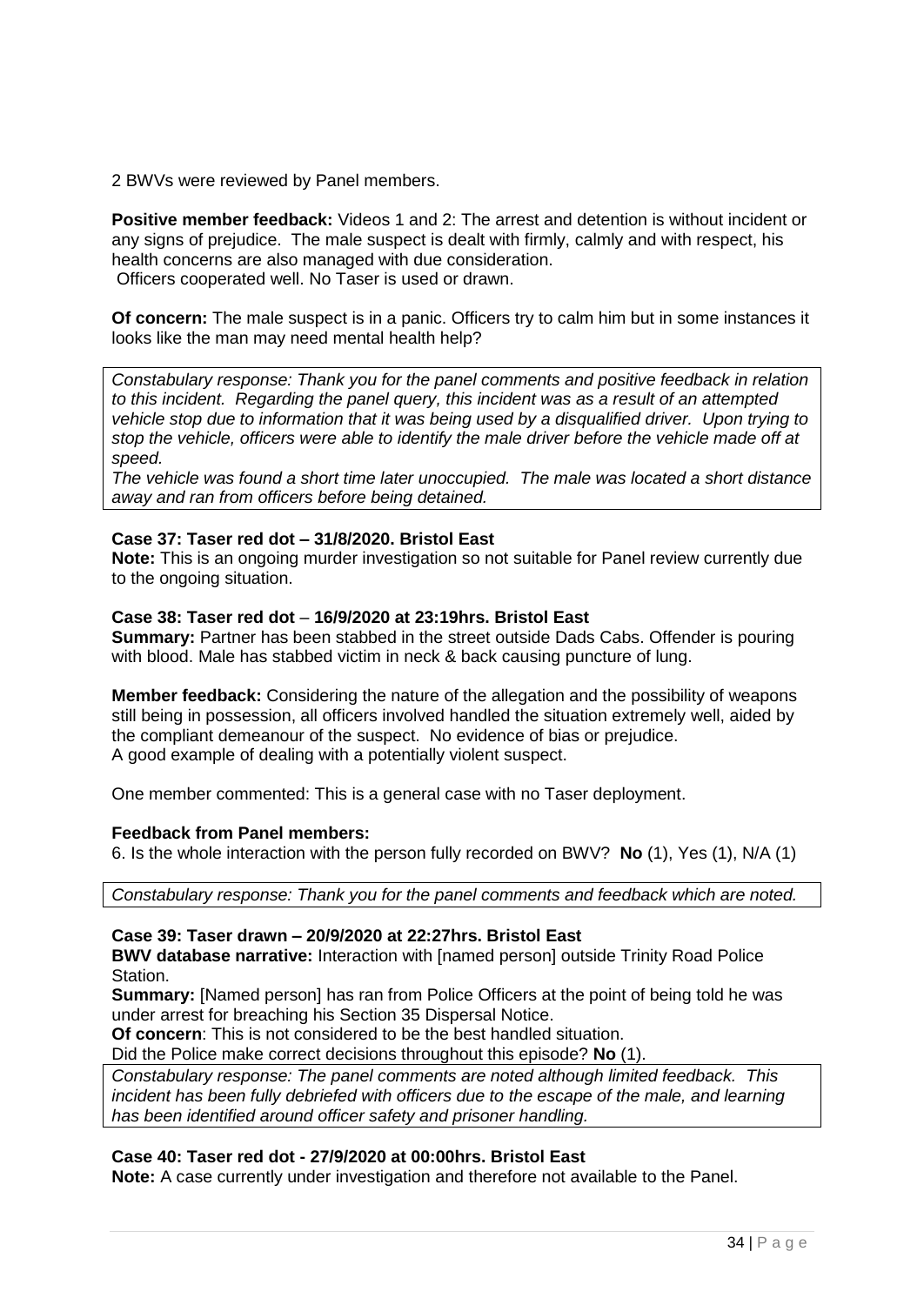## **Additional cases - Taser**

**The next 6 cases are recorded as complaints from members of the public against the Police where Taser is stated in the complaint allegations.** 

**Panel members were not informed in advance of reviewing these cases that the BWV related to a complaint and a complainant.**

**Case 52 – Taser deployed. 8/10/2019 at 03:19hrs. Sandford, North Somerset BWV database narrative:** Arrest of male after active resistance and avoiding arrest.

## **3 BWVs reviewed by Panel members**

#### **Question of concern:**

The subject is arrested for criminal damage and runs upstairs. He is Tasered. Is this necessary and proportionate?

Feedback from Panel members:

- 1. If force was used, was it appropriate? **Unsure** (1), Yes (1)
- 2. Did the Police make correct decisions throughout this episode? **Unsure** (1), Yes (1)
- 3. Was the Police behaviour free from stereotyping or assumptions? Yes (2)
- 4. Was the incident free from demonstrable discriminatory behaviour? Yes (2)
- 5. Does the behaviour need further investigation? **Unsure** (1), No (1)
- 6. Is the whole interaction with the person fully recorded on BWV? Yes (2).

#### *Constabulary responses:*

Professional Standards Department:

This complaint of use of excessive force was thoroughly investigated and not upheld. This decision was based on a reflection of whether the use of force was necessary, proportionate and justified. This involved considering the honestly held belief as cited by the officer and consideration by the lead force Taser trainer against relevant guidance, training and legislation.

No formal request to appeal this decision was made.

Supt. Wigginton's *response: The panel comments are noted with thanks. Having reviewed the evidence supplied, the officer has provided a rationale for deploying Taser which is in line with training and relates to the male's perceived non-compliance in running away from the officers after being arrested.*

**Case 53 – Taser deployed. 7/8/2019 at 22:58hrs. Charlton Adam, Somerset BWV database narrative:** A report of a domestic incident.

This case has been reviewed at the full Panel meeting as well individually by Panel members.

**Questions of concern:** Subject threatened their partner who runs next door. Noted that the report to the Police is of mental health issues. The person refuses to come downstairs and is Tasered. Is this necessary and proportionate? Members didn't see the escalation that warranted the Taser fire. The Taser appears to be the first resort and deployed early. Were the two Taser firings due to the X2 Taser version, a second pulse or the heat of the moment for the Officer? Why didn't the Officer talk more to the male subject? Panel members wonder if there was an alternative way of dealing with the man.

Feedback from Panel members:

1. If force was used, was it appropriate? **Unsure** (1), Yes (1)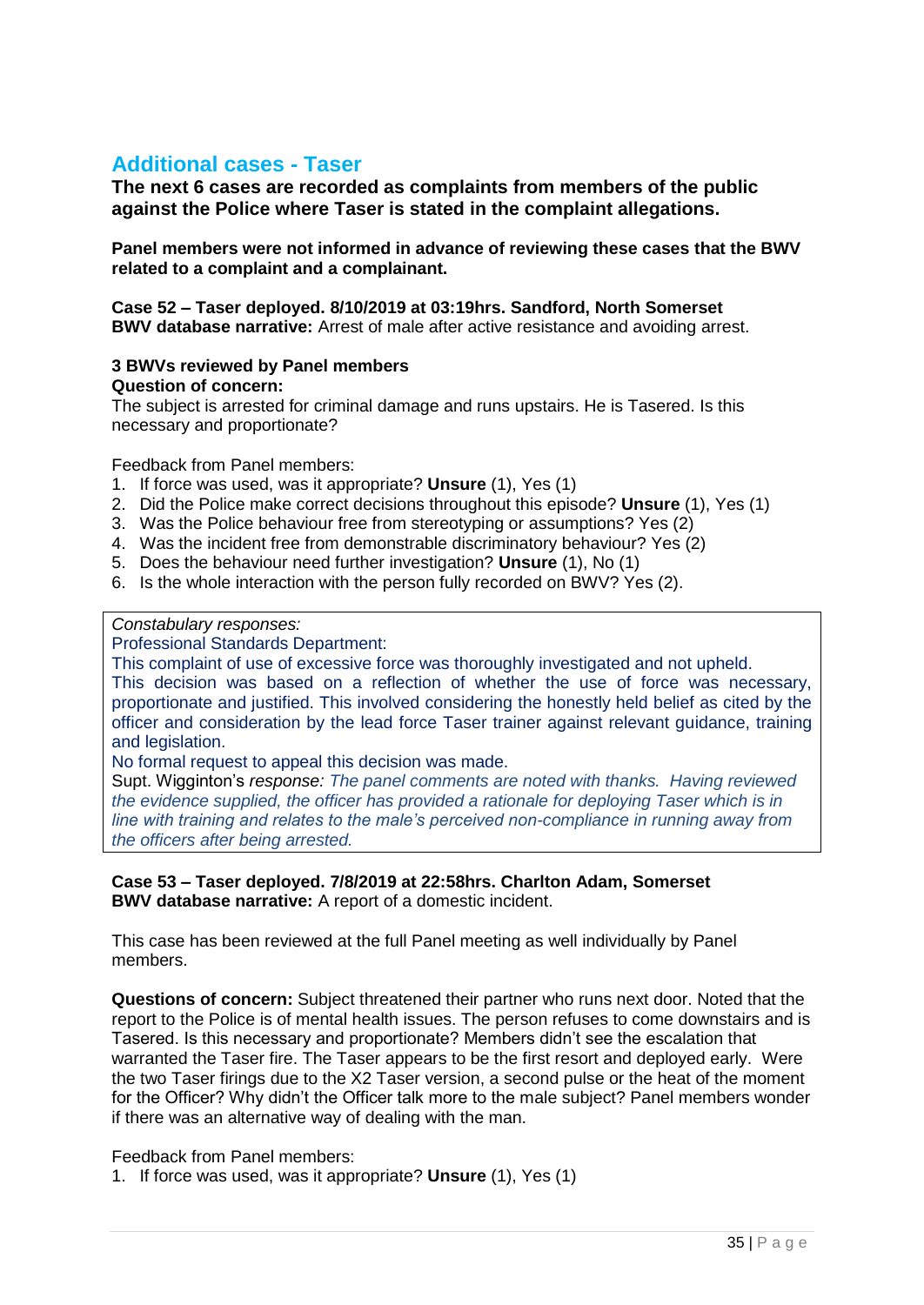- 2. Did the Police make correct decisions throughout this episode? **Unsure** (1), Yes (1)
- 3. Was the Police behaviour free from stereotyping or assumptions? Yes (2)
- 4. Was the incident free from demonstrable discriminatory behaviour? Yes (2)
- 5. Does the behaviour need further investigation? **Unsure** (1), No (1)
- 6. Is the whole interaction with the person fully recorded on BWV? Yes (2).

*Constabulary responses:*

Professional Standards Department:

This matter was appropriately investigated and it was concluded that the use of force was necessary, justified and proportionate. The closing paragraph of the investigating officer's conclusion reads;

*PC A has attended a domestic incident and told that Mr B is responsible for an assault. The officer has entered the property to execute an arrest and has been confronted with Mr B at the top of the landing who is shouting and aggressive. Mr B refused to comply with clear instructions to come down and speak to the officers several times and he moved away. PC A has then deployed the Taser to take control of the situation and prevent injury to himself and Mr B. Given all the circumstances the use of Taser was proportionate and reasonable.* No appeal against this decision was made.

*Constabulary response: Thank you for the panel comments which are noted. The officers have attended the address in order to arrest the male relating to a domestic incident. Upon arrival the male has been non-compliant and despite warnings by Taser officer, he has continued to refuse to engage with officers. In view of the panel comments, this has been forwarded to Taser training for review and consideration of any learning.*

#### **Case 54. Taser deployed. 26/4/2020 at 07:47hrs. Weston-super-Mare**

**BWV database narrative:** Report to Police of ABH. Domestic incident. Arrest of person and transfer from ambulance to Police vehicle.

#### **2 BWVs are reviewed by Panel members.**

**Positive feedback:** The Officers are very courteous and try to allow the female as much dignity as possible during the whole encounter. She is being obstructive throughout and does not follow the Police instructions at all. The Officers handle her with respect even though she was abusive and fights them. Very compassionately handled considering the mental health issues, bringing in a female officer as soon as possible was a good move.

#### **Of concern and an operational policing point:**

The Taser deployment is questionable in the location, where significant fall injuries are possible such as the bath taps.

Feedback from Panel members:

- 1. If force was used, was it appropriate? **Unsure** (1), Yes (2)
- 2. Did the Police make correct decisions throughout this episode? **Unsure** (1), Yes (2)
- 3. Was the Police behaviour free from stereotyping or assumptions? Yes (3)
- 4. Was the incident free from demonstrable discriminatory behaviour? Yes (3)
- 5. Does the behaviour need further investigation? No (3)
- 6. Is the whole interaction with the person fully recorded on BWV? Yes (3).

*Constabulary responses:* Professional Standards Department: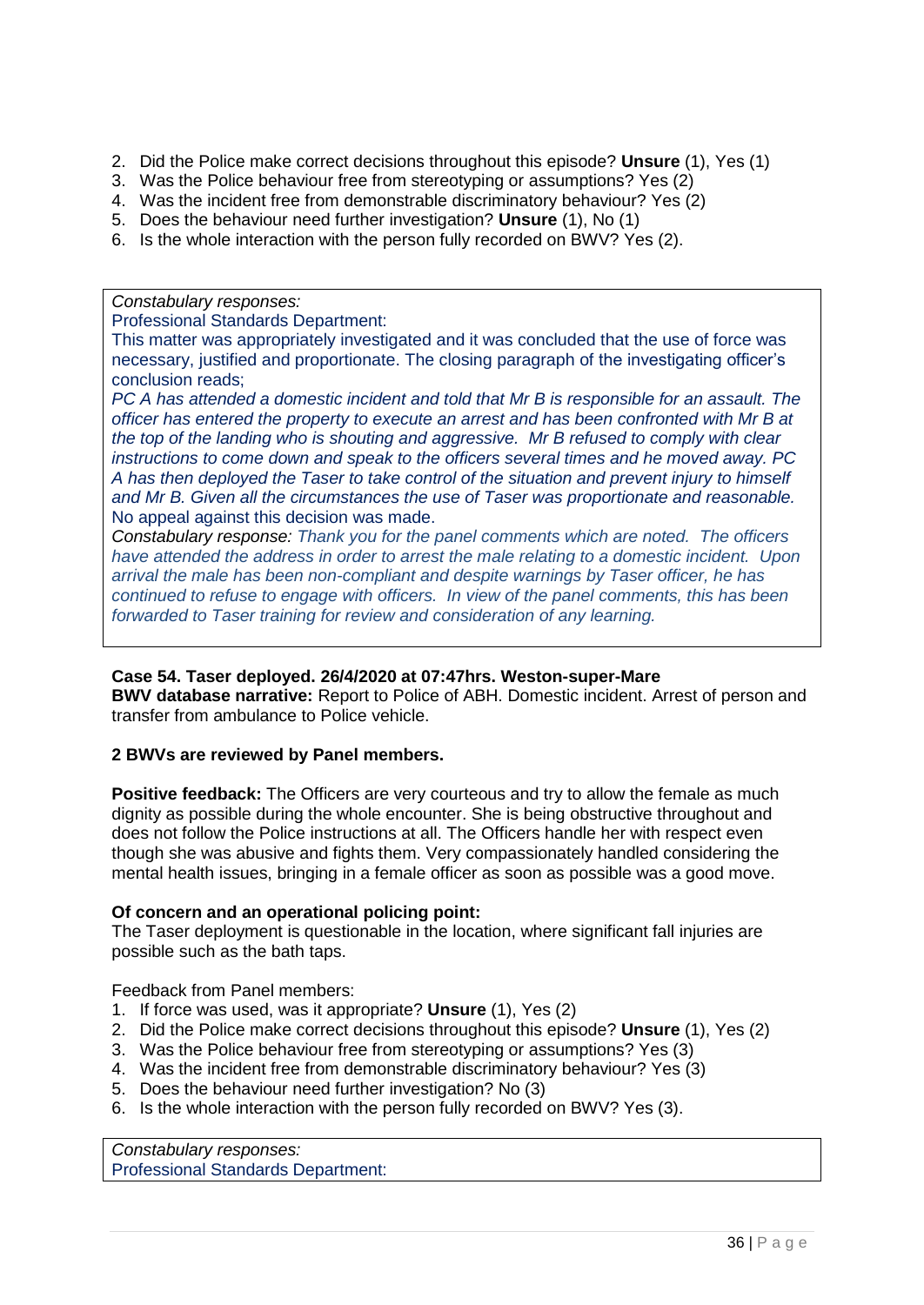Positive feedback noted in respect of the manner that officers sought to obtain the cooperation of the complaint in resolving the matter at hand.

An extract from the complaint investigation report is as below;

*The BWV demonstrates police efforts to avoid using force by engaging in conversation and bringing a female officer to engage with the complainant. But these efforts were cut short as the complainant's behaviour showed no indication of improving as de-escalation efforts were undertaken. In fact the complainant's behaviour was becoming increasingly bizarre and unpredictable.*

*PC A sought to take the complainant's arm to guide her out of the bath, a minimum level of force. The complainant's response was immediate and violent, lunging for PC A's head or throat with both hands. PC B responded immediately, using his Taser to prevent PC A being assaulted.*

The conclusion was that, in considering the circumstances as a whole, the force used was necessary, proportionate and justified.

Whilst the right of appeal to the IOPC was highlighted to the complaint no appeal against this conclusion was made.

*Constabulary response: Thank you for the panel comments and feedback, including the positive feedback relating to the officers' approach. The location of Taser deployment is a consideration for officers due to potential risks and hazards - in this case the officers have considered this and used Taser appropriately to bring the incident to a safe conclusion.*

#### **Case 55 – Taser deployment. 21/3/2020 at 01:04hrs.**

**BWV database narrative:** Person detained following a short pursuit. Drugs and cash discarded.

**Positive feedback:** Well handled by solo officer, he chose not to deploy the Taser even though that was the easier option, ensured suspect was put in to recovery position even though there was some doubt if he was in distress at the time, officers showed concern that the suspect may of ingested drugs and called ambulance.

The footage begins with the suspect already on the floor and the struggle already happening. Officer did as well as he could as he was alone with a strong male who was fighting him off the whole way through. He did try & put him in the recovery position when he was convulsing and hadn't stopped. The concern & first aid provided by the officers was very good and they tried to keep the man calm & continued to talk to him throughout the episode

#### **Of concern:**

The officer continued to try and handcuff him as soon as he started to convulse when maybe he should have taken a second to see if it would stop & just hold on to the suspect

Feedback from Panel members:

- 1. If force was used, was it appropriate? Yes (2)
- 2. Did the Police make correct decisions throughout this episode? Yes (2)
- 3. Was the Police behaviour free from stereotyping or assumptions? Yes (2)
- 4. Was the incident free from demonstrable discriminatory behaviour? Yes (2)
- 5. Does the behaviour need further investigation? No (2)
- 6. Is the whole interaction with the person fully recorded on BWV? **No** (2).

*Constabulary responses:*

Professional Standards Department:

Positive feedback noted.

No complaint was made by the subject in this case but it was referred to the IOPC due the loss of impairment sustained during a medical episode.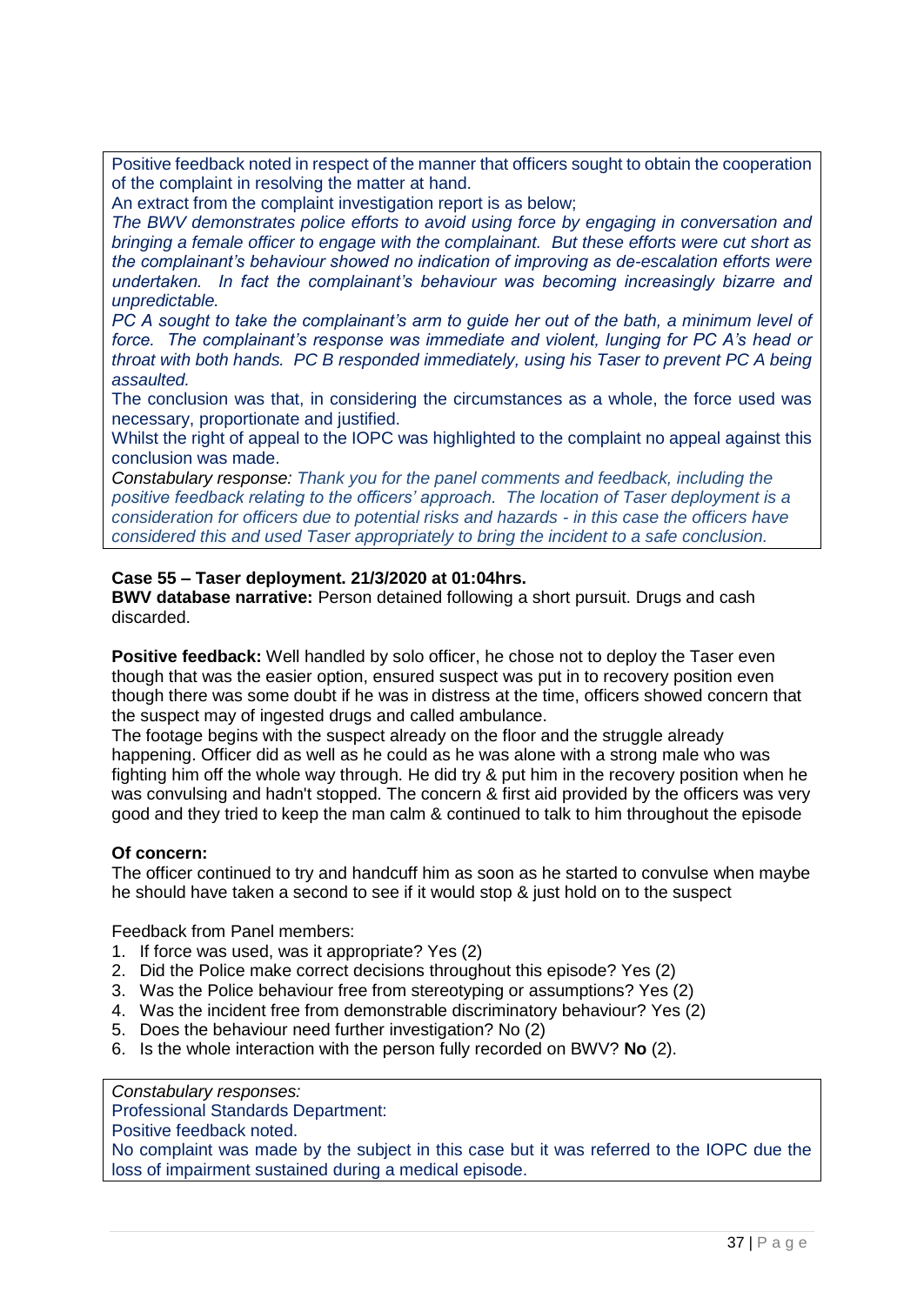It was established that the officer initially has suspicions that the subject may have been faking his symptoms. He soon realised he was not and took appropriate action.

As this matter was referred to the IOPC they have reviewed the investigation report and comment;

*I have identified that this was a difficult situation for PC A to deal with. Suspicion arose for valid reasons, however Mr B was resisting and PC A attempted to gain control. He was unaware of Mr B's medical needs, however once PC A understood the situation he managed the situation effectively.*

*Supt. Wigginton's response: The panel comments and feedback are noted with thanks. The panel recognise the challenges facing the solo officer and the positive comments have been fed back accordingly. The panel have raised concern regarding the decision to try and handcuff - this is noted as a challenging situation. This was a split second decision based on judgement where the officer was already under stress due to the struggle - they have adapted this approach as the circumstances changed.*

**Case 56 – Taser deployment. 22/2/2020 at 04:11hrs. A38 Bridgwater Road BWV database narrative:** Drink Drive. Named person in driver's seat. Arrest of female.

#### *No comments from Panel members*

#### **Case 57 – Taser deployment. 21/6/2020 at 06:27hrs. Bristol**

**BWV database narrative:** Report to Police of a female screaming. Witness seen on Officer arrival. Aggressive male.

**Positive feedback:** The officers attended the property based on information that an assault had taken place. Although there was no BWV of the `Taser pointed at my face` allegation, it was drawn but held behind officer, which I feel was appropriate considering the potential risk.

A complex domestic abuse situation where getting to the truth was always going to be difficult.

**Of concern:** The assault victim should have been kept separate from the male suspect until it was established what happened; the male suspect should have been removed to a different room until the situation calmed down.

#### *Constabulary responses:*

Professional Standards Department:

Feedback noted. Whilst always preferable to separate parties this was a difficult, challenging and unclear set of circumstances that the officers were trying to understand in a confined space with multiple individuals being present. Therefore the ability to undertake the usually preferred approach was limited.

*Supt. Wigginton's response: Thank you for the panel feedback and comments, recognising the challenging circumstances here for officers. The panel comments regarding separating parties is best practice where possible - in relation to this incident, officers have attended a property with a number of people present. The circumstances of the incident were unclear and the scene very chaotic which created challenges in maintaining control, without escalating the situation further. The male in question was not a suspect and officers were trying to establish what had happened, however, remained with the male due to his agitated state.*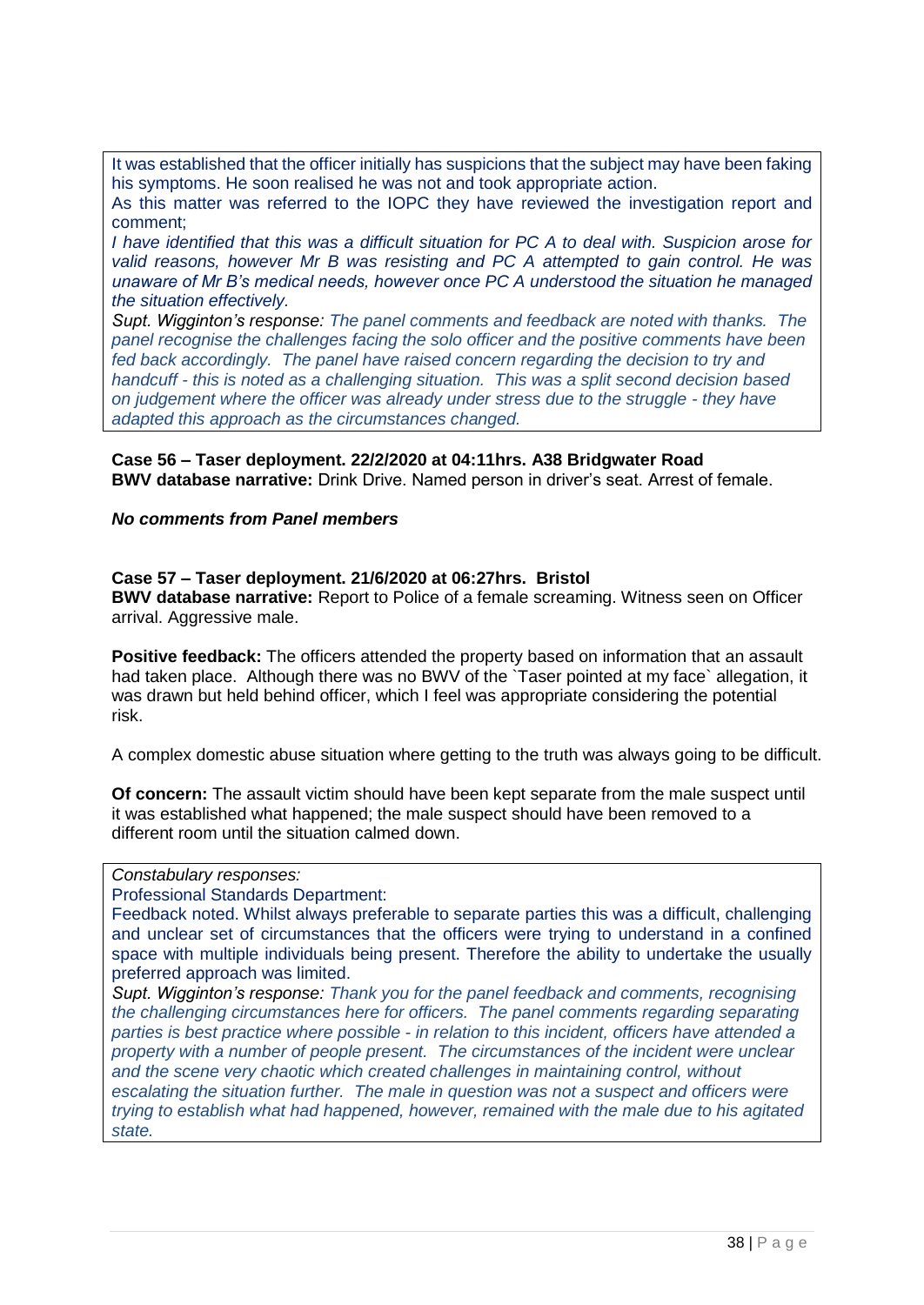## **Appendix 2**

## **Stop and Search monthly data and BWV camera switched on figures (to 30 November 2020)**

| <b>Stop and Search</b><br><b>Month/Year</b> | <b>Stop &amp; Search count</b> | <b>BWV recorded %</b> |
|---------------------------------------------|--------------------------------|-----------------------|
| Nov 2018                                    | 419                            | 81.4%                 |
| Dec 2018                                    | 508                            | 80.5%                 |
| Jan 2019                                    | 498                            | 82.1%                 |
| Feb 2019                                    | 517                            | 83.9%                 |
| Mar 2019                                    | 571                            | 82.5%                 |
| Apr 2019                                    | 618                            | 88.0%                 |
| May 2019                                    | 706                            | 82.4%                 |
| Jun 2019                                    | 662                            | 86.0%                 |
| <b>Jul 2019</b>                             | 586                            | 82.4%                 |
| Aug 2019                                    | 680                            | 84.6%                 |
| Sep 2019                                    | 622                            | 83.1%                 |
| Oct 2019                                    | 705                            | 83.1%                 |
| Nov 2019                                    | 726                            | 81.4%                 |
| Dec 2019                                    | 626                            | 82.3%                 |
| Jan 2020                                    | 627                            | 86.6%                 |
| Feb 2020                                    | 711                            | 81.3%                 |
| Mar 2020                                    | 702                            | 90.7%                 |
| Apr 2020                                    | 968                            | 94.2%                 |
| May 2020                                    | 1172                           | 90.4%                 |
| <b>June 2020</b>                            | 899                            | 93.1%                 |
| <b>July 2020</b>                            | 893                            | 92.3%                 |
| August 2020                                 | 613                            | 92.7%                 |
| September 2020                              | 697                            | 94.3%                 |
| October 2020                                | 807                            | 93.9%                 |
| November 2020                               | 887                            | 93%                   |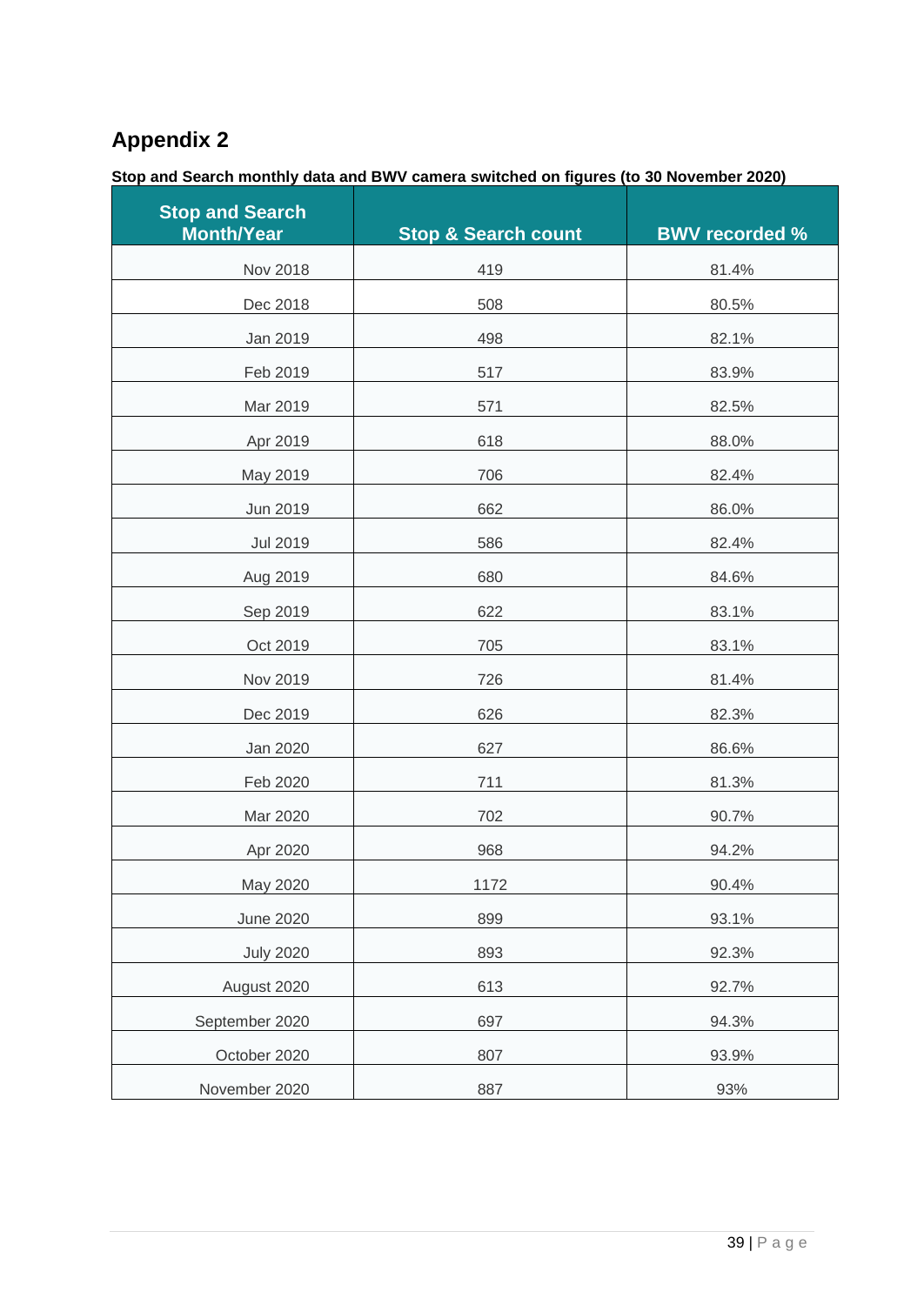#### **Stop and Search graph of monthly BWV camera switched on percentages (to 30 November 2020)**

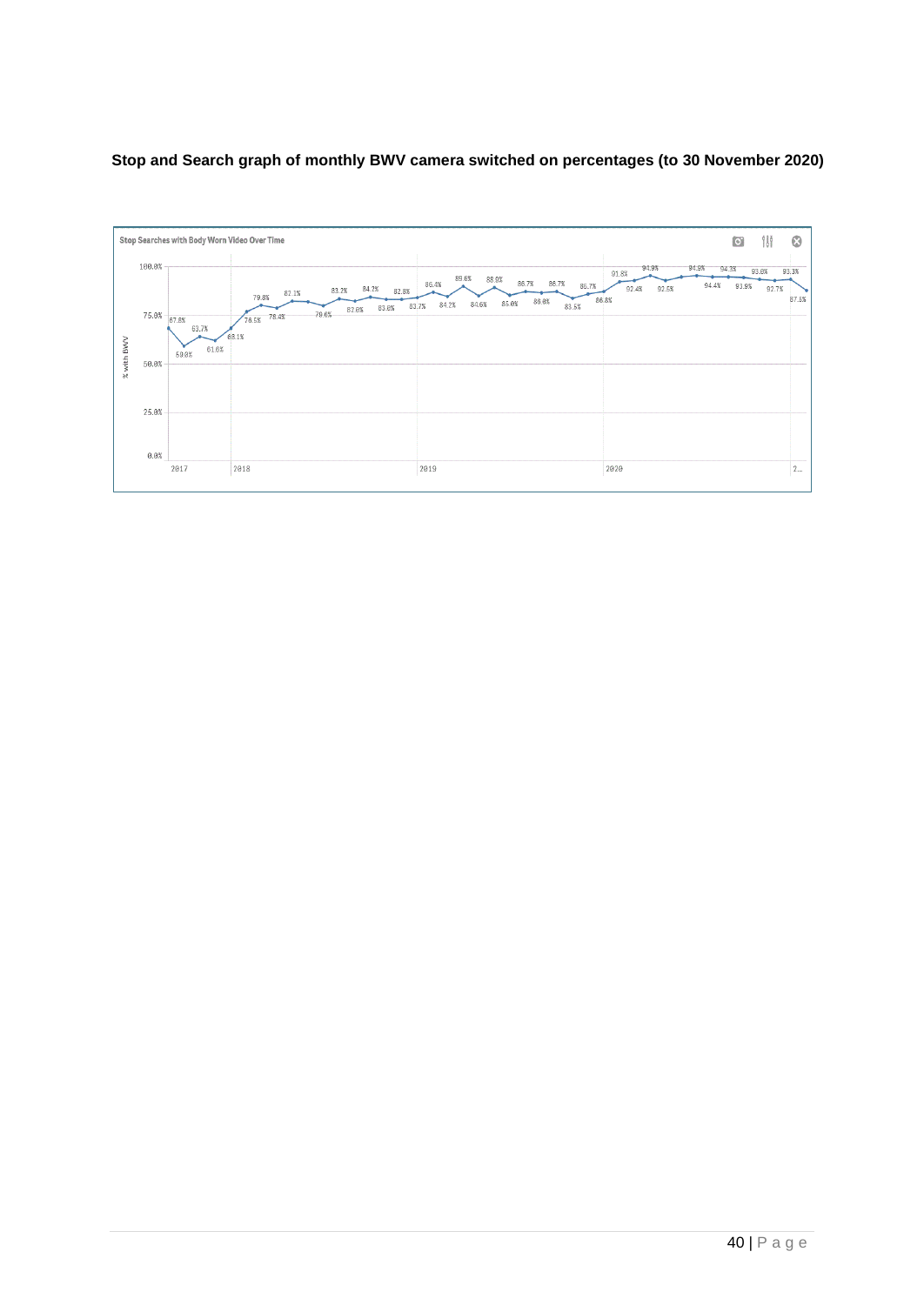## **Appendix 3**

**Taser used (out of holster and either aimed, red-dot, arc, drive-stun or fired) and BWV on:**

| Year | <b>Month</b> | <b>Taser used</b><br>/ deployed | <b>BWV</b> (recorded in<br>Log or Use of Force<br>Form) | % with BWV |
|------|--------------|---------------------------------|---------------------------------------------------------|------------|
| 2019 | March        | 13                              | 12                                                      | 92.3%      |
| 2019 | April        | 49                              | 44                                                      | 89.8%      |
| 2019 | May          | 75                              | 66                                                      | 88.0%      |
| 2019 | June         | 81                              | 72                                                      | 88.9%      |
| 2019 | July         | 76                              | 64                                                      | 84.2%      |
| 2019 | August       | 92                              | 80                                                      | 87.0%      |
| 2019 | September    | 68                              | 53                                                      | 77.9%      |
| 2019 | October      | 66                              | 58                                                      | 87.9%      |
| 2019 | November     | 87                              | 67                                                      | 77.0%      |
| 2019 | December     | 112                             | 91                                                      | 81.3%      |
| 2020 | January      | 85                              | 71                                                      | 83.5%      |
| 2020 | February     | 92                              | 72                                                      | 78.3%      |
| 2020 | March        | 114                             | 94                                                      | 82.5%      |
| 2020 | April        | 98                              | 81                                                      | 82.7%      |
| 2020 | May          | 134                             | 110                                                     | 82.1%      |
| 2020 | June         | 108                             | 86                                                      | 79.6%      |
| 2020 | July         | 100                             | 90                                                      | 90.0%      |
| 2020 | August       | 108                             | 90                                                      | 83.3%      |
| 2020 | September    | 116                             | 100                                                     | 86.2%      |
| 2020 | October      | 94                              |                                                         |            |
| 2020 | November     | 97                              |                                                         |            |